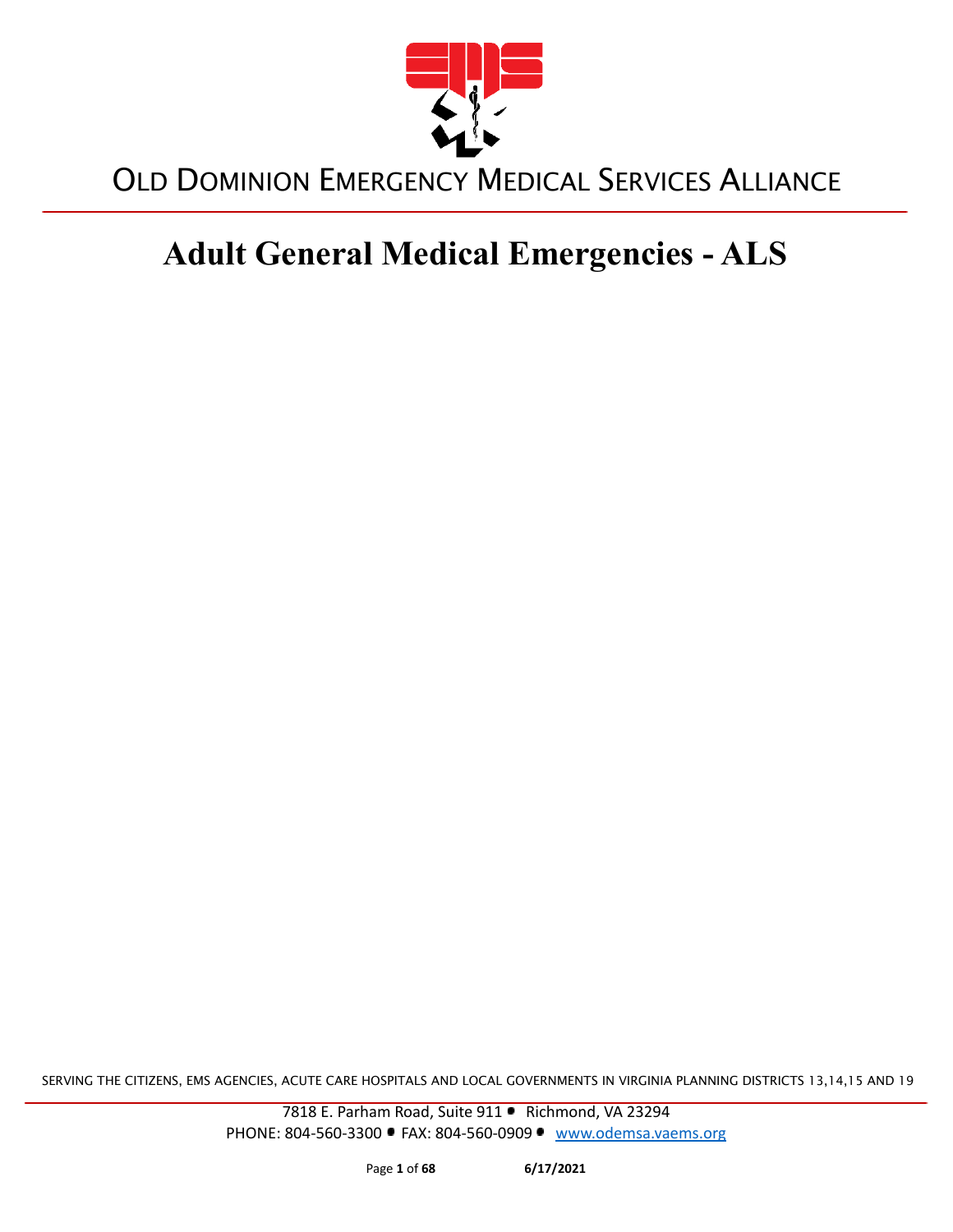

# **General – Universal Patient Care/Initial Patient Contact (Medical Patient Assessment)**

#### **OVERVIEW:**

The ability to perform an accurate assessment is one of the most important skills in EMS.

The information gained during the assessment is used to make decisions regarding emergency interventions, such as the need for immediate airway management and ventilation; to formulate a differential field diagnosis, and to provide continued and advanced pre-hospital care enroute to a receiving facility.

Since this information is used in clinical decision-making, it is important that the assessment findings are interpreted correctly and efficiently.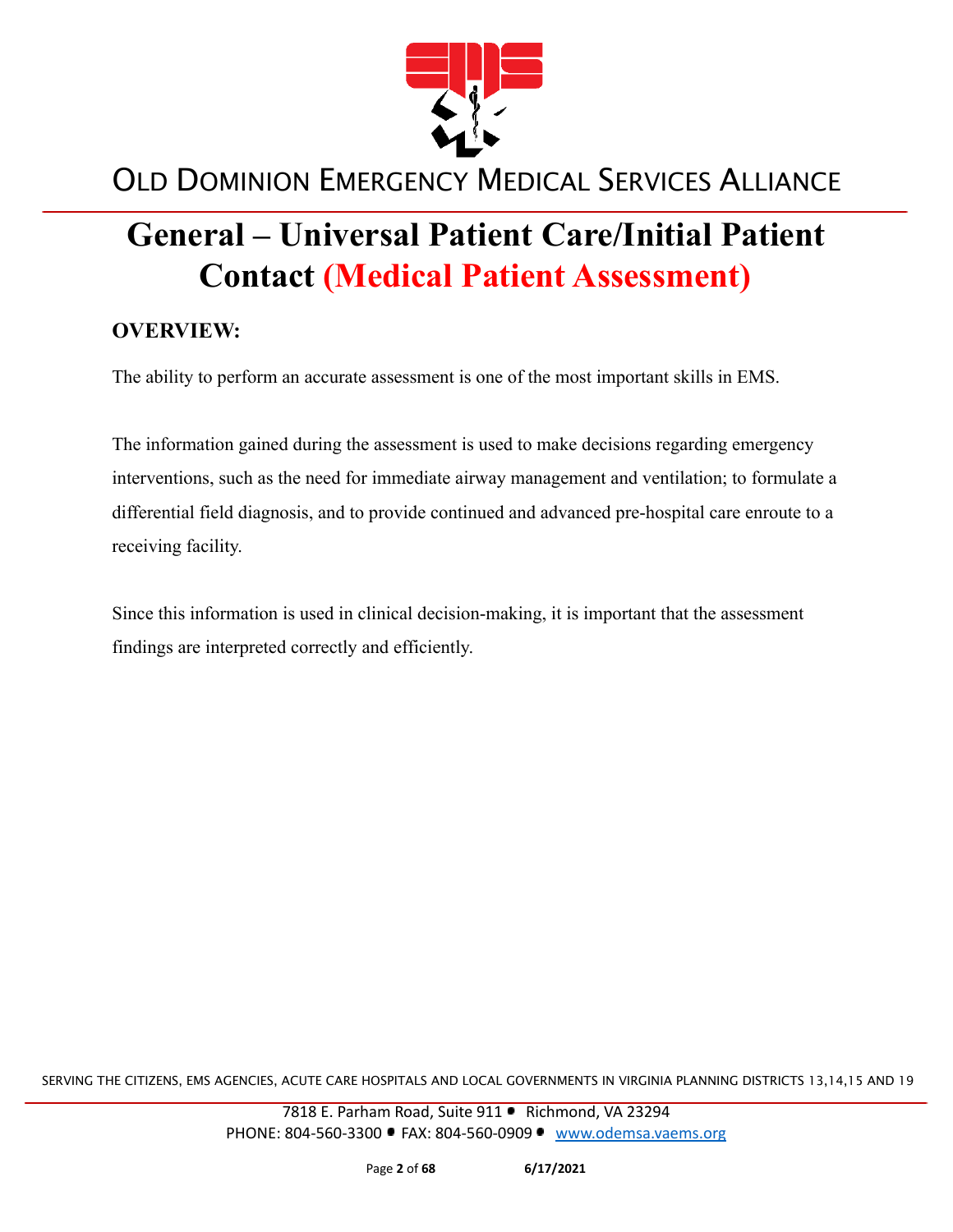

- 1. Demonstrates proper assessment techniques / Physical skills.
	- a. HPI Complete
	- b. Signs and Symptoms
	- c. SAMPLE
	- d. OPQRST
	- e. MOI NOI
	- f. Primary Assessment
		- i. XABCDE Format
	- g. Life Threat Bleeding
		- i. Assessment
		- ii. Correction
	- h. Airway
		- i. Assessment
		- ii. Correction
	- i. Breathing
		- i. Assessment
		- ii. Correction
	- j. Circulation
		- i. Assessment
		- ii. Correction
	- k. Disability
		- i. Assessment
		- ii. Correction
	- l. Exposure
		- i. Assessment
		- ii. Correction
- 2. Demonstrates the following skills.
	- a. Proper Physical Exam
		- i. Head to toe format
		- ii. All major body parts/systems
		- iii. Vital Signs / Documentation
- 3. Demonstrates the selection of the proper protocol based on the above assessment.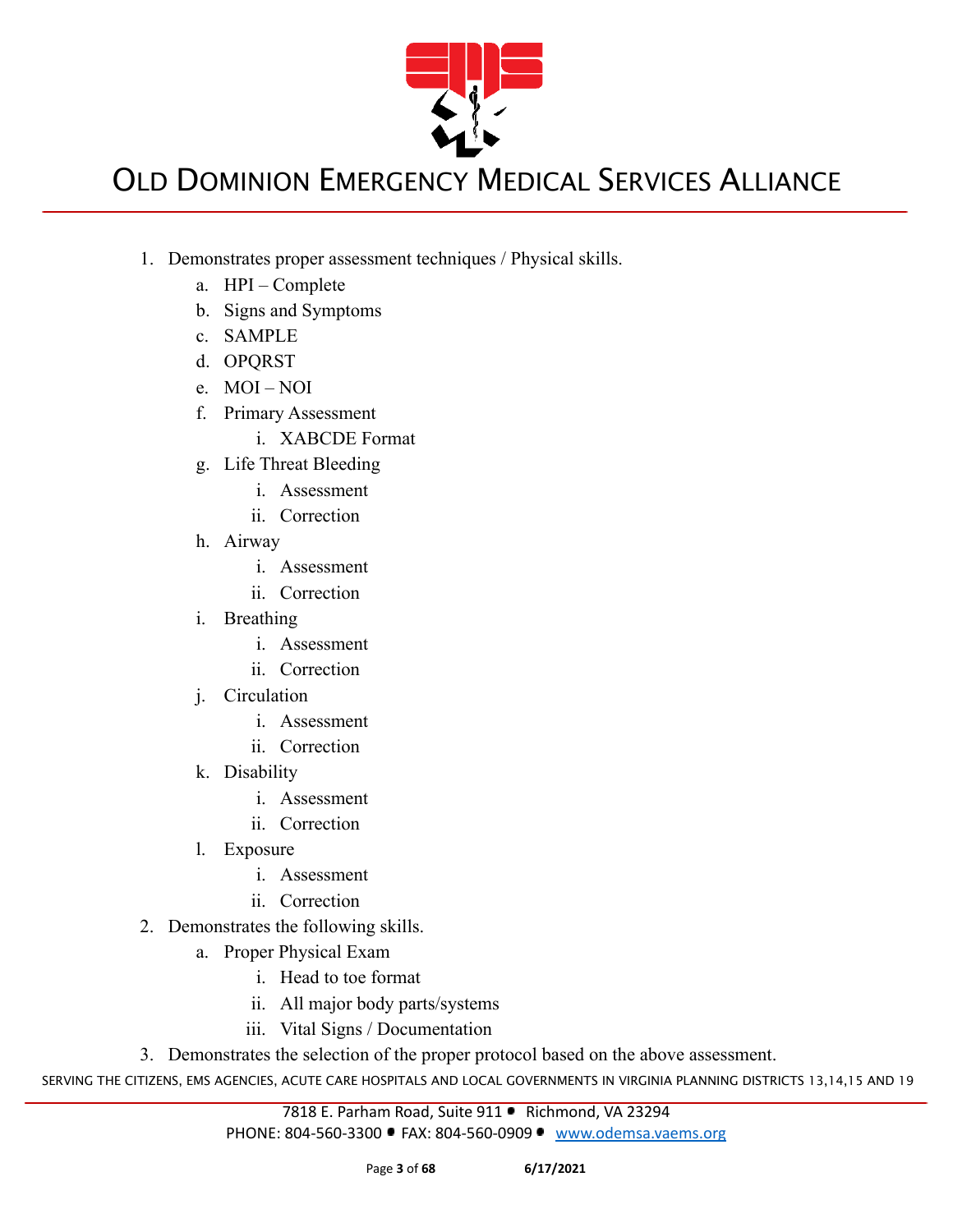

The above is a very abbreviated summary of the Protocol.

For the complete Protocol, please review the appropriate Protocol as published by ODEMSA.

SERVING THE CITIZENS, EMS AGENCIES, ACUTE CARE HOSPITALS AND LOCAL GOVERNMENTS IN VIRGINIA PLANNING DISTRICTS 13,14,15 AND 19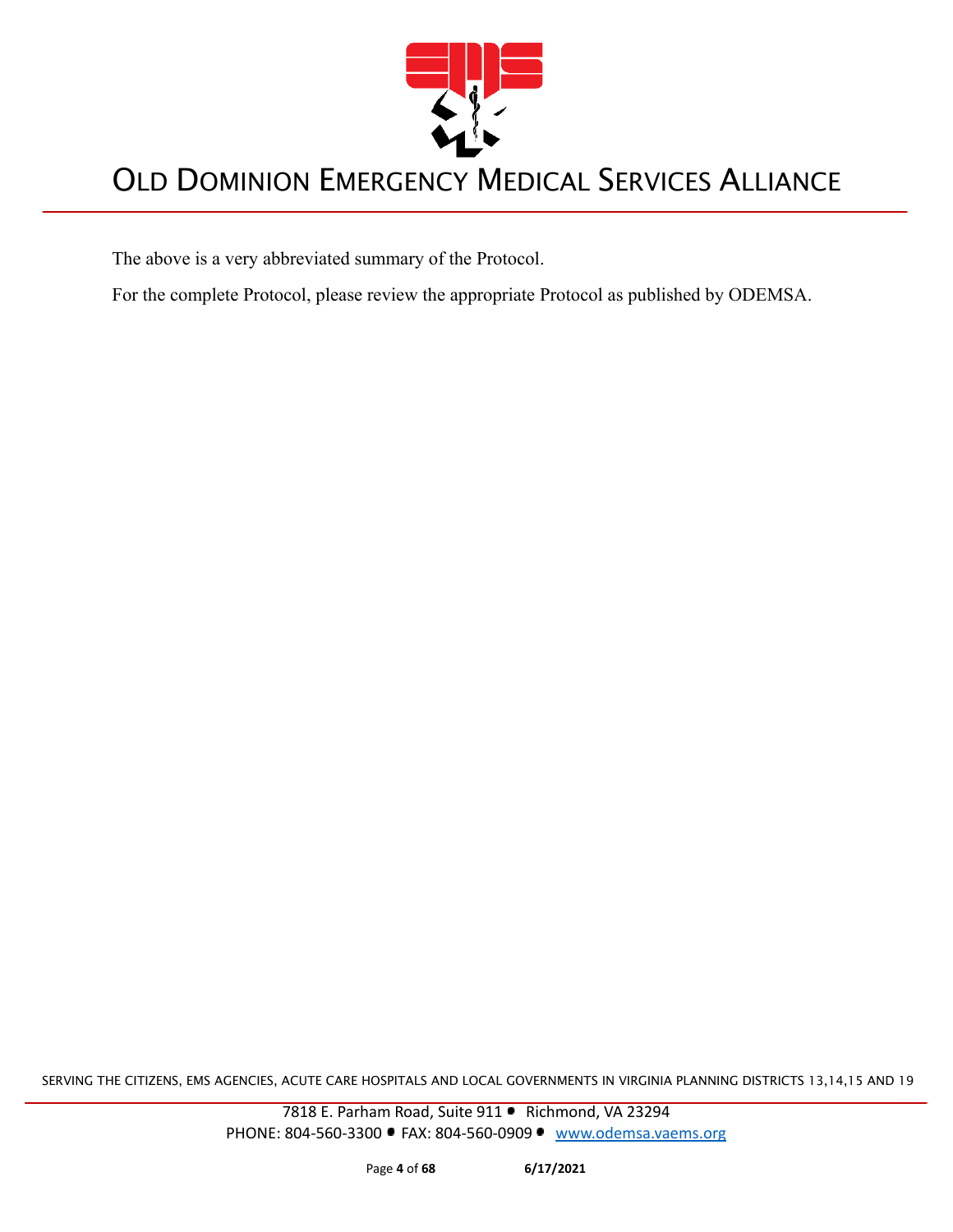

Student's and FTO'S signatures below signify that the student has demonstrated sufficient working knowledge and can perform such competency and has had the opportunity to ask and has had all questions and answers provided to their level of comfort.

Competency – ODEMSA – Regional Protocols – **General – Universal Patient Care/Initial Patient Contact (Medical Patient Assessment)**

Student's Name and Signature – date below:

|                                        |           | Date |
|----------------------------------------|-----------|------|
| <b>Printed Name</b>                    | Signature |      |
| FTO's Name and Signature – date below: |           |      |
|                                        |           | Date |
| <b>Printed Name</b>                    | Signature |      |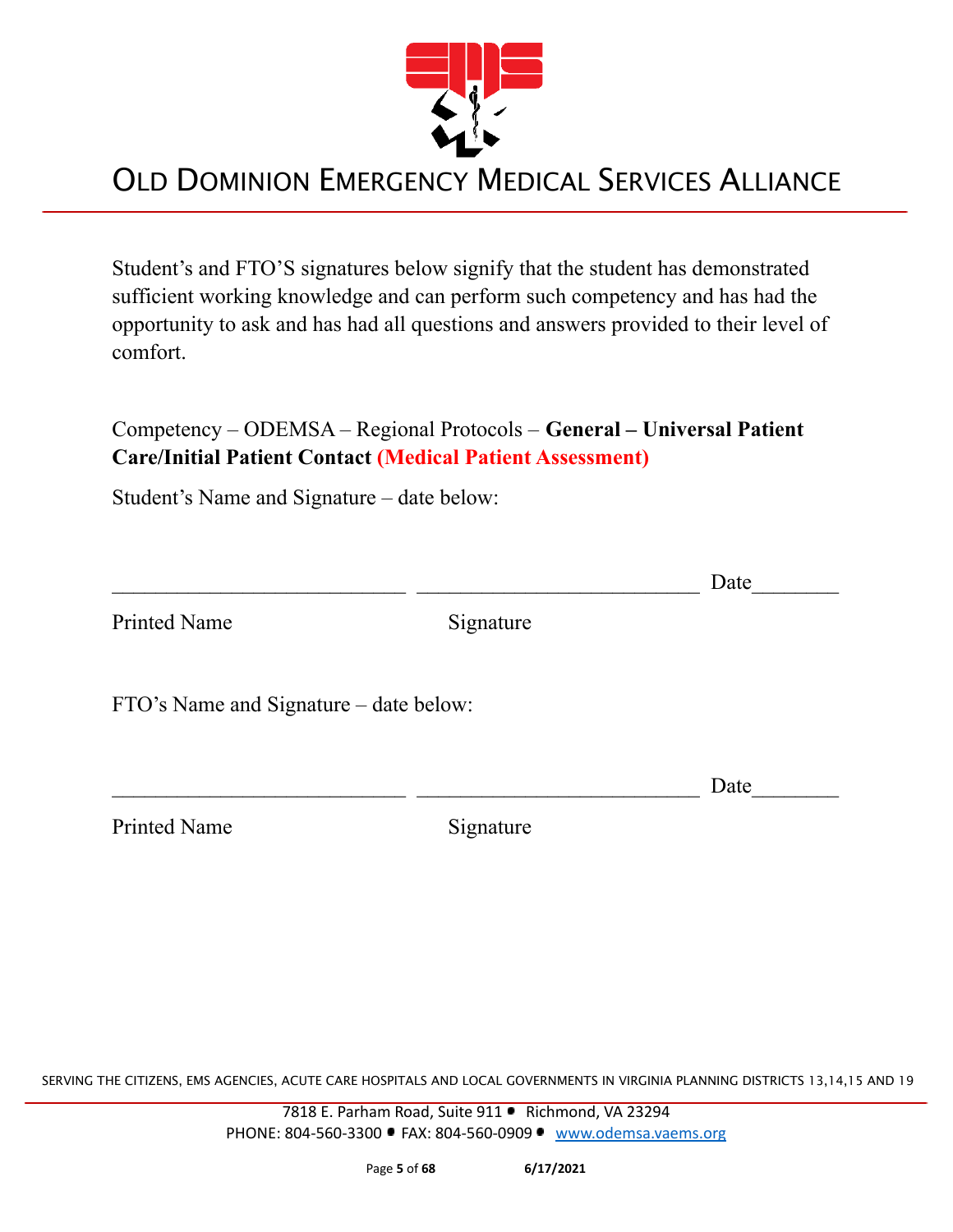

# **Medical – Abdominal Pain - ALS**

#### **OVERVIEW:**

Abdominal pain is one of the most common presenting complaints in emergency medicine. In nearly half the patients, the etiology remains obscure. Recalling the differences between generalized types of pain can be helpful diagnostically.

**Visceral abdominal pain** results from stretching of the autonomic nerve fibers. The pain may be described as cramp-like, colicky, or gaseous and is often intermittent. Obstruction can be a serious cause of visceral pain.

**Somatic pain** occurs when pain fibers located in the parietal peritoneum are irritated by chemical or bacterial inflammation. The pain is described as sharp, more constant, and more precisely located. Referred pain is any pain felt at a distance from a diseased organ.

**Referred pain** generally follows certain classic patterns, for example, diaphragmatic irritation often radiates to the supra-clavicular area.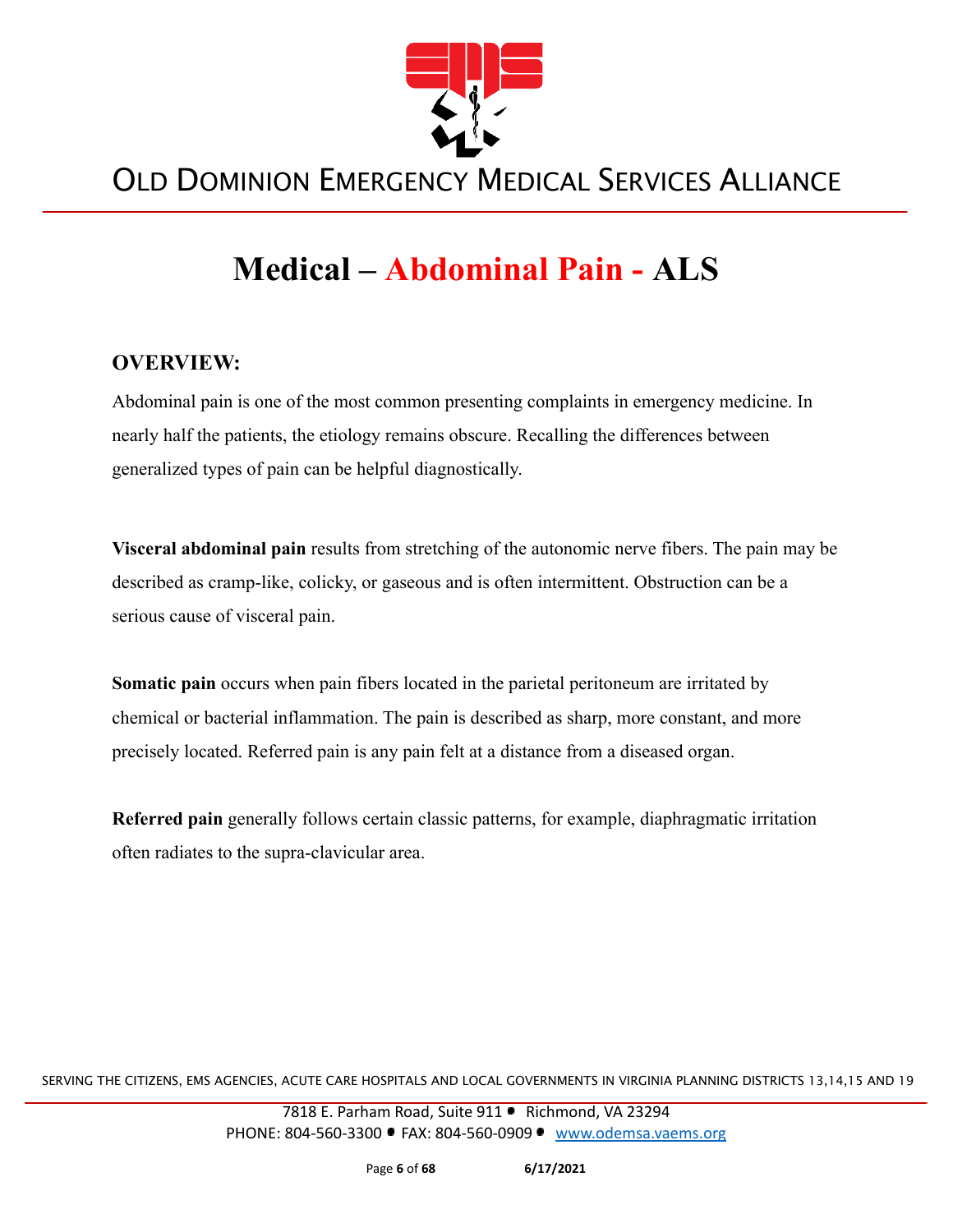

Student Can demonstrate the following competencies without prompting and can explain the

clinical reasoning for each listed below:

- 1. Demonstrates proper assessment techniques.
	- a. HPI Complete
	- b. Signs and Symptoms
	- c. SAMPLE
	- d. OPQRST
	- e. MOI NOI
	- f. Primary Assessment
		- i. XABCDE Format
	- g. Need for ALS.
	- h. Determine Relevant Differentials based on Assessment.
	- i. Position of comfort
	- j. Place on Cardiac Monitor/Obtain 12 lead EKG.
	- k. Pulse Ox
	- l. IV Access
	- m. If Nausea Present
		- i. Refer to Nausea/Vomiting Protocol
	- n. If Shock is Noted
		- i. Refer to Shock Protocol.
	- o. Obtain Age-Appropriate Pain Score
	- p. Consider Pain Management Protocol
- 2. Demonstrates the following skills.
	- a. Proper 12 lead placement.
	- b. Obtaining 12 lead EKG in 10 minutes or less of patient side.
	- c. Demonstrates knowledge of ACUTE MI message on 12 Lead.
		- i. Proper Admin of ASA.
		- ii. Proper Admin of NTG
	- d. Anti-Emetic based on Assessment.
	- e. Demonstrates the appropriate transport mode and destination.
	- f. Transport as soon as safe to do so to the proper destination.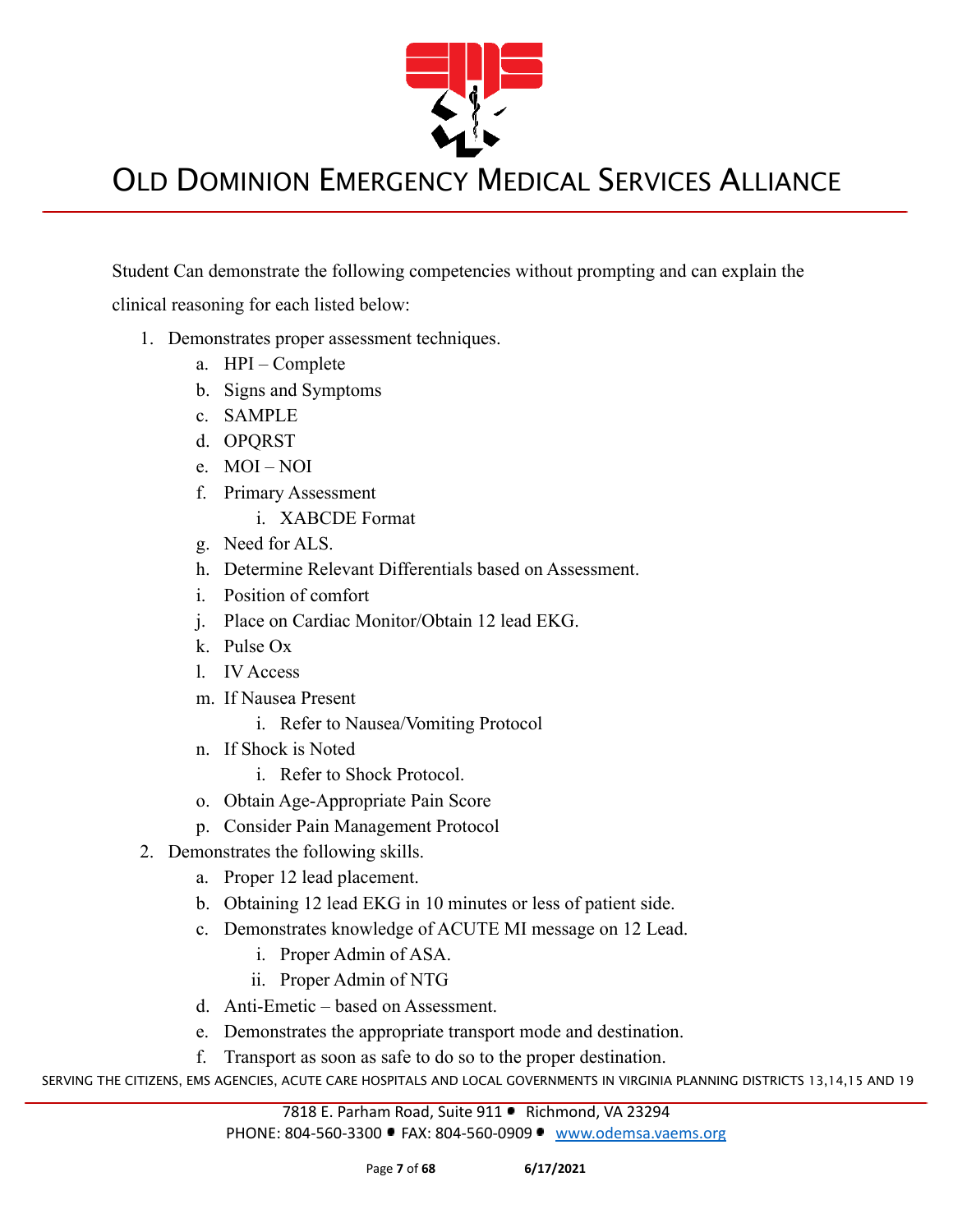

The above is a very abbreviated summary of the Protocol.

For the complete Protocol, please review the appropriate Protocol as published by ODEMSA

SERVING THE CITIZENS, EMS AGENCIES, ACUTE CARE HOSPITALS AND LOCAL GOVERNMENTS IN VIRGINIA PLANNING DISTRICTS 13,14,15 AND 19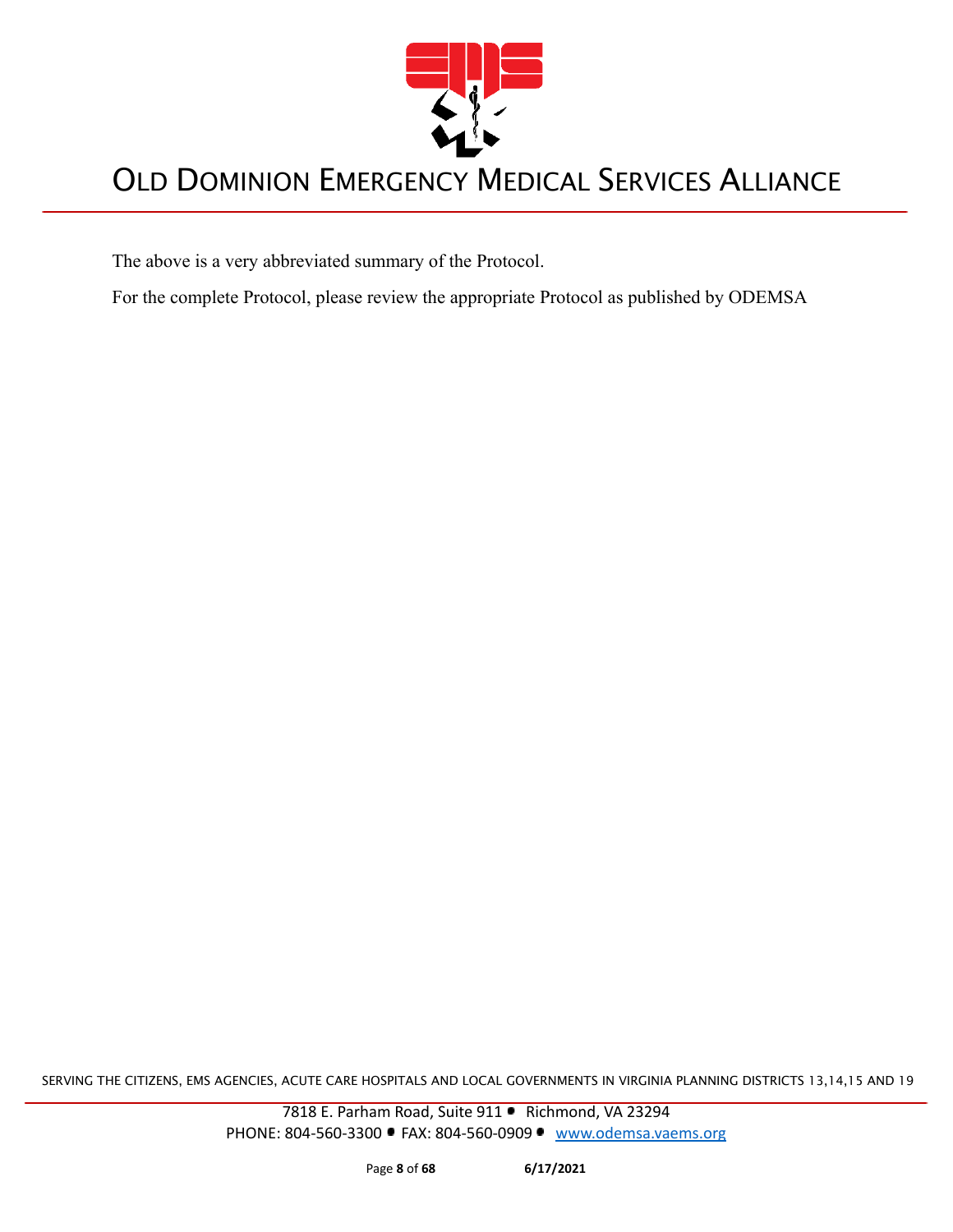

Student's and FTO'S signatures below signify that the student has demonstrated sufficient working knowledge and can perform such competency and has had the opportunity to ask and has had all questions and answers provided to their level of comfort.

#### Competency – ODEMSA – Regional Protocols – **Medical – Abdominal Pain - ALS**

 $\Box$  Date

Student's Name and Signature – date below:

Printed Name Signature

FTO's Name and Signature – date below:

 $\Box$  Date

Printed Name Signature

SERVING THE CITIZENS, EMS AGENCIES, ACUTE CARE HOSPITALS AND LOCAL GOVERNMENTS IN VIRGINIA PLANNING DISTRICTS 13,14,15 AND 19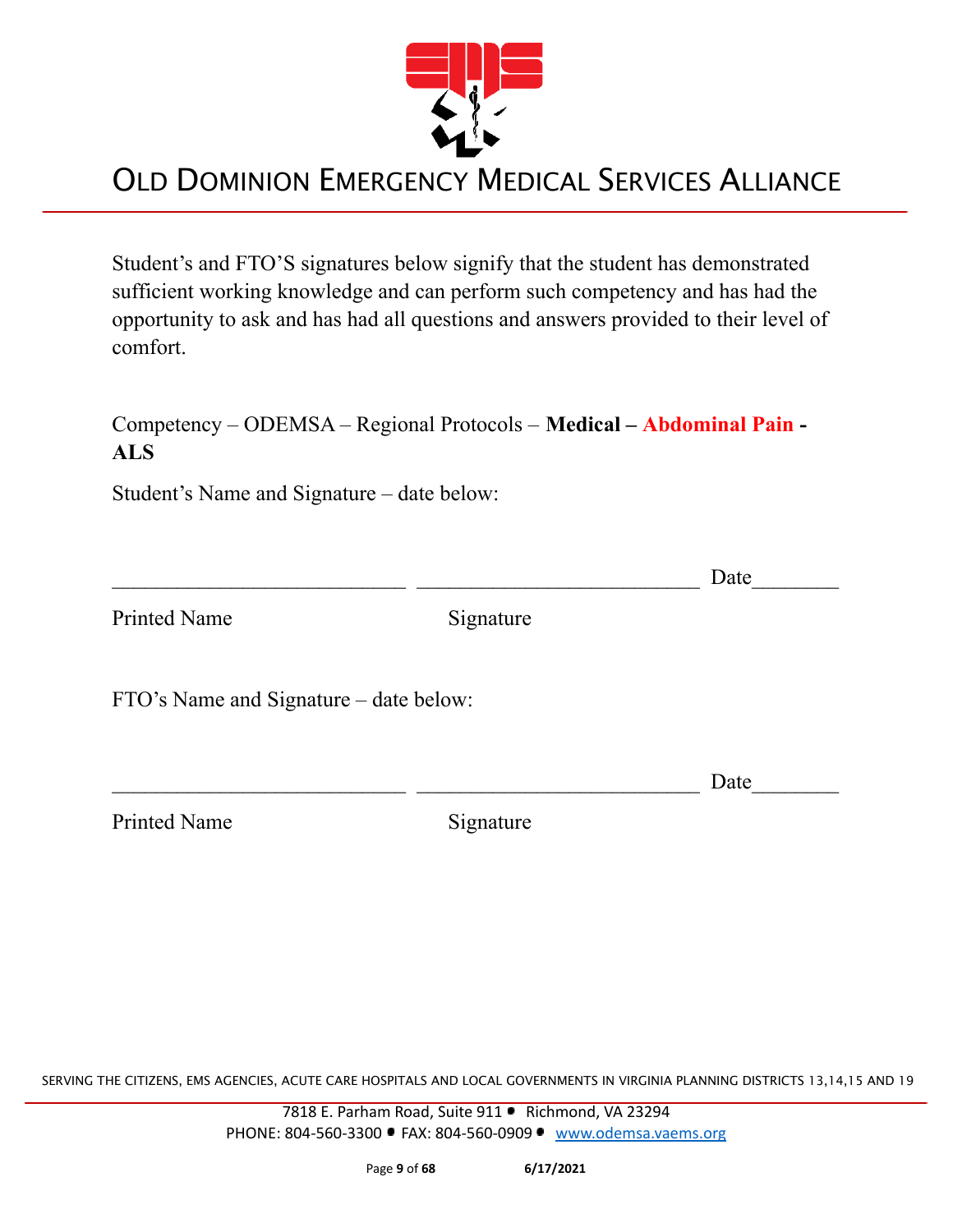

#### **Medical – Allergic Reaction and Anaphylaxis - ALS**

#### **OVERVIEW:**

Anaphylaxis allergic reactions are serious and potentially life-threatening medical emergencies. It is the body's adverse reaction to a foreign protein, (i.e., food medicine, pollen, insect sting, or any ingested, inhaled, or injected substance). Patients with allergic reactions frequently present only with local or generalized swelling; in contrast, anaphylaxis is characterized by wheezing, significant airway compromise, and/or systolic BP < 90 mmHg.

**Common to both disorders** are urticaria and Angioedema, which when isolated are best treated with simple antihistamine therapy.

**It is when respiratory symptoms**, such as upper airway edema, dyspnea, and wheezing are present EMS personnel should attribute these findings to anaphylaxis, and subsequently move to more aggressive therapy. Cardiovascular collapse may occur abruptly, without the prior development of skin or respiratory symptoms.

**Constant monitoring of the patient's airway and breathing is mandatory.**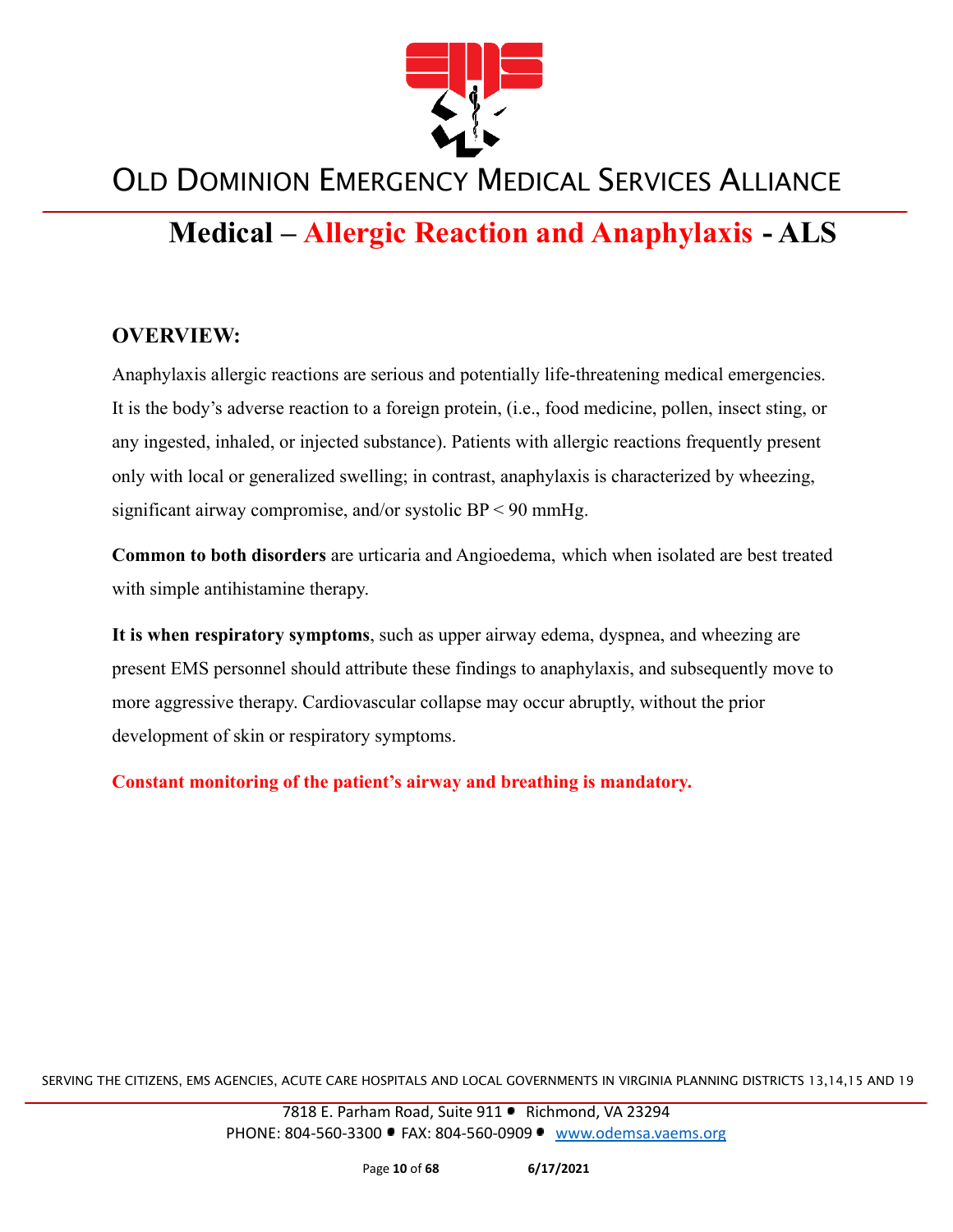

Student Can demonstrate the following competencies without prompting and can explain the clinical reasoning for each listed below:

- 1. Demonstrates proper assessment techniques.
	- a. HPI Complete
	- b. Signs and Symptoms
	- c. SAMPLE
	- d. OPQRST
	- e. MOI NOI
	- f. Primary Assessment
		- i. XABCDE Format
	- g. Need for ALS.
	- h. Pulse Ox
	- i. Determine Relevant Differentials based on Assessment.
		- i. **Allergic Reaction** one body system is involved.
		- ii. **Anaphylaxis** Respiratory problems more than one body system involved.
			- 1. **Administer Epi**
			- 2. **Administer Diphenhydramine**
	- j. Administer Oxygen based on Assessment.
	- k. IV Access
	- l. If Hypoperfusion noted
		- i. Bolus
			- 1. Frequent Evaluation signs of fluid overload/Vital signs
	- m. Wheezing Noted
		- i. Refer to the Respiratory Distress Protocol

SERVING THE CITIZENS, EMS AGENCIES, ACUTE CARE HOSPITALS AND LOCAL GOVERNMENTS IN VIRGINIA PLANNING DISTRICTS 13,14,15 AND 19

7818 E. Parham Road, Suite 911 · Richmond, VA 23294 PHONE: 804-560-3300 FAX: 804-560-0909 [www.odemsa.vaems.org](http://www.odemsa.vaems.org)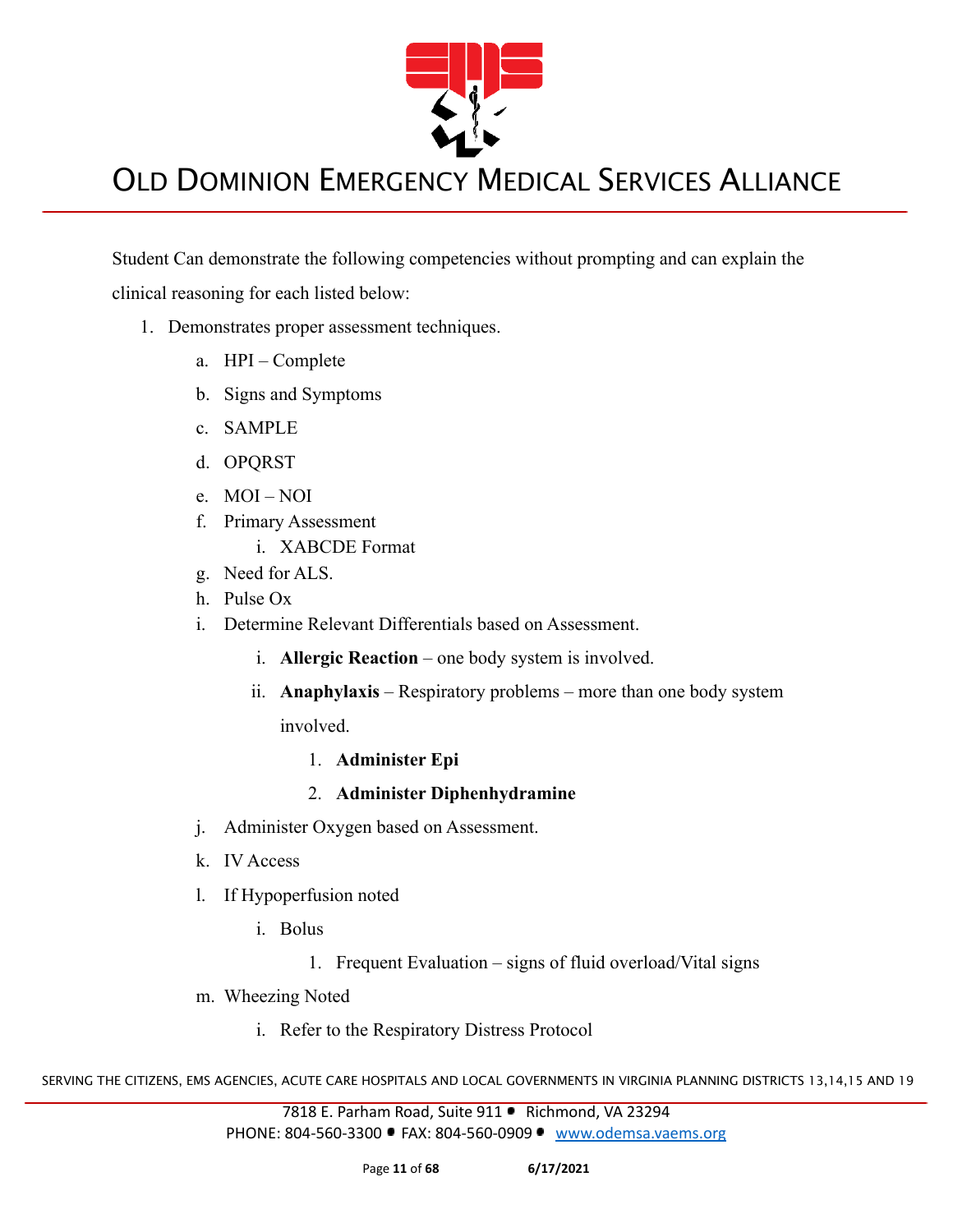

- n. Place on Cardiac Monitor/Obtain 12 lead EKG.
- 2. Demonstrates the following skills.
	- a. Pulse Ox
	- b. Proper Admin of Epi Auto-Injector.
	- c. Proper Admin of Diphenhydramine
	- d. Proper use of the Cardiac monitor
	- e. Proper IV technique
	- f. Demonstrates the appropriate transport mode and destination.
	- g. Transport as soon as safe to do so to the proper destination.

The above is a very abbreviated summary of the Protocol.

For the complete Protocol, please review the appropriate Protocol as published by ODEMSA.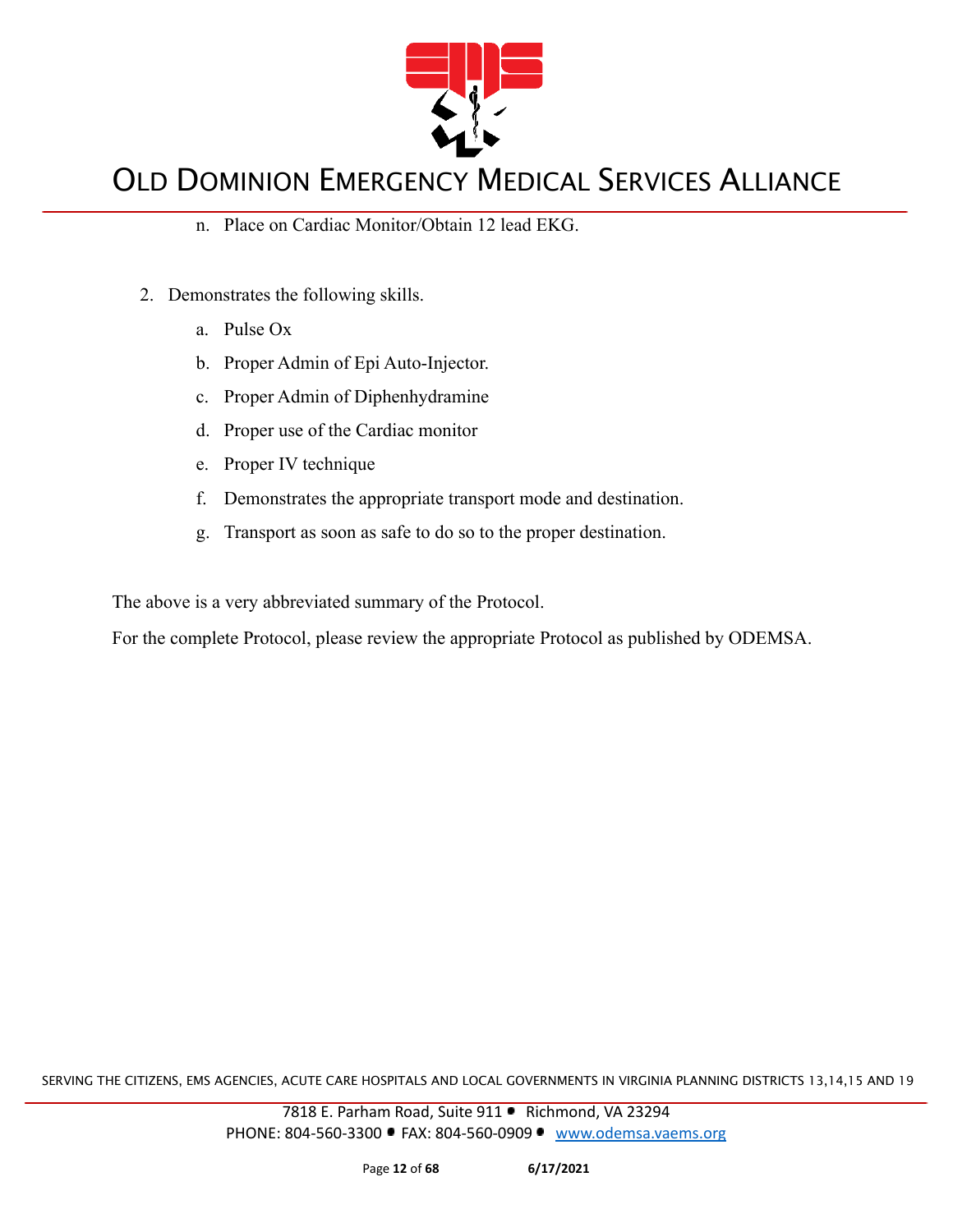

Student's and FTO'S signatures below signify that the student has demonstrated sufficient working knowledge and can perform such competency and has had the opportunity to ask and has had all questions and answers provided to their level of comfort.

Competency – ODEMSA – Regional Protocols – **Medical – Allergic Reaction and Anaphylaxis - ALS**

Student's Name and Signature – date below:

|                                        |           | Date |
|----------------------------------------|-----------|------|
| <b>Printed Name</b>                    | Signature |      |
| FTO's Name and Signature – date below: |           |      |
|                                        |           | Date |
| <b>Printed Name</b>                    | Signature |      |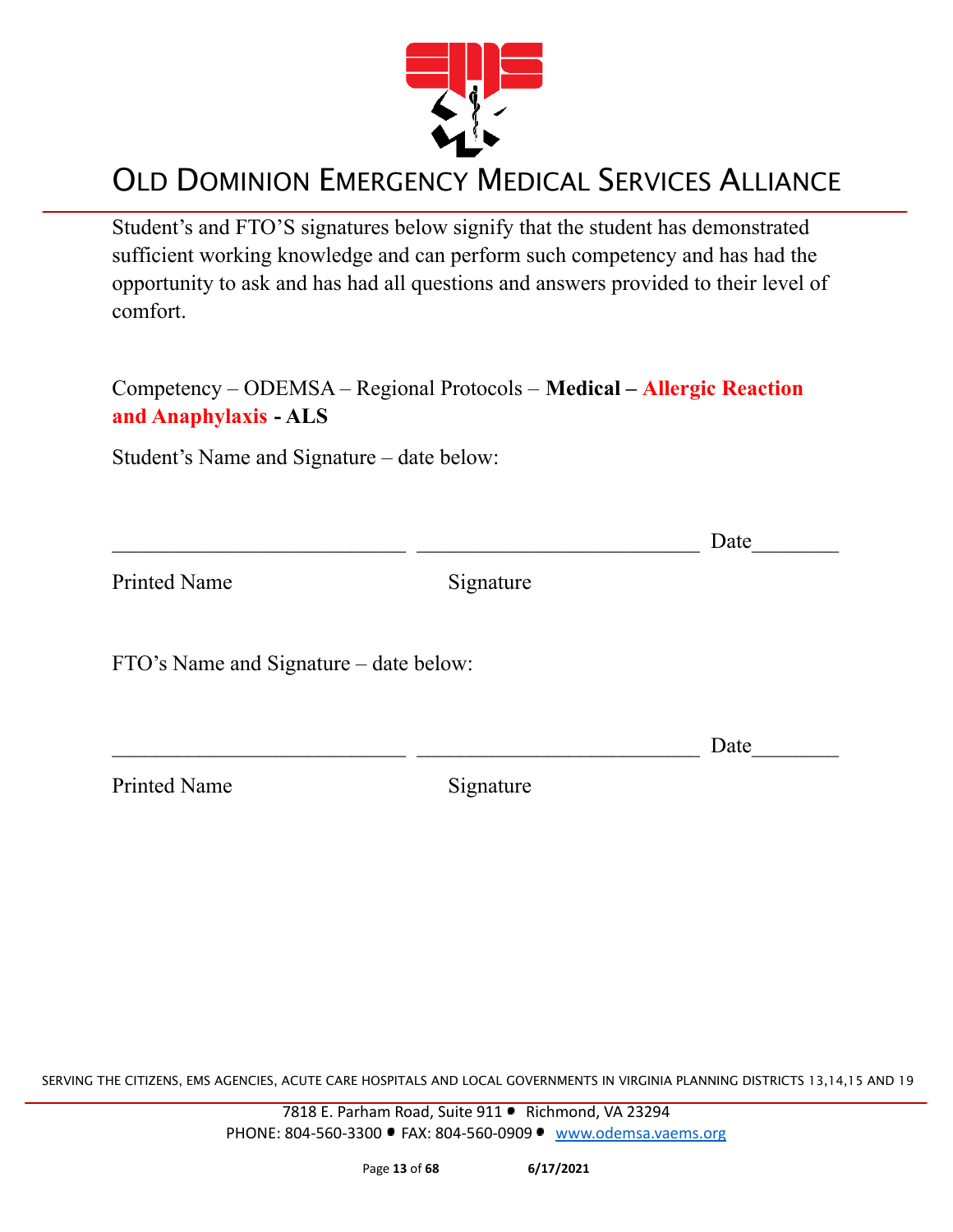

## **General – Behavioral/Patient Restraint - ALS**

#### **OVERVIEW:**

Psychiatric patients may have an illness that presents with symptoms such as delusions, hallucinations, depression, or significant trauma.

The patient's symptoms demand immediate response as they may appear intense, raise the anxiety levels of those around the patient to an intolerable level, or create problems in the immediate environment.

The patient may perceive their life to be at immediate risk, either from suicide or their current inability to make logical decisions.

Remember that **personal safety takes priority over patient intervention**.

**Patient care should be focused on preventing/ mitigating hyperthermia, agitated delirium, positional asphyxia, hypoxia, and physical harm.**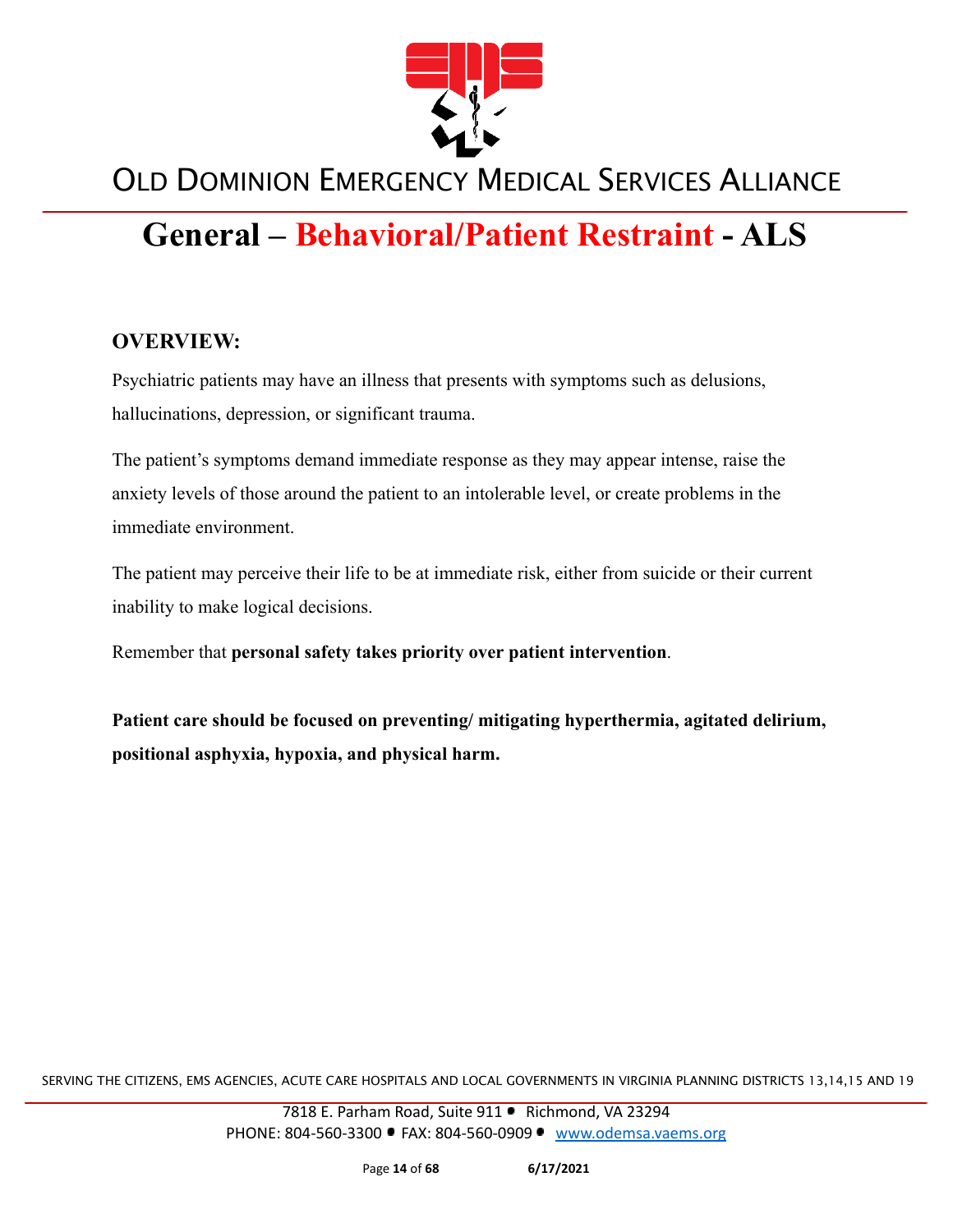

Student Can demonstrate the following competencies without prompting and can explain the

clinical reasoning for each listed below:

- 1. Demonstrates proper assessment techniques.
	- a. HPI Complete
	- b. Signs and Symptoms
	- c. SAMPLE
	- d. OPQRST
	- e. MOI NOI
	- f. Primary Assessment
		- i. XABCDE Format
	- g. Need for ALS.
	- h. Determine Relevant Differentials based on Assessment.
	- i. Non-Violent/Non-Aggressive
		- i. Police if needed.
		- ii. Mental health if needed.
		- iii. Remove stimuli if possible.
		- iv. Transport
	- j. Violent/Aggressive
		- i. Police if needed.
		- ii. Mental health if needed.
		- iii. Remove stimuli if possible.
		- iv. Assess for Trauma if able.
		- v. AMS
			- 1. Obtain Blood glucose
			- 2. Is Patient Able to make Treatment decisions?
		- vi. Use De-escalation techniques /Avoid Confrontation.
		- vii. If the patient needs to be restrained
			- 1. Sufficient Manpower/Equipment
			- 2. Refer to the Patient Restraint Procedure
			- 3. Chemical Restraint
				- a. Refer to Overdose/Poisoning Protocol if Appropriate.
				- b. Benzodiazepine Class Drug per current Protocols

SERVING THE CITIZENS, EMS AGENCIES, ACUTE CARE HOSPITALS AND LOCAL GOVERNMENTS IN VIRGINIA PLANNING DISTRICTS 13,14,15 AND 19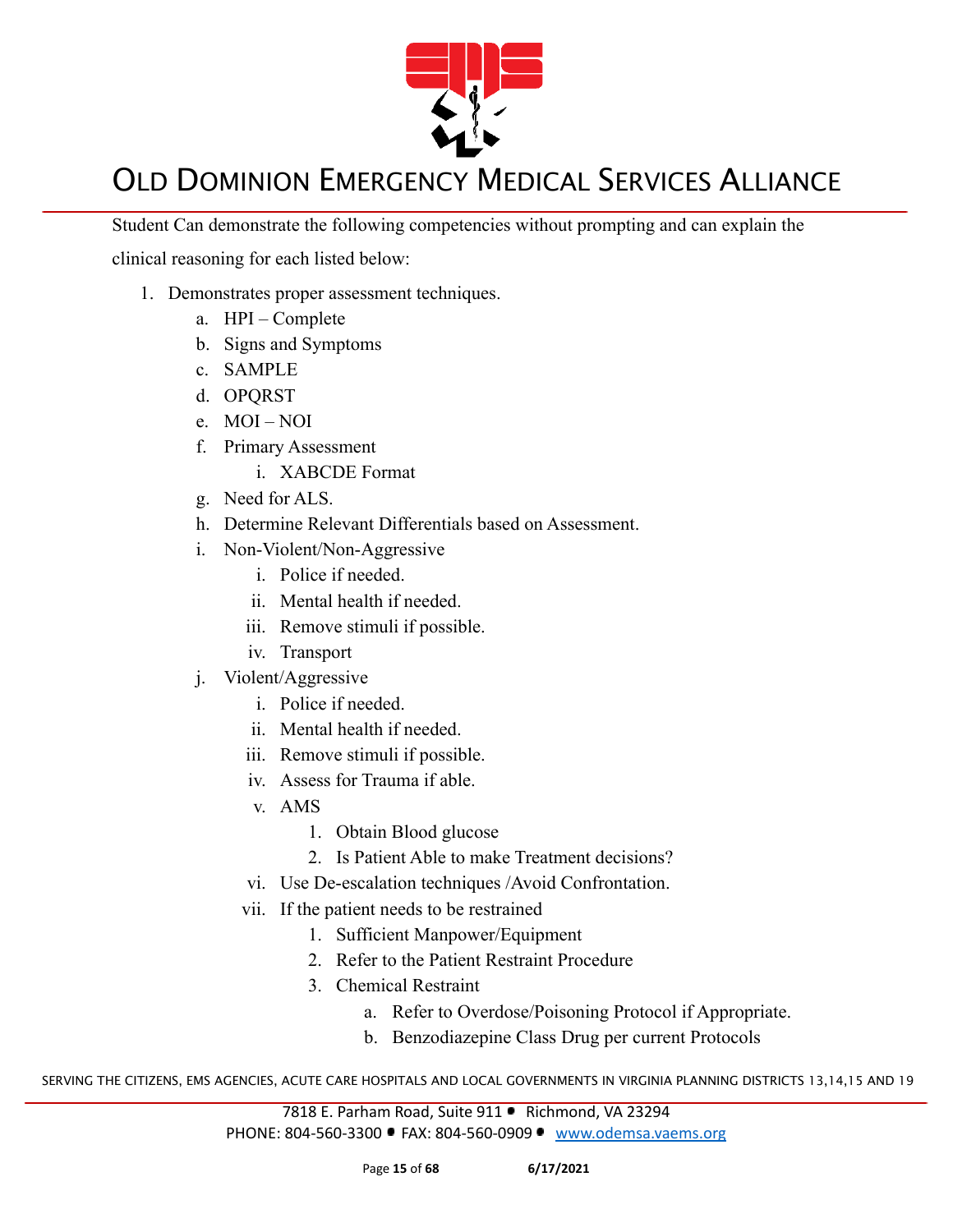

- c. Antipsychotic Class Drug per current Protocols
- 4. Place on Cardiac Monitor/Obtain 12 lead EKG.
- 2. Demonstrates the following skills.
	- a. Reduce/Remove Stimulus / Persons
	- b. If Violent, and or Aggressive
		- i. Crew safety and Patient Safety
		- ii. Determine/Maintain Escape route(s)
		- iii. De-escalation techniques
		- iv. Request Police
		- v. Request Mental health responders
	- c. Proper Safe Patient restraint techniques
	- d. Demonstrates the appropriate transport mode and destination.
	- e. Transport as soon as safe to do so to the proper destination.

The above is a very abbreviated summary of the Protocol.

For the complete Protocol, please review the appropriate Protocol as published by ODEMSA.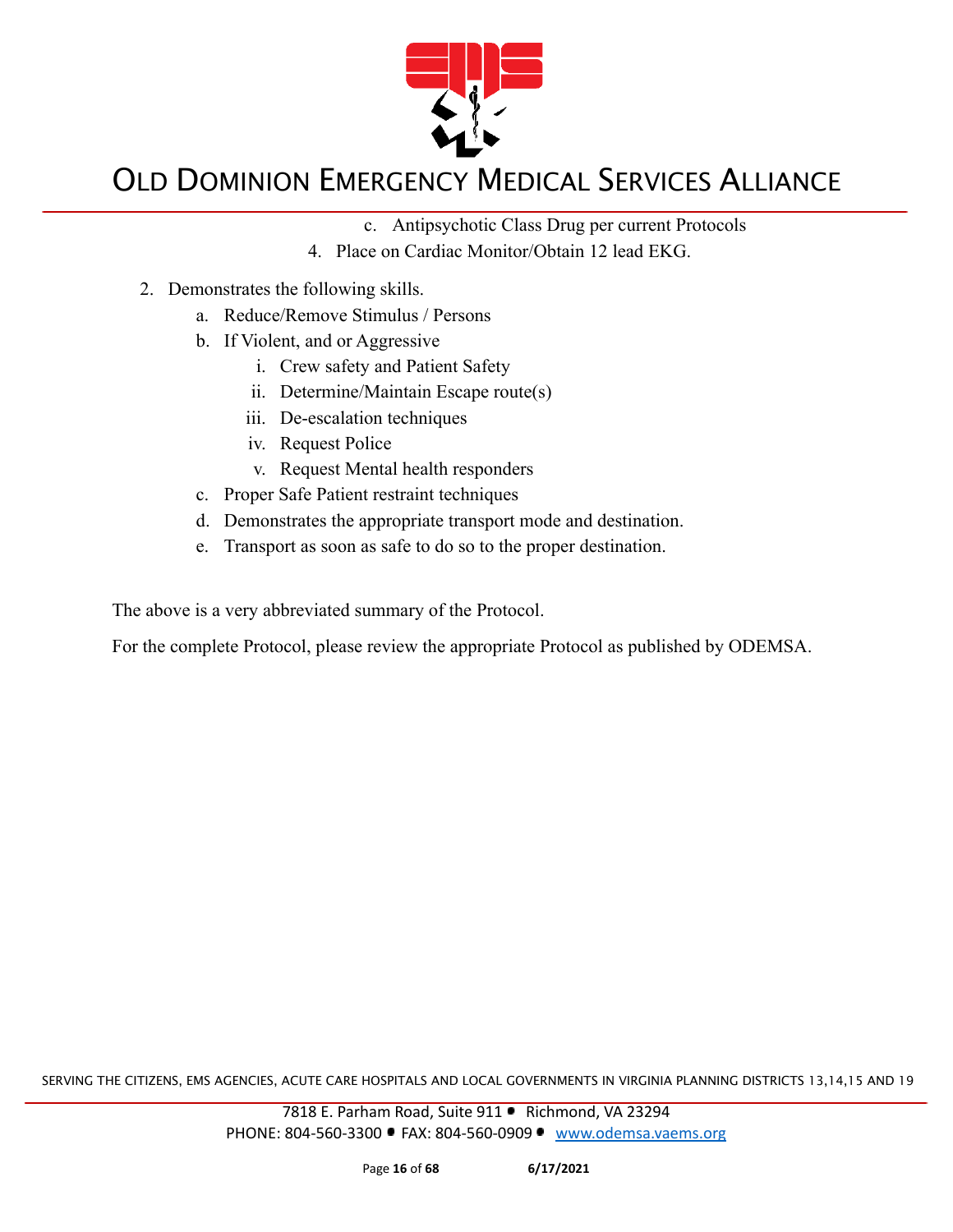

Student's and FTO'S signatures below signify that the student has demonstrated sufficient working knowledge and can perform such competency and has had the opportunity to ask and has had all questions and answers provided to their level of comfort.

#### Competency – ODEMSA – Regional Protocols – **General – Behavioral/Patient Restraint - ALS**

Student's Name and Signature – date below:

|                                        |           | Date |
|----------------------------------------|-----------|------|
| <b>Printed Name</b>                    | Signature |      |
| FTO's Name and Signature – date below: |           |      |
|                                        |           | Date |

Printed Name Signature

SERVING THE CITIZENS, EMS AGENCIES, ACUTE CARE HOSPITALS AND LOCAL GOVERNMENTS IN VIRGINIA PLANNING DISTRICTS 13,14,15 AND 19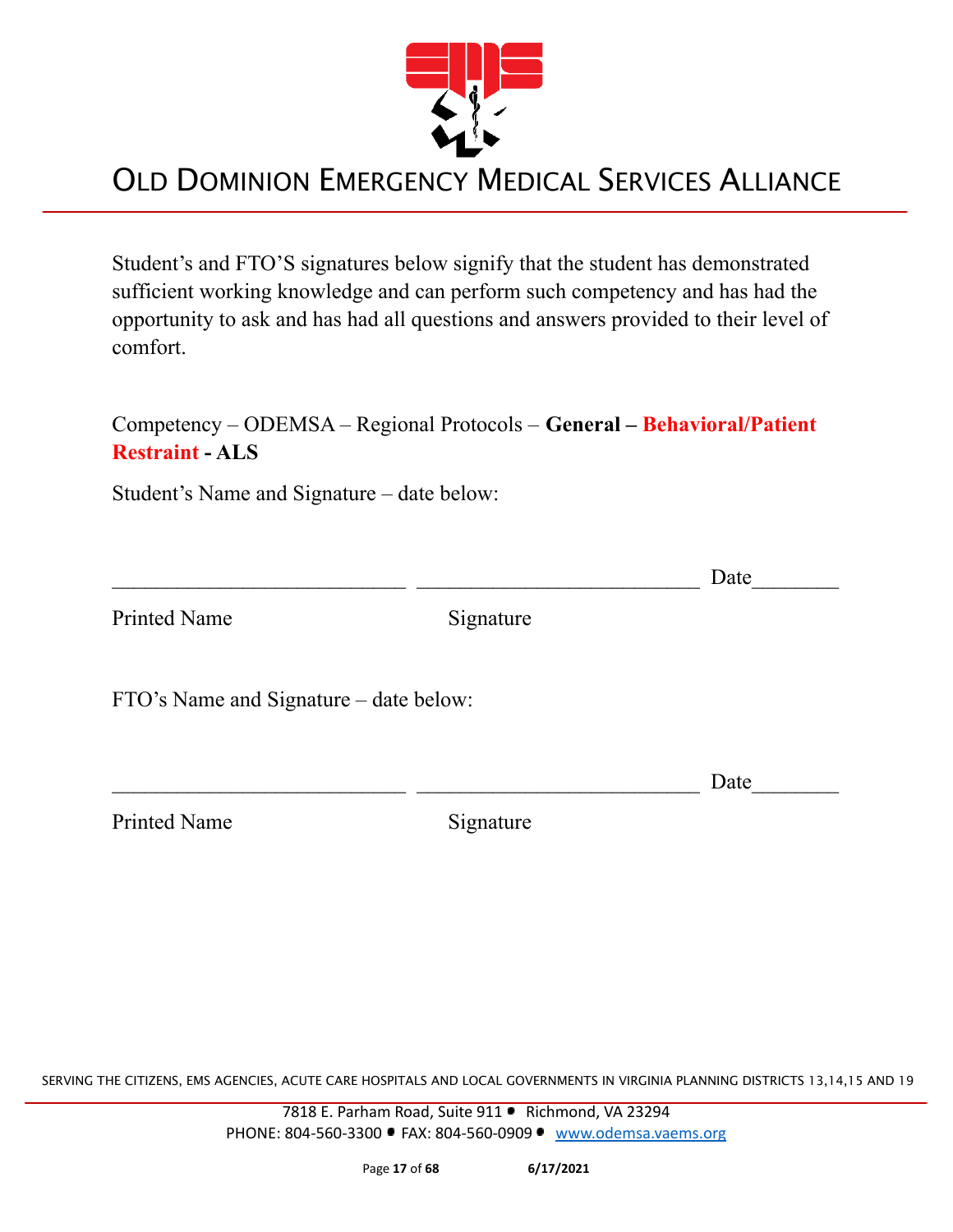

# **Medical – Stroke/TIA - ALS**

#### **OVERVIEW:**

Stroke is a major cause of disability and a leading cause of death in the U.S.

There are two main mechanisms of stroke:

- 1. Blood vessel occlusion **Ischemic strokes**
- 2. Blood vessel rupture **Hemorrhagic strokes**

**Ischemic strokes** - are most often caused by large-vessel thrombosis, although embolism or hypoperfusion can cause them. Causes of thrombosis include atherosclerosis, vessel dissection, and some infectious diseases.

**Hemorrhagic strokes** - are divided into intracerebral (ICH) and subarachnoid (SAH) hemorrhages. Risk factors for ICH include heart disease, hypertension, smoking, diabetes, elevated cholesterol, older age, prior stroke, family history, and cocaine use.

Stroke symptoms will present according to which area of the brain is being inadequately perfused.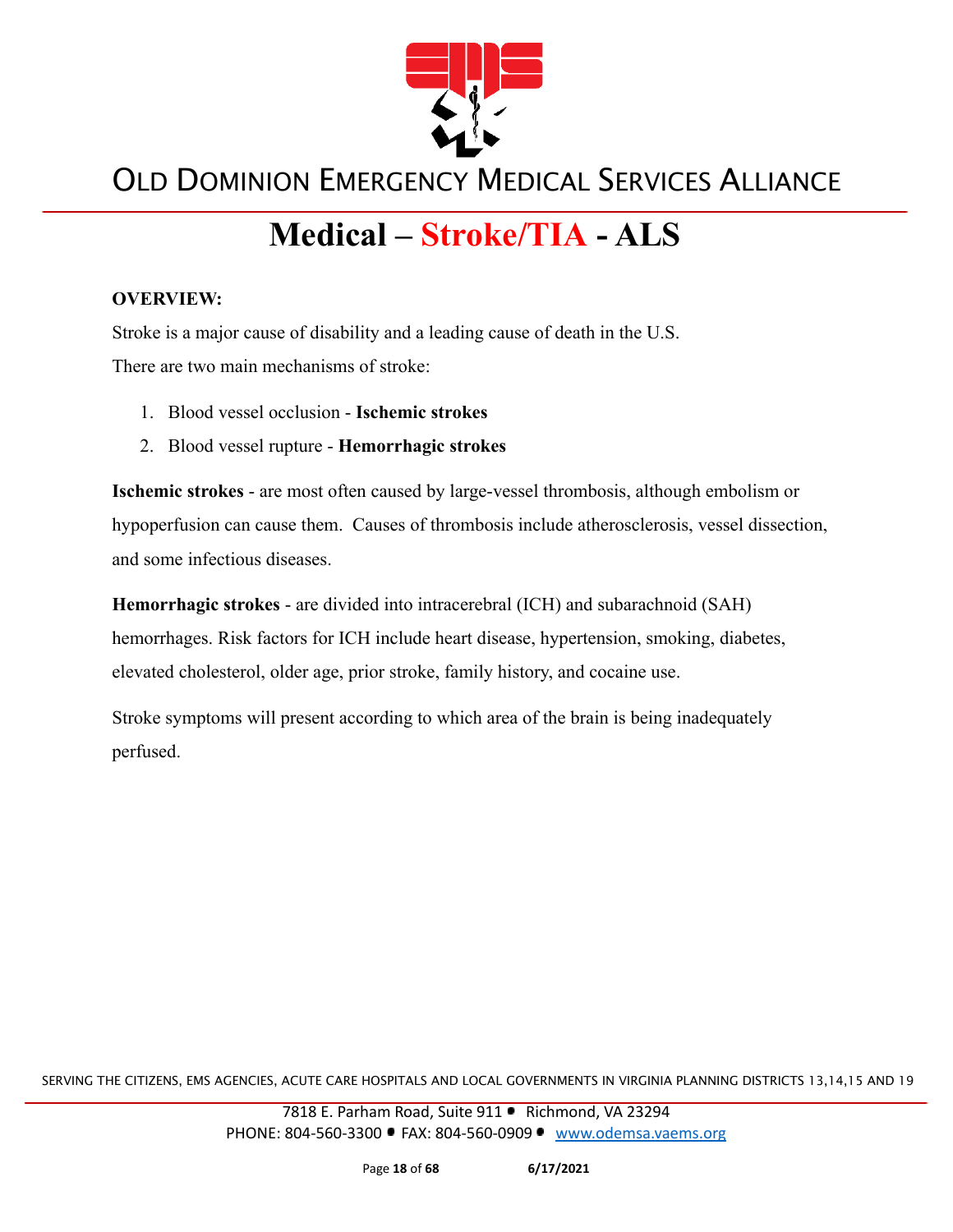

Student Can demonstrate the following competencies without prompting and can explain the clinical reasoning for each listed below:

- 1. Demonstrates proper assessment techniques.
	- a. HPI Complete
	- b. Signs and Symptoms
	- c. SAMPLE
	- d. OPQRST
	- e. MOI NOI
	- f. Primary Assessment
		- i. XABCDE Format
	- g. Need for ALS.
	- h. Determine Relevant Differentials based on Assessment.
	- i. Glucose level
	- j. Last Known Well time
	- k. Friend/Family to Hospital with Patient to answer questions/Contact Information.
	- l. Stroke Scale
		- i. Determine VAN
	- m. Place on Cardiac Monitor/Obtain 12 lead EKG.
	- n. IV Access Antecubital Fossa/20 g/second site if possible
	- o. Consider Helicopter if Ground Transport time greater than 30 minutes.
- 2. Demonstrates the following skills.
	- a. Pulse Ox
		- i. Oxygen per Assessment findings
	- b. Proper 12 lead placement.
	- c. Stroke Scale

SERVING THE CITIZENS, EMS AGENCIES, ACUTE CARE HOSPITALS AND LOCAL GOVERNMENTS IN VIRGINIA PLANNING DISTRICTS 13,14,15 AND 19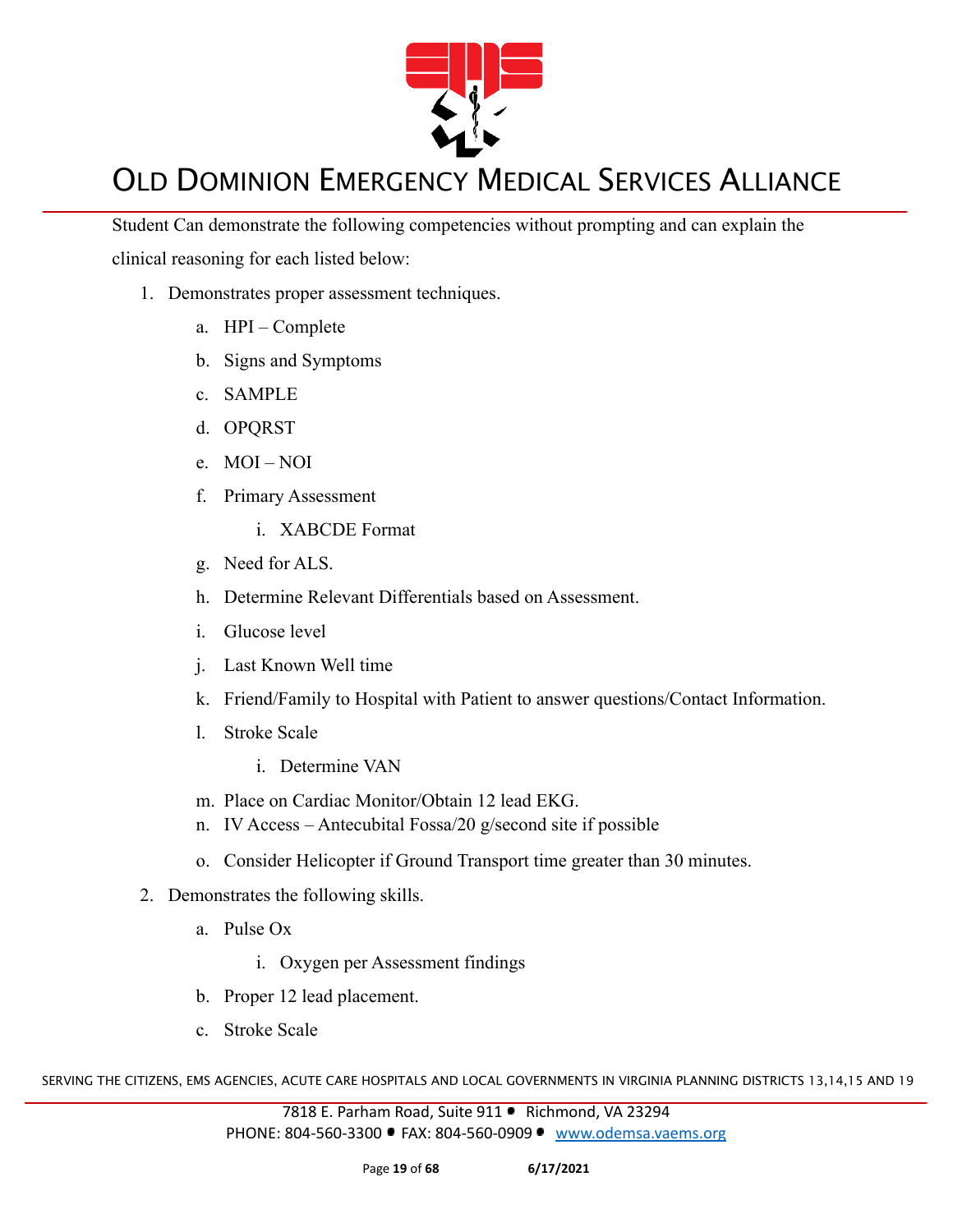

- i. VAN Assessment
- d. Last known well time
- e. If positive Stroke Scale
	- i. Notify Facility of Acute Stroke
- f. Demonstrates the appropriate transport mode and destination.
- g. Transport as soon as safe to do so to the proper destination.

The above is a very abbreviated summary of the Protocol.

For the complete Protocol, please review the appropriate Protocol as published by ODEMSA.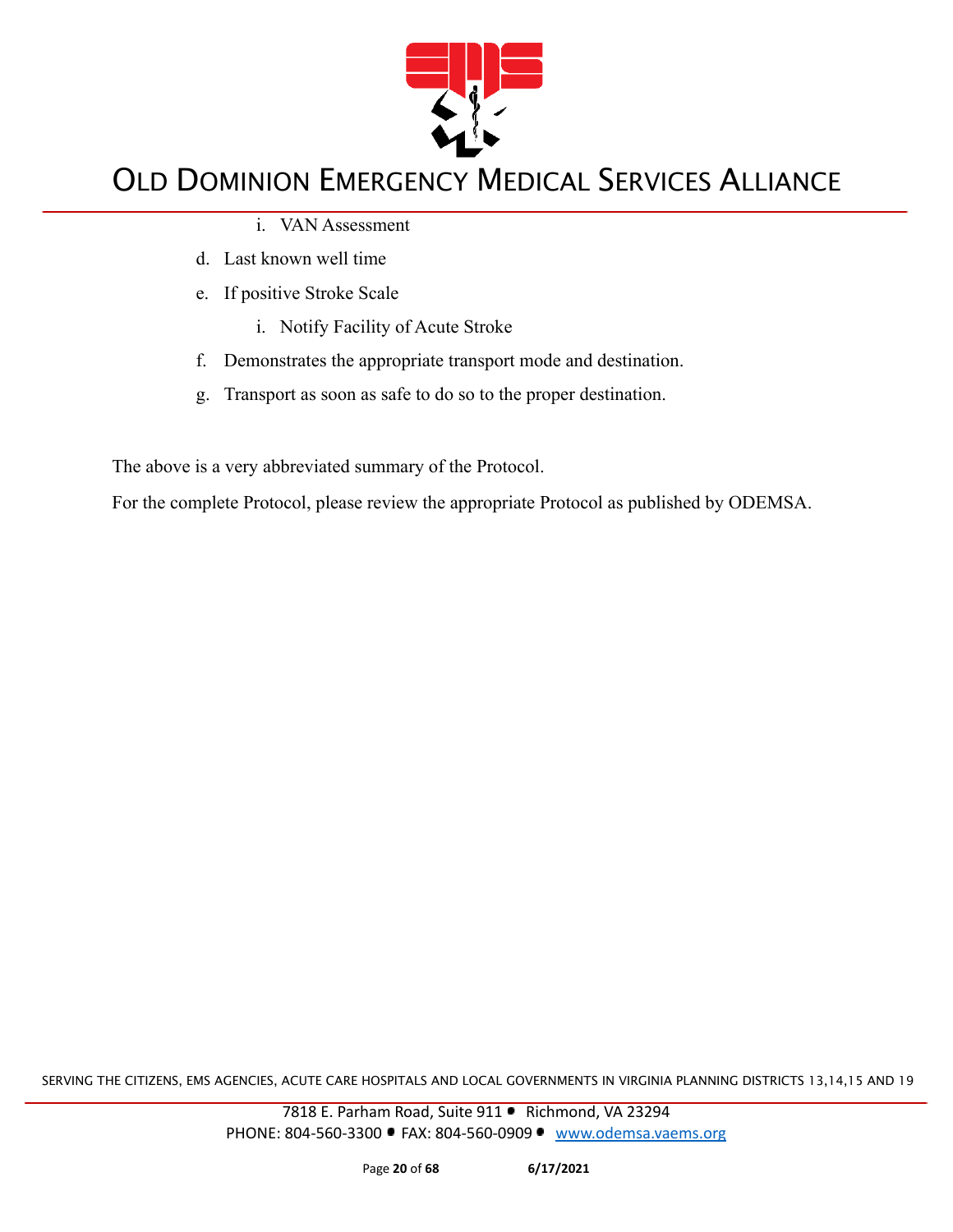

Student's and FTO'S signatures below signify that the student has demonstrated sufficient working knowledge and can perform such competency and has had the opportunity to ask and has had all questions and answers provided to their level of comfort.

#### Competency – ODEMSA – Regional Protocols – **General –Medical – Stroke/TIA - ALS**

Student's Name and Signature – date below:

 $\Box$  Date

Printed Name Signature

FTO's Name and Signature – date below:

 $\Box$  Date

Printed Name Signature

SERVING THE CITIZENS, EMS AGENCIES, ACUTE CARE HOSPITALS AND LOCAL GOVERNMENTS IN VIRGINIA PLANNING DISTRICTS 13,14,15 AND 19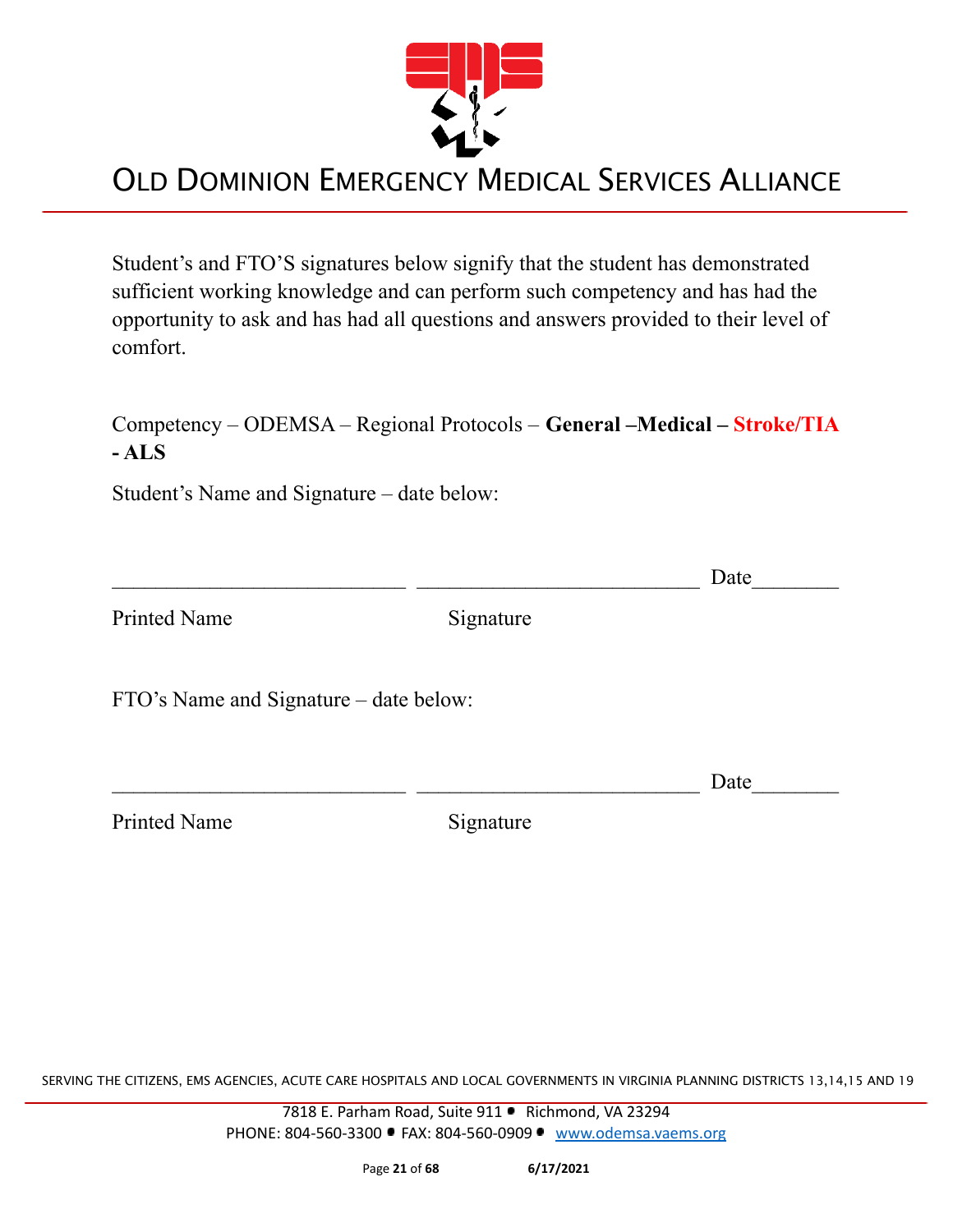

# **Medical – Dystonic/Extrapyramidal Reaction – ALS**

#### **OVERVIEW:**

**Dystonic or extrapyramidal** reactions are characterized by an unusual posture, change in muscle tone, drooling, and/or uncontrolled movements.

Although dystonic reactions are occasionally dose-related these reactions are more often idiosyncratic and not predictable.

Dystonia results from drug-induced alteration of the dopaminergic-cholinergic balance in the basal ganglia.

Risk factors include, but are not limited to, family history of dystonia, a recent history of cocaine or alcohol use, or treatment with a potent dopamine D2 receptor antagonist such as fluphenazine and almost every anti-psychotic medication.

**Diphenhydramine, when administered, usually causes marked improvement, if not a total resolution of symptoms.**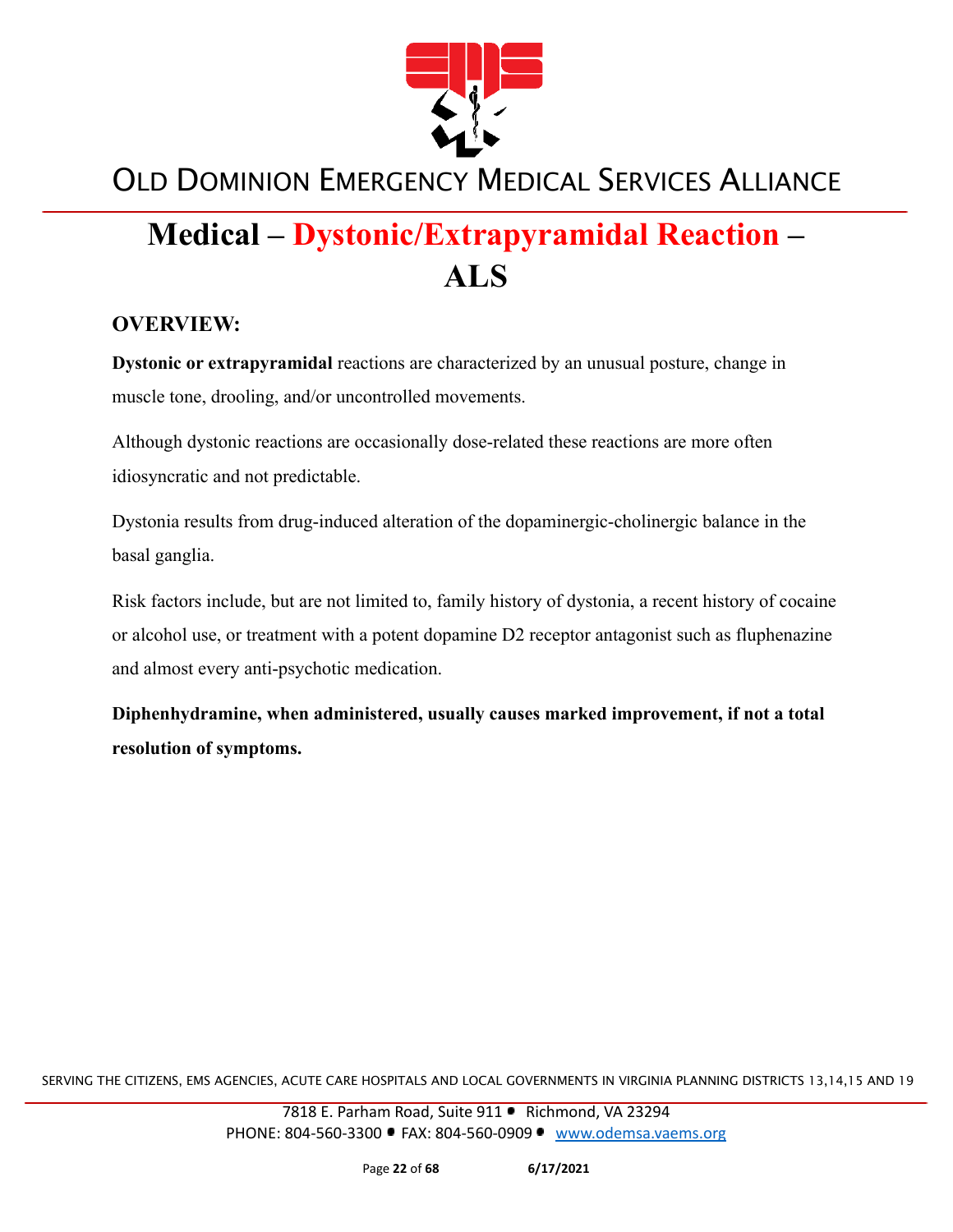

Student Can demonstrate the following competencies without prompting and can explain the

clinical reasoning for each listed below:

- 1. Demonstrates proper assessment techniques.
	- a. HPI Complete
	- b. Signs and Symptoms
	- c. SAMPLE
	- d. OPQRST
	- e. MOI NOI
	- f. Primary Assessment
		- i. XABCDE Format
	- g. Need for ALS.
	- h. Determine Relevant Differentials based on Assessment.
	- i. Glucose level
		- i. Refer to the Proper Hypoglycemia Protocol
		- ii. Refer to the Proper Hyperglycemia Protocol
- 2. Place on Cardiac Monitor/Obtain 12 lead EKG.
- 3. IV Access
- 4. Diphenhydramine
- 5. Demonstrates the following skills.
	- a. Pulse Ox
		- i. Oxygen per Assessment findings
	- b. Proper 12 lead placement.
	- c. Stroke Scale
	- d. Last known well time
	- e. Diphenhydramine
	- f. IV Access
	- g. Demonstrates the appropriate transport mode and destination.
	- h. Transport as soon as safe to do so to the proper destination.

The above is a very abbreviated summary of the Protocol.

SERVING THE CITIZENS, EMS AGENCIES, ACUTE CARE HOSPITALS AND LOCAL GOVERNMENTS IN VIRGINIA PLANNING DISTRICTS 13,14,15 AND 19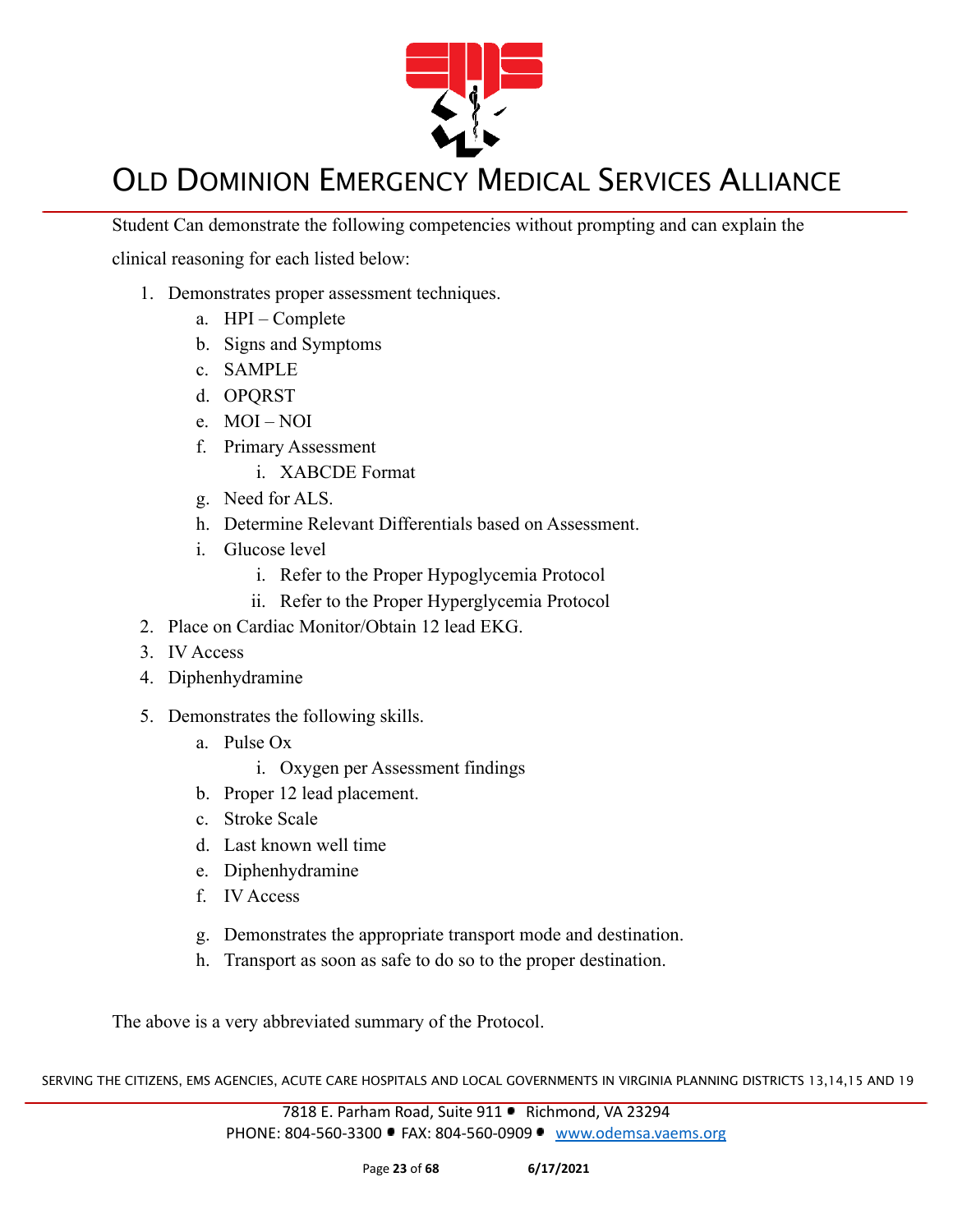

For the complete Protocol, please review the appropriate Protocol as published by ODEMSA.

Student's and FTO'S signatures below signify that the student has demonstrated sufficient working knowledge and can perform such competency and has had the opportunity to ask and has had all questions and answers provided to their level of comfort.

Competency – ODEMSA – Regional Protocols – **General –Medical – Dystonic/Extrapyramidal Reaction - ALS**

Student's Name and Signature – date below:

|                                        |           | Date |
|----------------------------------------|-----------|------|
| <b>Printed Name</b>                    | Signature |      |
| FTO's Name and Signature – date below: |           |      |
|                                        |           | Date |
| <b>Printed Name</b>                    | Signature |      |

SERVING THE CITIZENS, EMS AGENCIES, ACUTE CARE HOSPITALS AND LOCAL GOVERNMENTS IN VIRGINIA PLANNING DISTRICTS 13,14,15 AND 19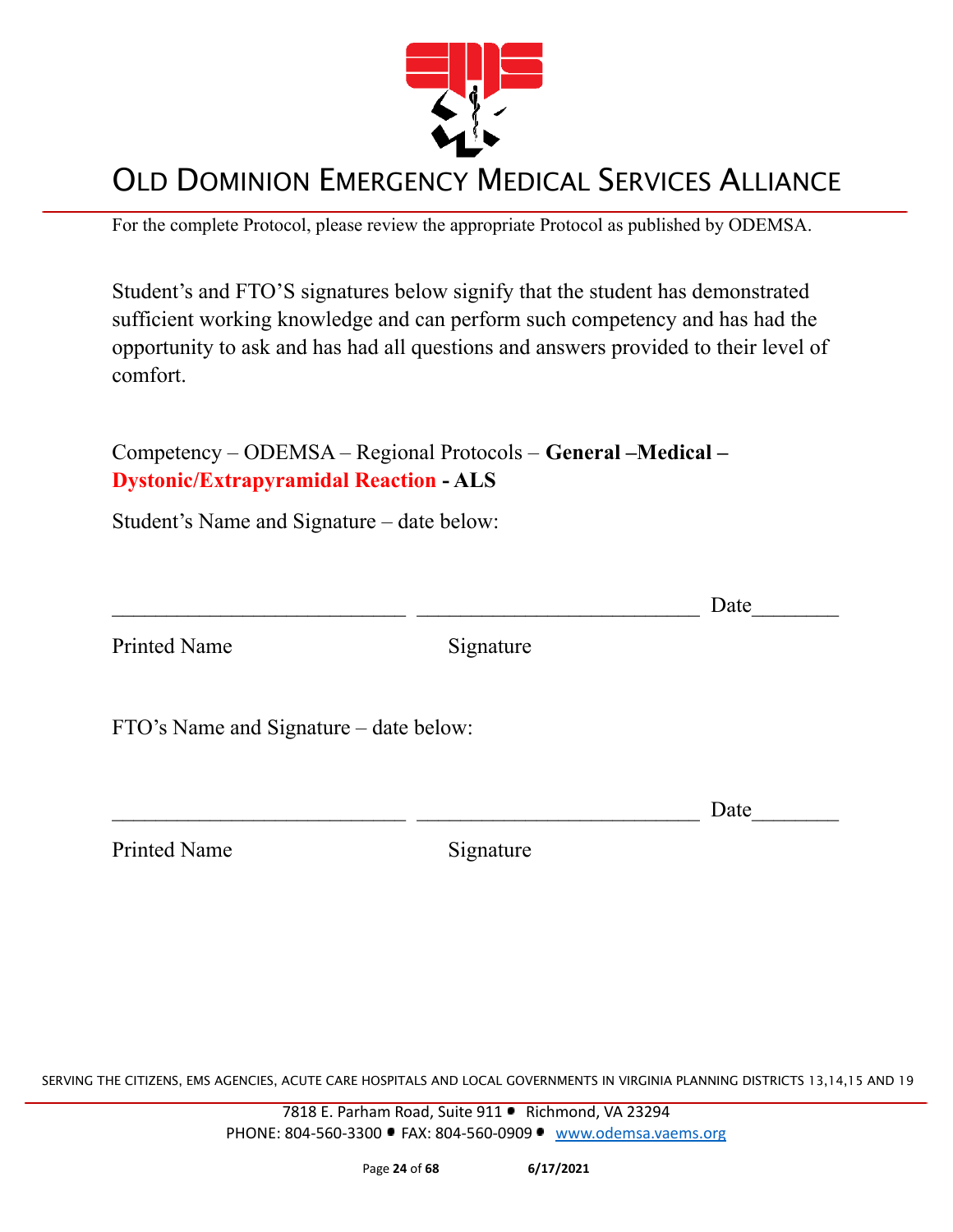

# **Medical – Diabetic – Hyperglycemia – ALS**

#### **OVERVIEW:**

**Symptomatic hyperglycemia** can be described as an elevated blood glucose level with signs of severe dehydration, altered mental status, and/or shock.

For the purpose of these protocols, the glucose level for symptomatic hyperglycemia is **300 mg /**

#### **dL and above.**

Hyperglycemia is usually the result of an inadequate supply of insulin to meet the body's needs.

**Most pre-hospital care should be focused on the treatment of severe dehydration and support of vital functions.**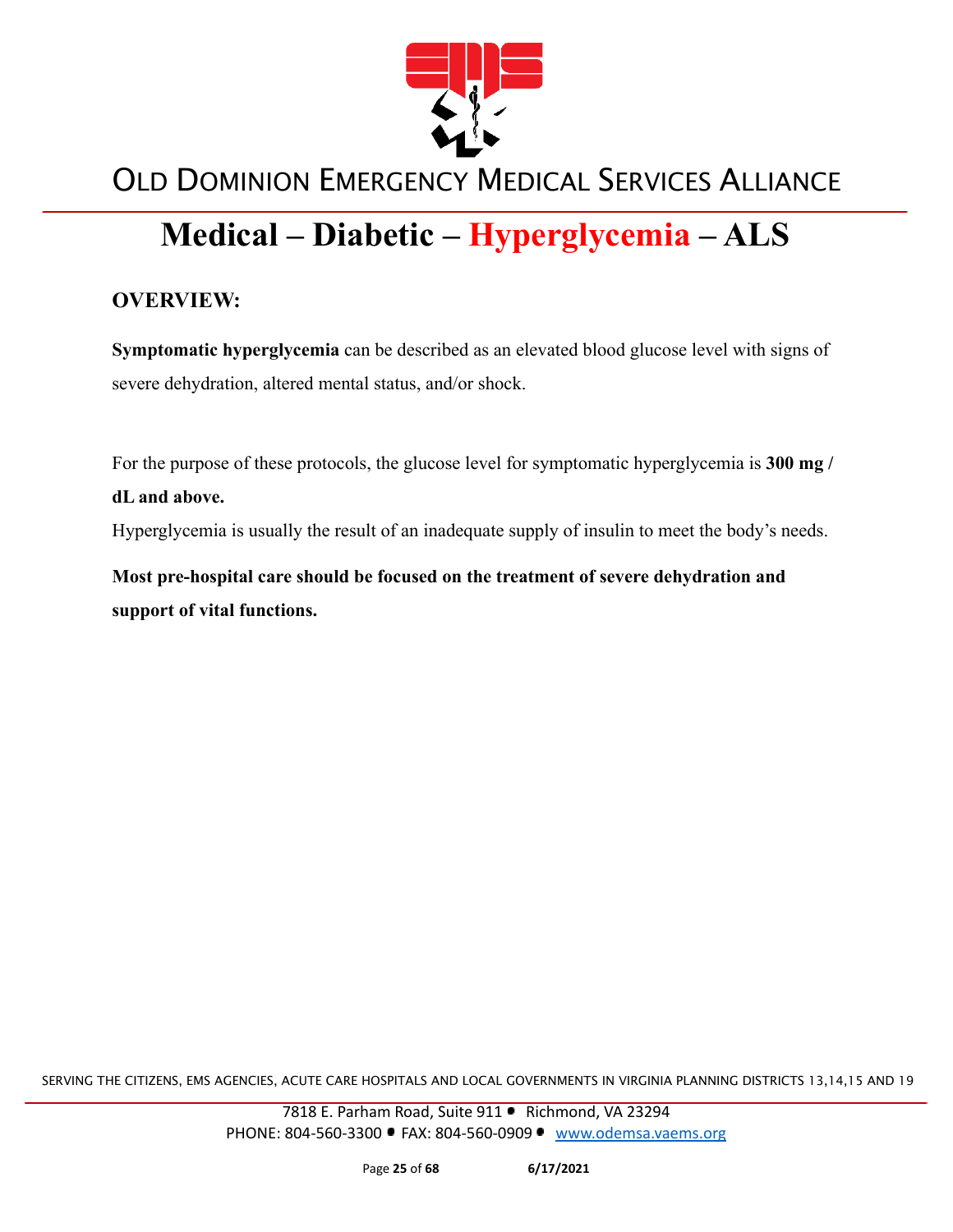

Student Can demonstrate the following competencies without prompting and can explain the

clinical reasoning for each listed below:

- 1. Demonstrates proper assessment techniques.
	- a. HPI Complete
	- b. Signs and Symptoms
	- c. SAMPLE
	- d. OPQRST
	- e. MOI NOI
	- f. Primary Assessment
		- i. XABCDE Format
	- g. Need for ALS.
	- h. Determine Relevant Differentials based on Assessment.
	- i. Glucose level
	- j. If signs of Shock Refer to the Shock Protocol
- 2. Place on Cardiac Monitor/Obtain 12 lead EKG.
- 3. Pulse Ox
- 4. IV Access
- 5. Demonstrates the following skills.
	- a. Pulse Ox
		- i. Oxygen per Assessment findings
	- b. Proper 12 lead placement.
	- c. Stroke Scale
	- d. Last known well time
	- e. Demonstrates the appropriate transport mode and destination.
	- f. Transport as soon as safe to do so to the proper destination.

The above is a very abbreviated summary of the Protocol.

For the complete Protocol, please review the appropriate Protocol as published by ODEMSA.

SERVING THE CITIZENS, EMS AGENCIES, ACUTE CARE HOSPITALS AND LOCAL GOVERNMENTS IN VIRGINIA PLANNING DISTRICTS 13,14,15 AND 19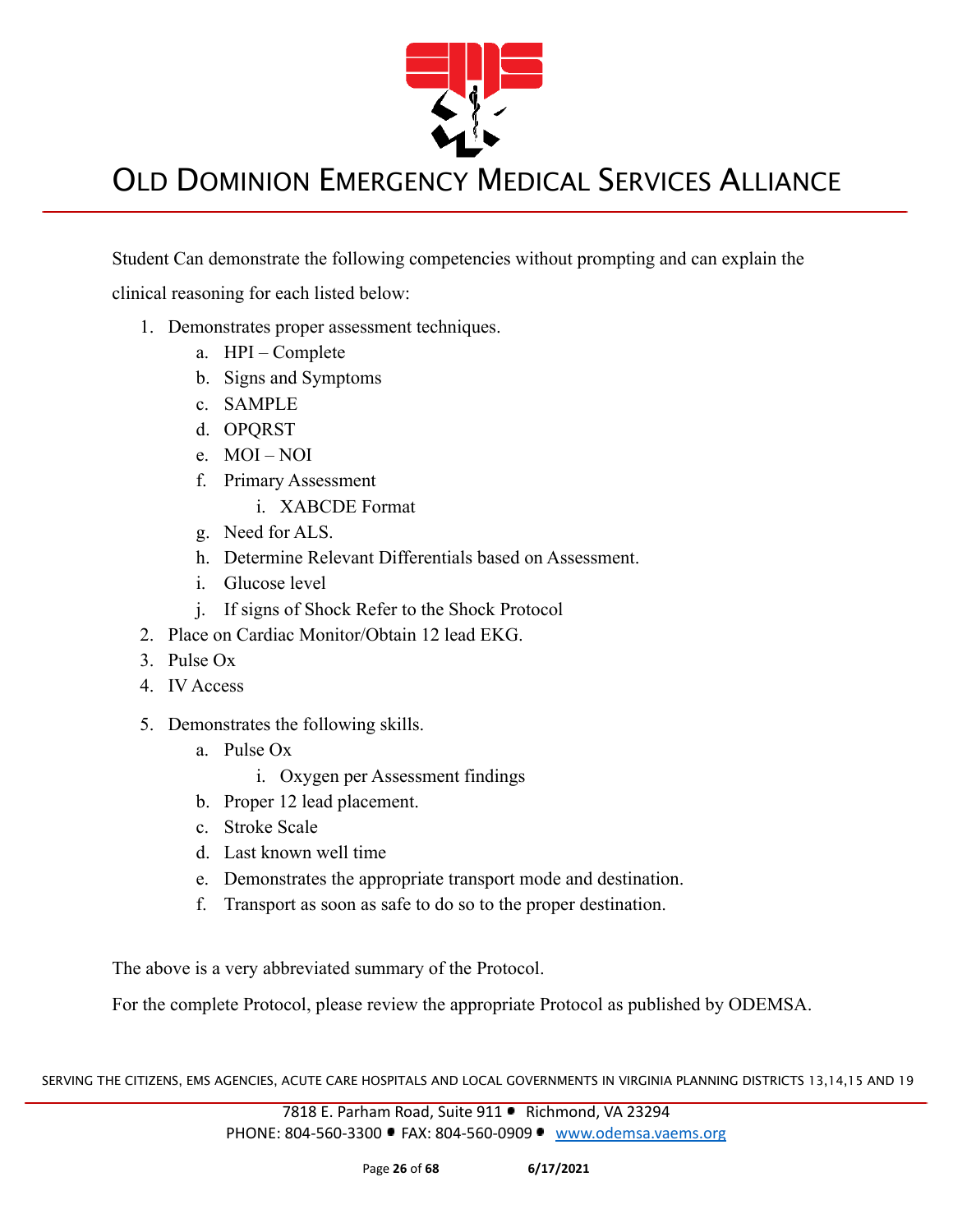

Student's and FTO'S signatures below signify that the student has demonstrated sufficient working knowledge and can perform such competency and has had the opportunity to ask and has had all questions and answers provided to their level of comfort.

Competency – ODEMSA – Regional Protocols – **General –Medical – Diabetic – Hyperglycemia – ALS**

Student's Name and Signature – date below:

|                                        |           | Date |
|----------------------------------------|-----------|------|
| <b>Printed Name</b>                    | Signature |      |
| FTO's Name and Signature – date below: |           |      |
|                                        |           | Date |
| <b>Printed Name</b>                    | Signature |      |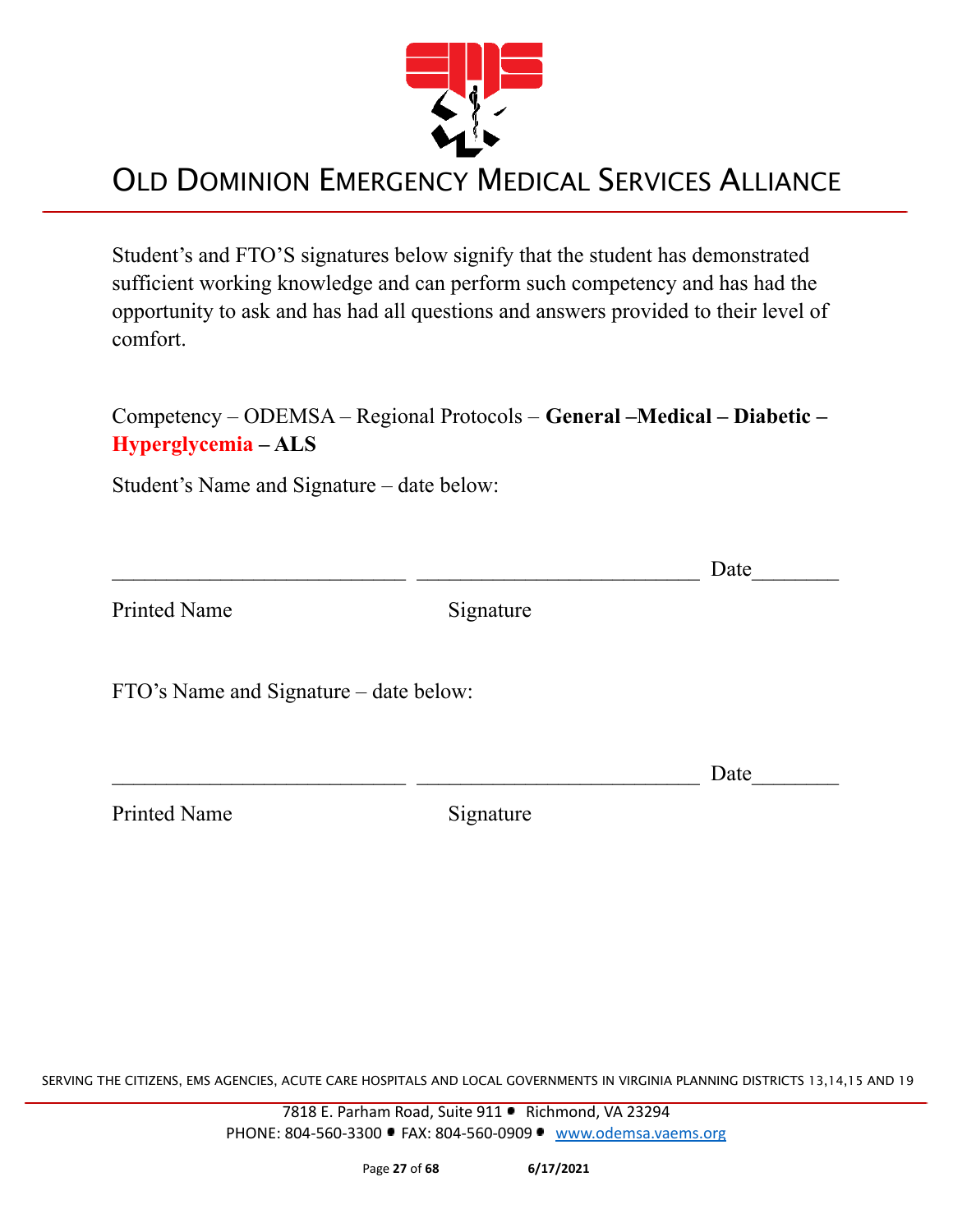

# Medical – Diabetic – Hypoglycemia – ALS

#### **OVERVIEW:**

Symptomatic hypoglycemia is defined as a **blood glucose level < 60 mg / dL with signs of altered mental status and/or unconsciousness.**

The many signs and symptoms that are associated with hypoglycemia can be divided into two broad categories: adrenergic and neurologic.

**Adrenergic** - stimulation is due to the increased epinephrine levels,

**Neurologic** - is due to central nervous system dysfunction from the decreased glucose levels.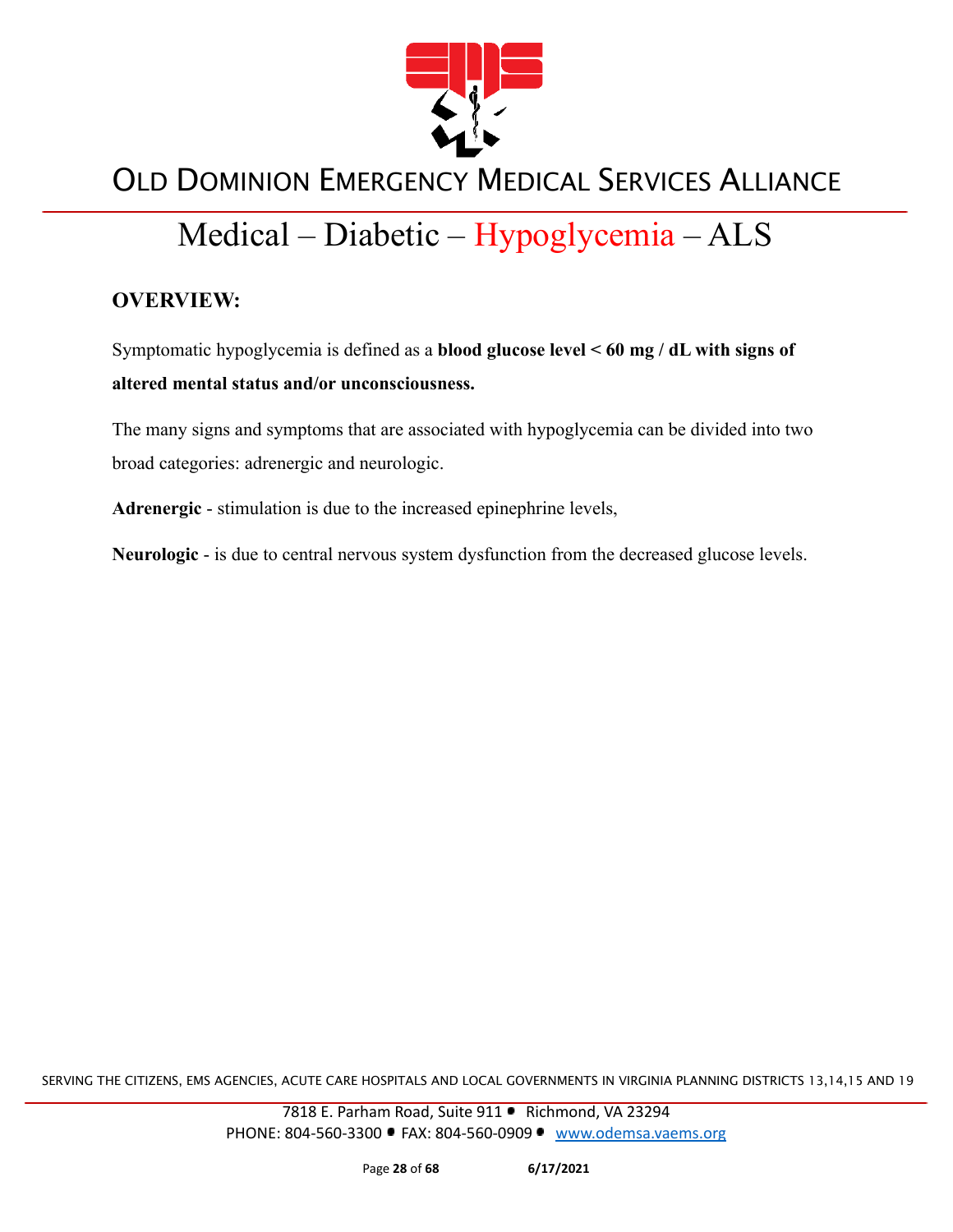

Student Can demonstrate the following competencies without prompting and can explain the

clinical reasoning for each listed below:

- 1. Demonstrates proper assessment techniques.
	- a. HPI Complete
	- b. Signs and Symptoms
	- c. SAMPLE
	- d. OPQRST
	- e. MOI NOI
	- f. Primary Assessment
		- i. XABCDE Format
	- g. Need for ALS.
- 2. Place on Cardiac Monitor/Obtain 12 lead EKG.
- 3. Pulse Ox
- 4. IV Access
	- a. Determine Relevant Differentials based on Assessment.
		- i. Glucose level
		- ii. If Low
		- iii. If patient able to manage Airway -Awake and can follow directions
			- 1. Oral glucose 15G
				- a. Repeat Q 15 minutes
			- 2. Glucagon 1 mg
		- iv. Patient not able to manage Airway/Unresponsive.
			- 1. Glucagon 1 mg
			- 2. Dextrose 10% 100 ml bolus titrate to effect.
			- 3. Dextrose 50% if D10 not available
	- b. If Shock noted Refer to the Shock Protocol.
- 5. Demonstrates the following skills.
	- a. Pulse Ox
		- i. Oxygen per Assessment findings
	- b. Administration of the following
		- i. Oral Glucose

SERVING THE CITIZENS, EMS AGENCIES, ACUTE CARE HOSPITALS AND LOCAL GOVERNMENTS IN VIRGINIA PLANNING DISTRICTS 13,14,15 AND 19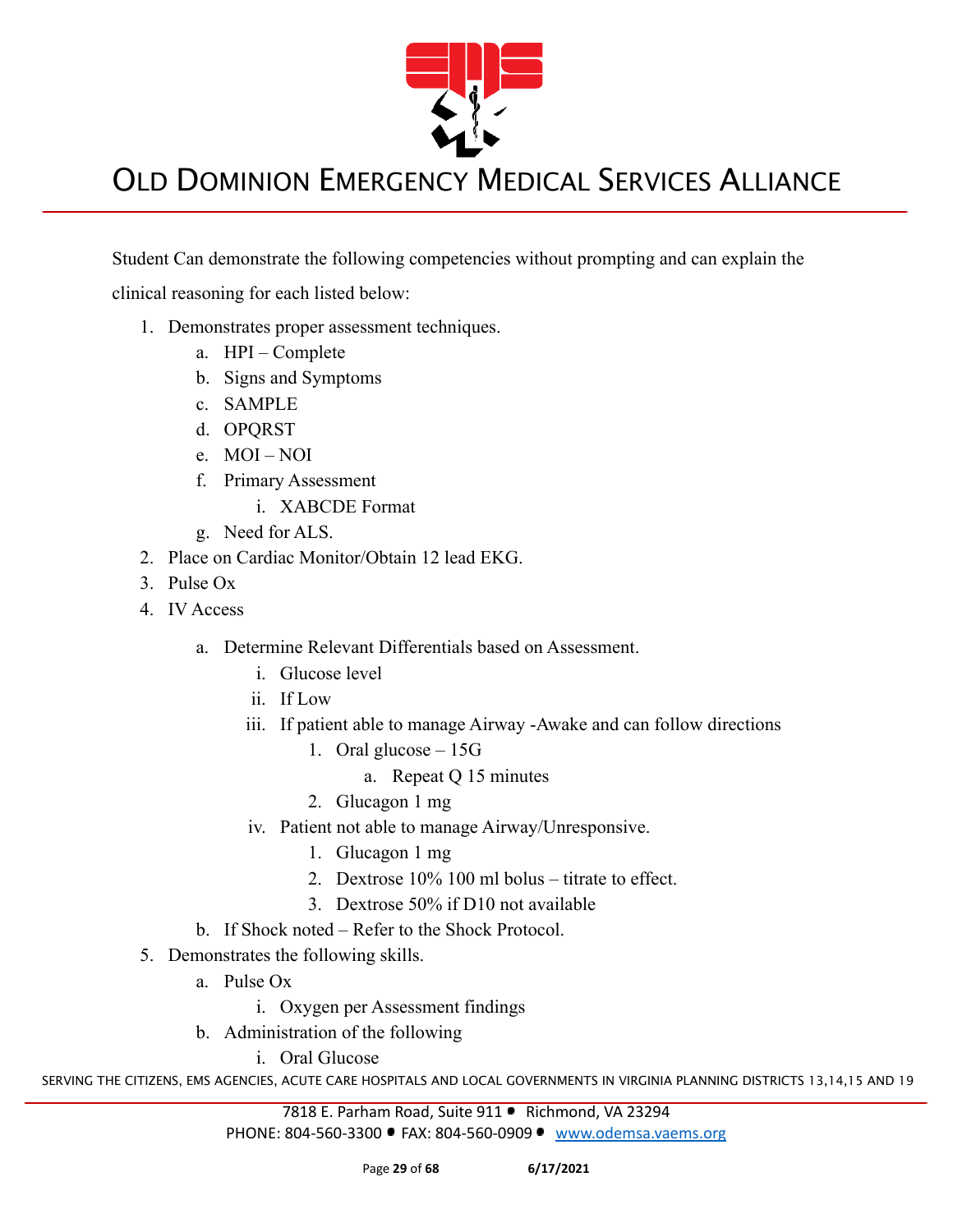

- ii. Glucagon
- iii. IV med admin
- c. Stroke Scale
- d. Last known well time
- e. Demonstrates the appropriate transport mode and destination.
- f. Transport as soon as safe to do so to the proper destination.

The above is a very abbreviated summary of the Protocol.

For the complete Protocol, please review the appropriate Protocol as published by ODEMSA.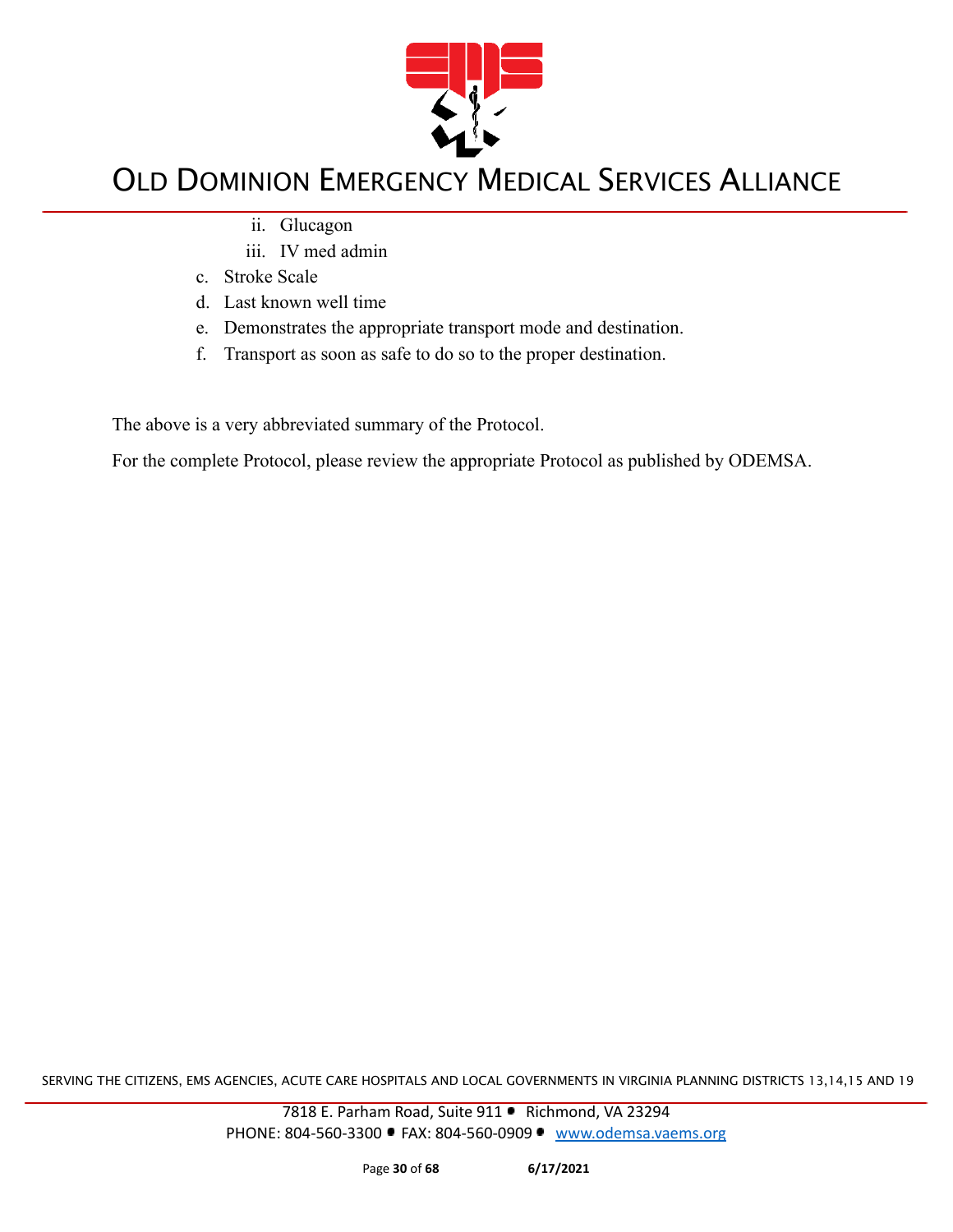

Student's and FTO'S signatures below signify that the student has demonstrated sufficient working knowledge and can perform such competency and has had the opportunity to ask and has had all questions and answers provided to their level of comfort.

Competency – ODEMSA – Regional Protocols – **General –Medical – Diabetic – Hypoglycemia – ALS**

Student's Name and Signature – date below:

|                                        |           | Date |
|----------------------------------------|-----------|------|
| <b>Printed Name</b>                    | Signature |      |
| FTO's Name and Signature – date below: |           |      |
|                                        |           | Date |
| <b>Printed Name</b>                    | Signature |      |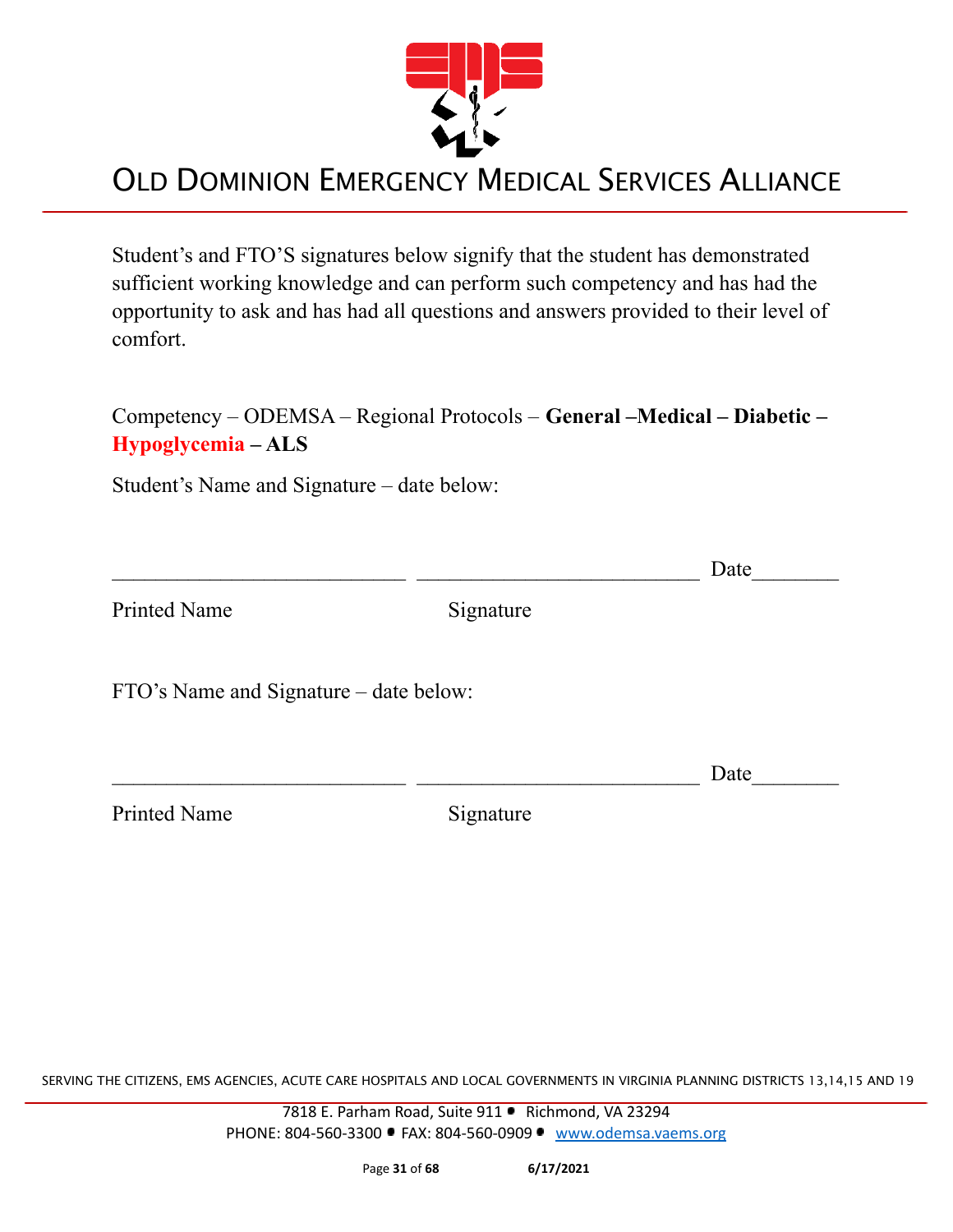

# **Medical – Nausea/Vomiting – ALS**

#### **OVERVIEW:**

The pre-hospital provider should be very careful to ensure that patients who present with vague complaints such as nausea and vomiting are thoroughly assessed.

All patients presenting with nausea and vomiting should be screened for potential life threats initially.

Anti-emetic treatment should be considered a treatment of a symptom of an underlying illness or injury.

The patient's symptoms and recent history must determine the most appropriate care.

Frequently, treatment of an underlying cause and limiting movement may resolve or greatly reduce these complaints.

However, persistent nausea and vomiting of unknown etiology may respond well to pharmaceutical therapy.

**Do not overlook the possibility of cardiac origin complaints, with atypical presentation of nausea/vomiting (i.e., diabetic, and female patients)**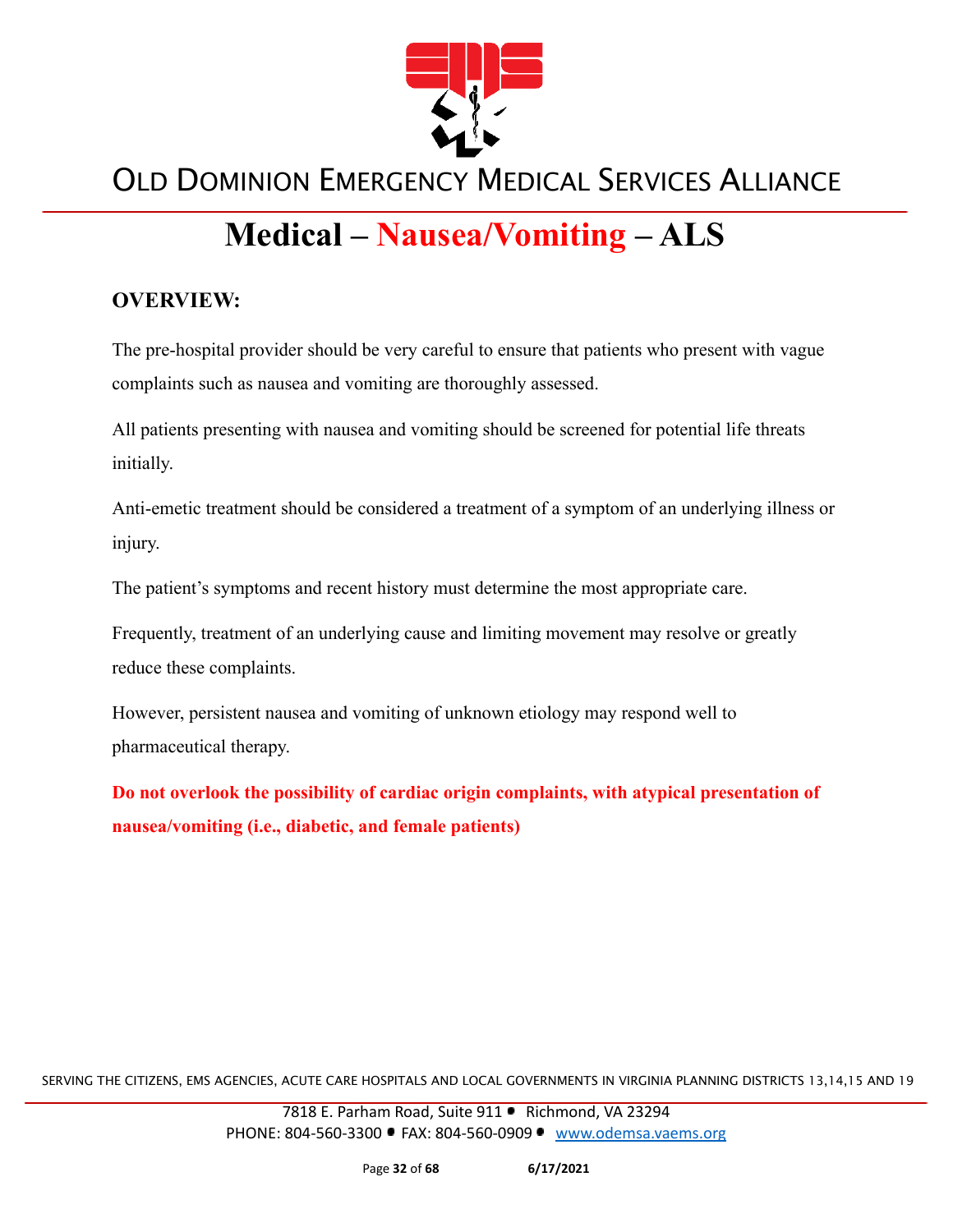

Student Can demonstrate the following competencies without prompting and can explain the

clinical reasoning for each listed below:

- 1. Demonstrates proper assessment techniques.
	- a. HPI Complete
	- b. Signs and Symptoms
	- c. SAMPLE
	- d. OPQRST
	- e. MOI NOI
	- f. Primary Assessment
		- i. XABCDE Format
	- g. Need for ALS.
	- h. Determine Relevant Differentials based on Assessment.
- 2. Place on Cardiac Monitor/Obtain 12 lead EKG.
- 3. Pulse Ox
- 4. IV Access
	- a. Ondansetron IV/IM
	- b. Ondansetron PO
- 5. Demonstrates the following skills.
	- a. Pulse Ox
		- i. Oxygen per Assessment findings
	- b. Stroke Scale
		- i. Last known well time VAN Assessment
		- ii. Last known well time
		- iii. If positive Stroke Scale
			- 1. Notify Facility of Acute Stroke
	- c. Proper 12 lead placement.
	- d. Obtaining 12 lead EKG in 10 minutes or less of patient side.
	- e. Demonstrates knowledge of ACUTE MI message on 12 Lead.
		- i. Request ALS.
		- ii. Proper Admin of ASA.
		- iii. Proper Admin of NTG
	- f. Anti-Emetic based on Assessment.

SERVING THE CITIZENS, EMS AGENCIES, ACUTE CARE HOSPITALS AND LOCAL GOVERNMENTS IN VIRGINIA PLANNING DISTRICTS 13,14,15 AND 19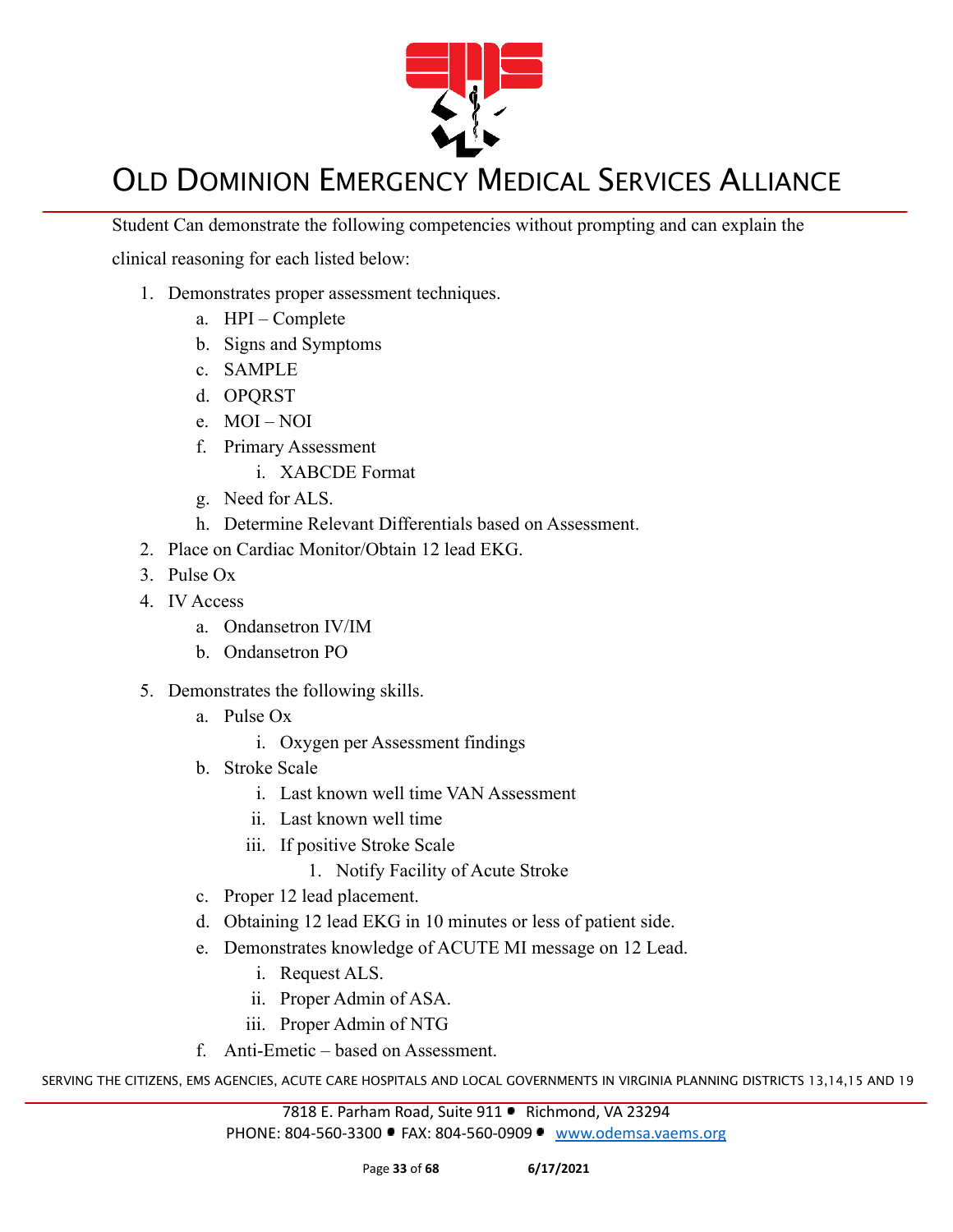

- g. Demonstrates the appropriate transport mode and destination.
- h. Transport as soon as safe to do so to the proper destination.

The above is a very abbreviated summary of the Protocol.

For the complete Protocol, please review the appropriate Protocol as published by ODEMSA.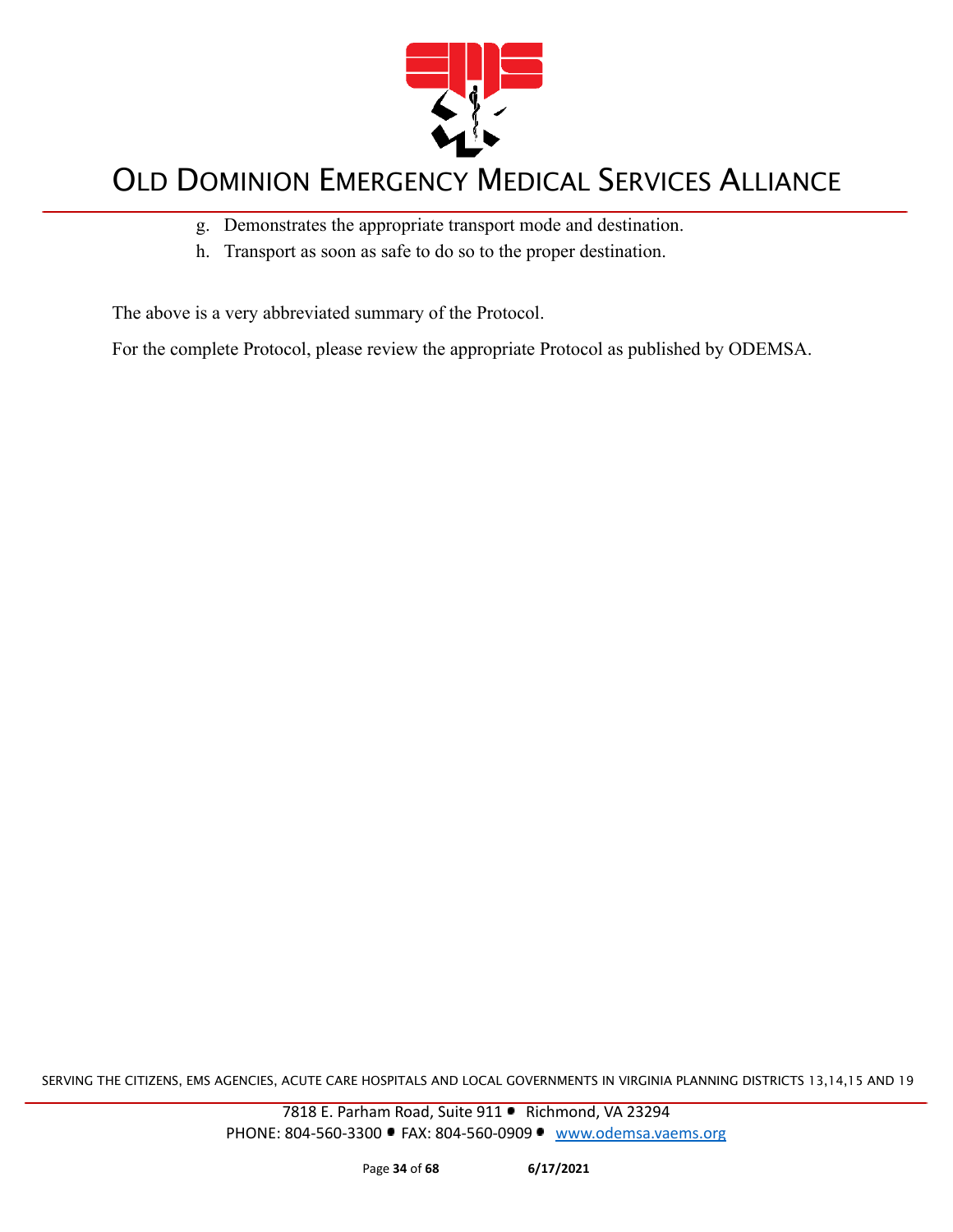

Student's and FTO'S signatures below signify that the student has demonstrated sufficient working knowledge and can perform such competency and has had the opportunity to ask and has had all questions and answers provided to their level of comfort.

Competency – ODEMSA – Regional Protocols – **General –Medical – Nausea/Vomiting – ALS**

Student's Name and Signature – date below:

|                                        |           | Date |
|----------------------------------------|-----------|------|
| <b>Printed Name</b>                    | Signature |      |
| FTO's Name and Signature – date below: |           |      |
|                                        |           | Date |
| <b>Printed Name</b>                    | Signature |      |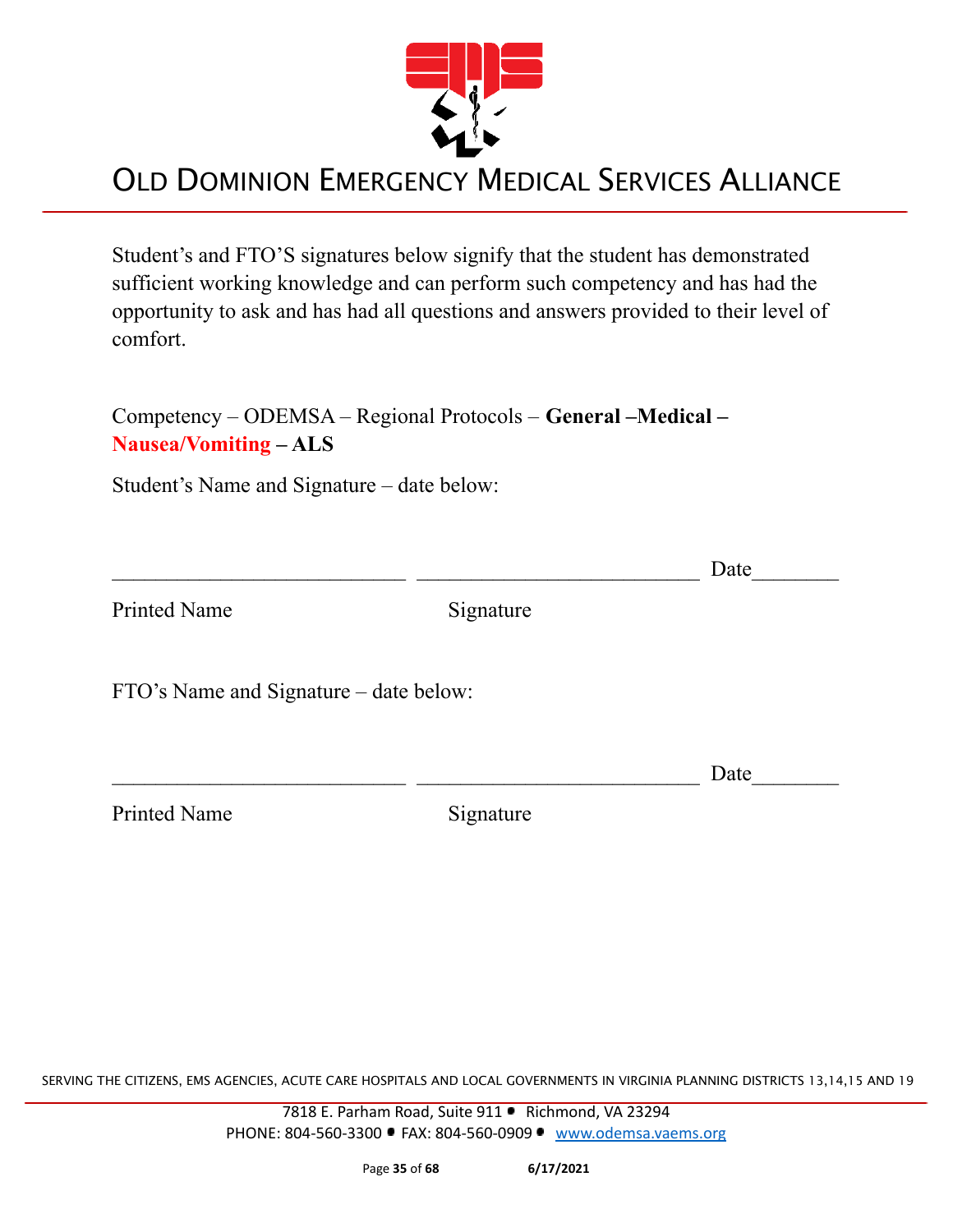

# General – Pain Control – ALS

#### **OVERVIEW:**

The practice of pre-hospital emergency medicine requires expertise in a wide variety of pharmacological and non-pharmacological techniques to treat acute pain resulting from a myriad of injuries and illnesses.

One of the most essential missions for all healthcare providers should be the relief and/or prevention of pain and suffering.

Approaches to pain relief must be designed to be safe and effective in the organized chaos of the pre-hospital environment.

The degree of pain and the hemodynamic status of the patient will determine the rapidity of care.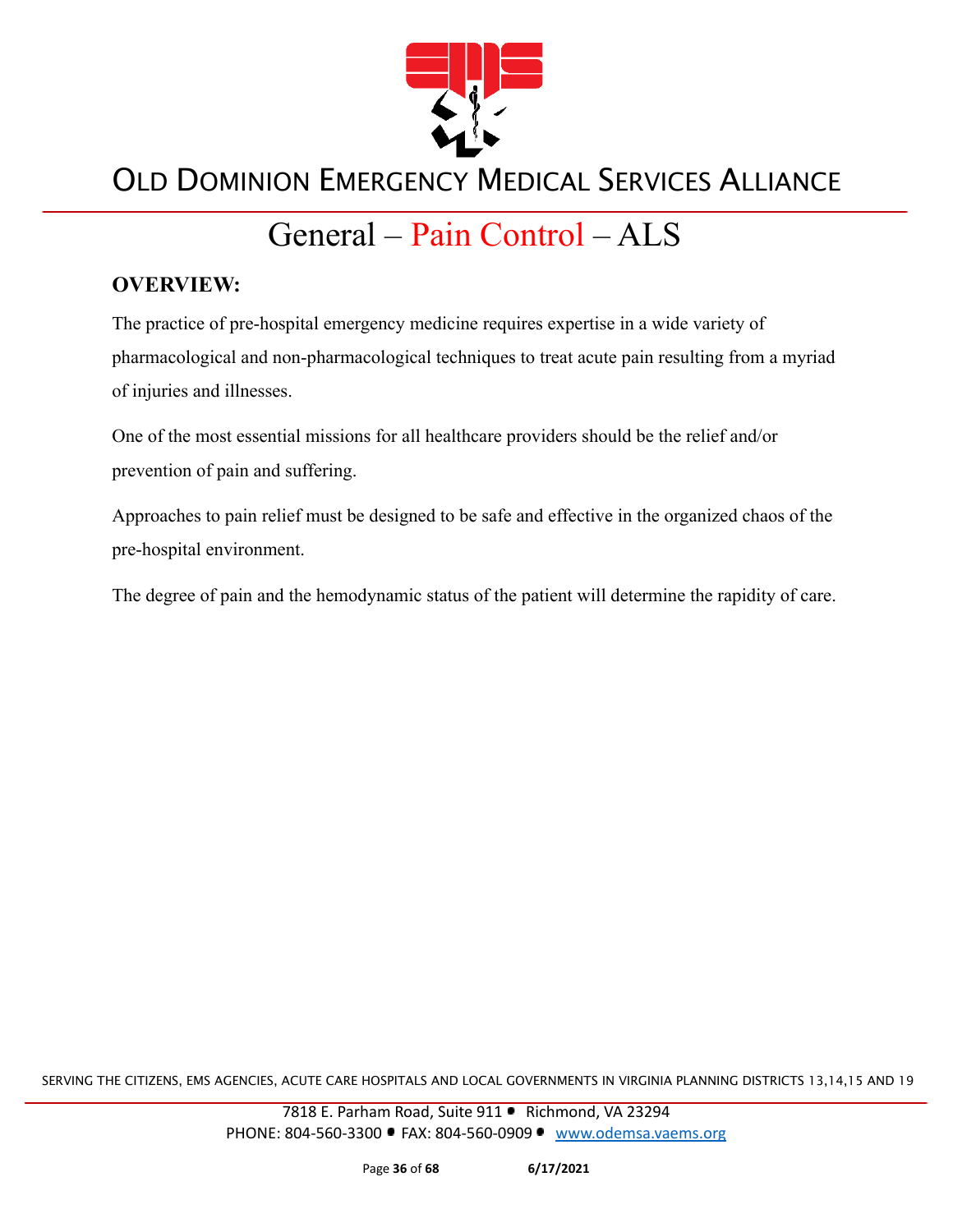

Student Can demonstrate the following competencies without prompting and can explain the

clinical reasoning for each listed below:

- 1. Demonstrates proper assessment techniques.
	- a. HPI Complete
	- b. Signs and Symptoms
	- c. SAMPLE
	- d. OPQRST
	- e. MOI NOI
	- f. Primary Assessment
		- i. XABCDE Format
	- g. Need for ALS.
- 2. Place on Cardiac Monitor/Obtain 12 lead EKG.
- 3. Pulse Ox
- 4. IV Access
- 5. Pain Score
- 6. Pain
	- a. Acute
	- b. Chronic
- 7. Consider Pain management based on assessment.
	- a. Non-Opioid based on OMD/Agency policy/protocol.
	- b. Toradol
	- c. Opioid
- 8. If Nausea Present
	- a. Follow Nausea/Vomit Protocol
- 9. Determine Relevant Differentials based on Assessment.
- 10. Demonstrates the following skills.
	- a. Age-Appropriate Pain Score
	- b. Last known well time
		- i. Acute
		- ii. Chronic
	- c. Proper 12 lead placement.
	- d. Obtaining 12 lead EKG in 10 minutes or less of patient side.

SERVING THE CITIZENS, EMS AGENCIES, ACUTE CARE HOSPITALS AND LOCAL GOVERNMENTS IN VIRGINIA PLANNING DISTRICTS 13,14,15 AND 19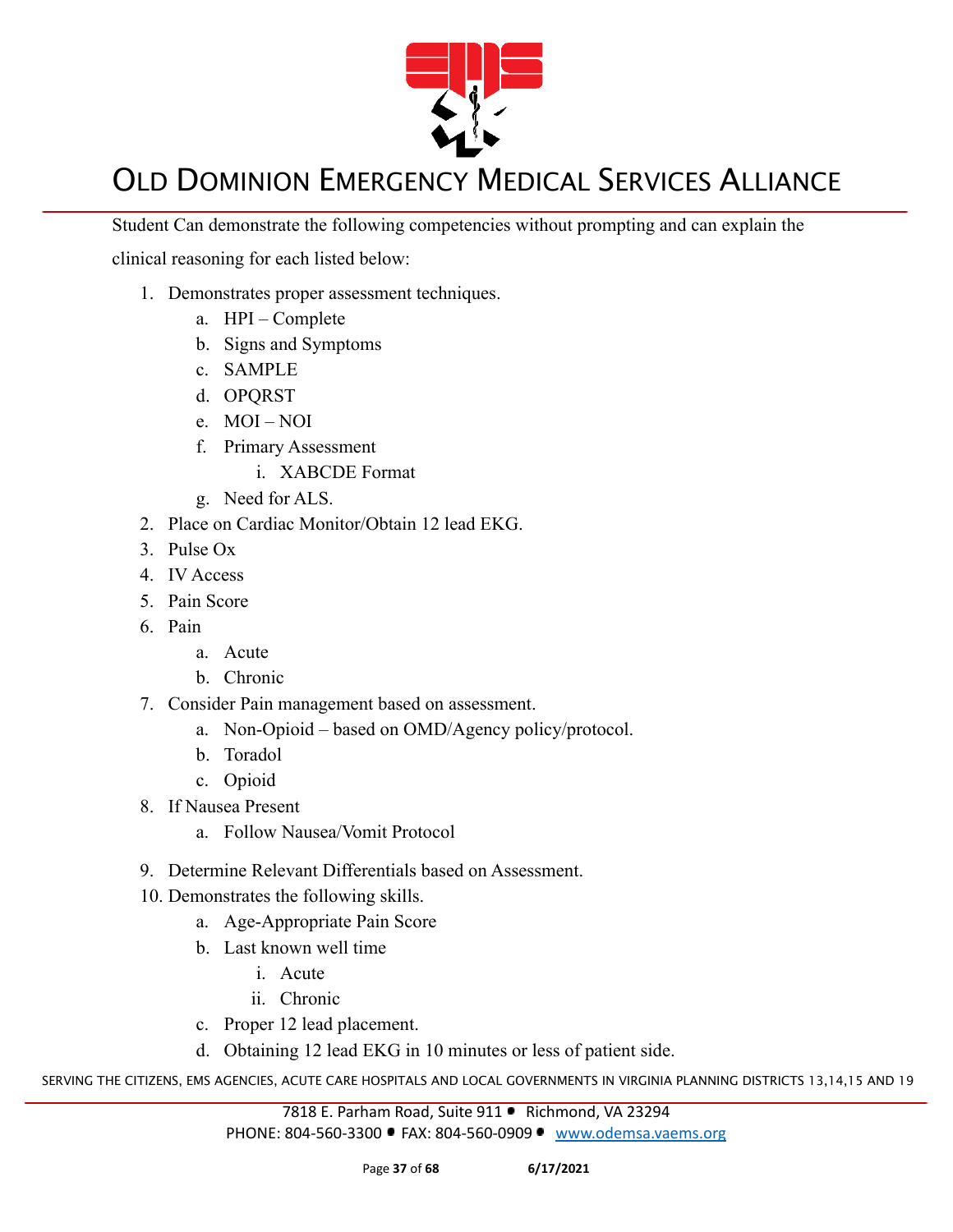

- e. Demonstrates knowledge of ACUTE MI message on 12 Lead.
	- i. Proper Admin of ASA.
	- ii. Proper Admin of NTG
- f. Pain management per Agency/OMD local protocol/procedures
- g. Anti-Emetic based on Assessment.
- h. Demonstrates the appropriate transport mode and destination.
- i. Transport as soon as safe to do so to the proper destination.

The above is a very abbreviated summary of the Protocol.

For the complete Protocol, please review the appropriate Protocol as published by ODEMSA.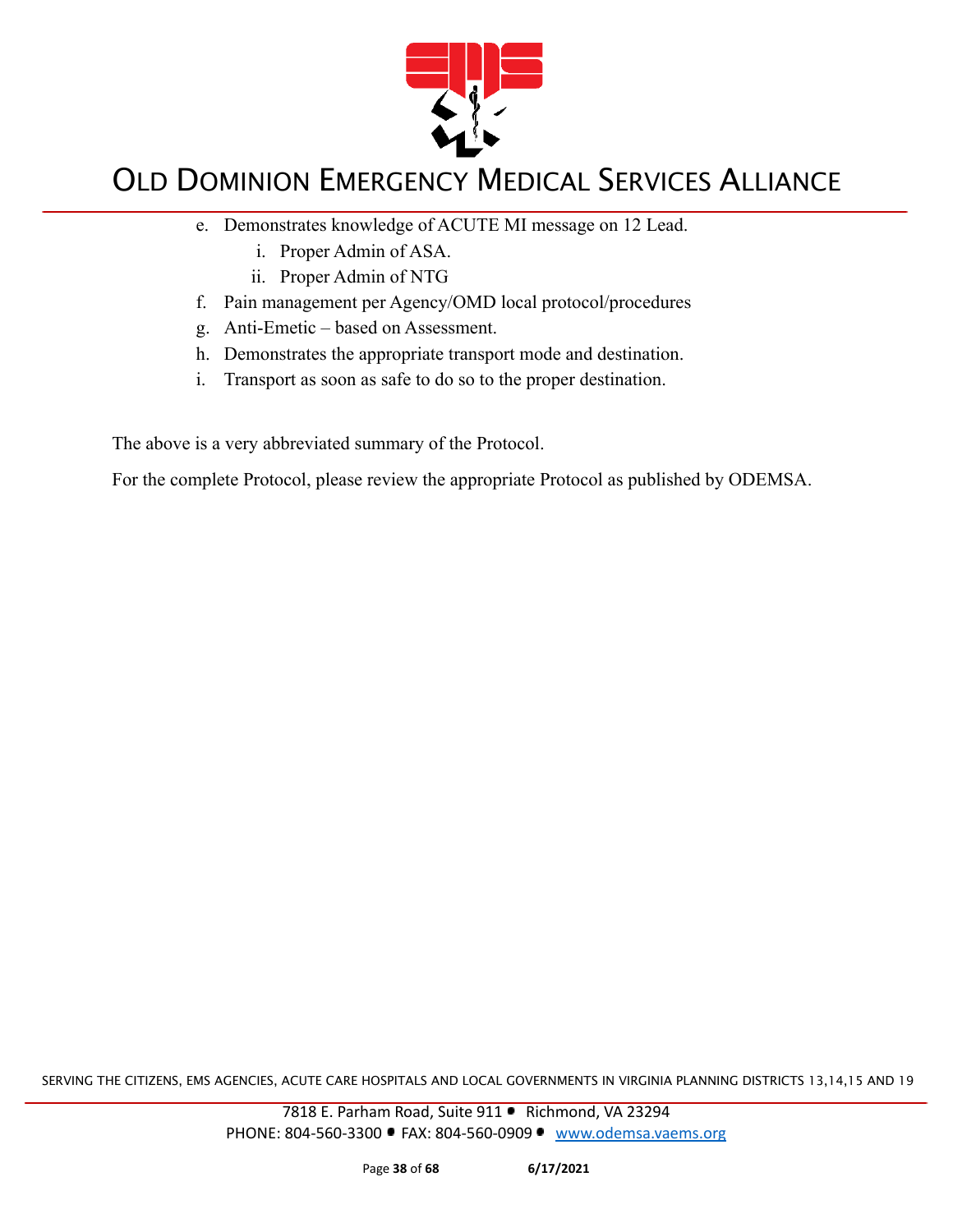

Student's and FTO'S signatures below signify that the student has demonstrated sufficient working knowledge and can perform such competency and has had the opportunity to ask and has had all questions and answers provided to their level of comfort.

#### Competency – ODEMSA – Regional Protocols – **General – Medical – Pain Control – ALS**

Student's Name and Signature – date below:

|                                        |           | Date |
|----------------------------------------|-----------|------|
| <b>Printed Name</b>                    | Signature |      |
| FTO's Name and Signature – date below: |           |      |
|                                        |           | Date |
| <b>Printed Name</b>                    | Signature |      |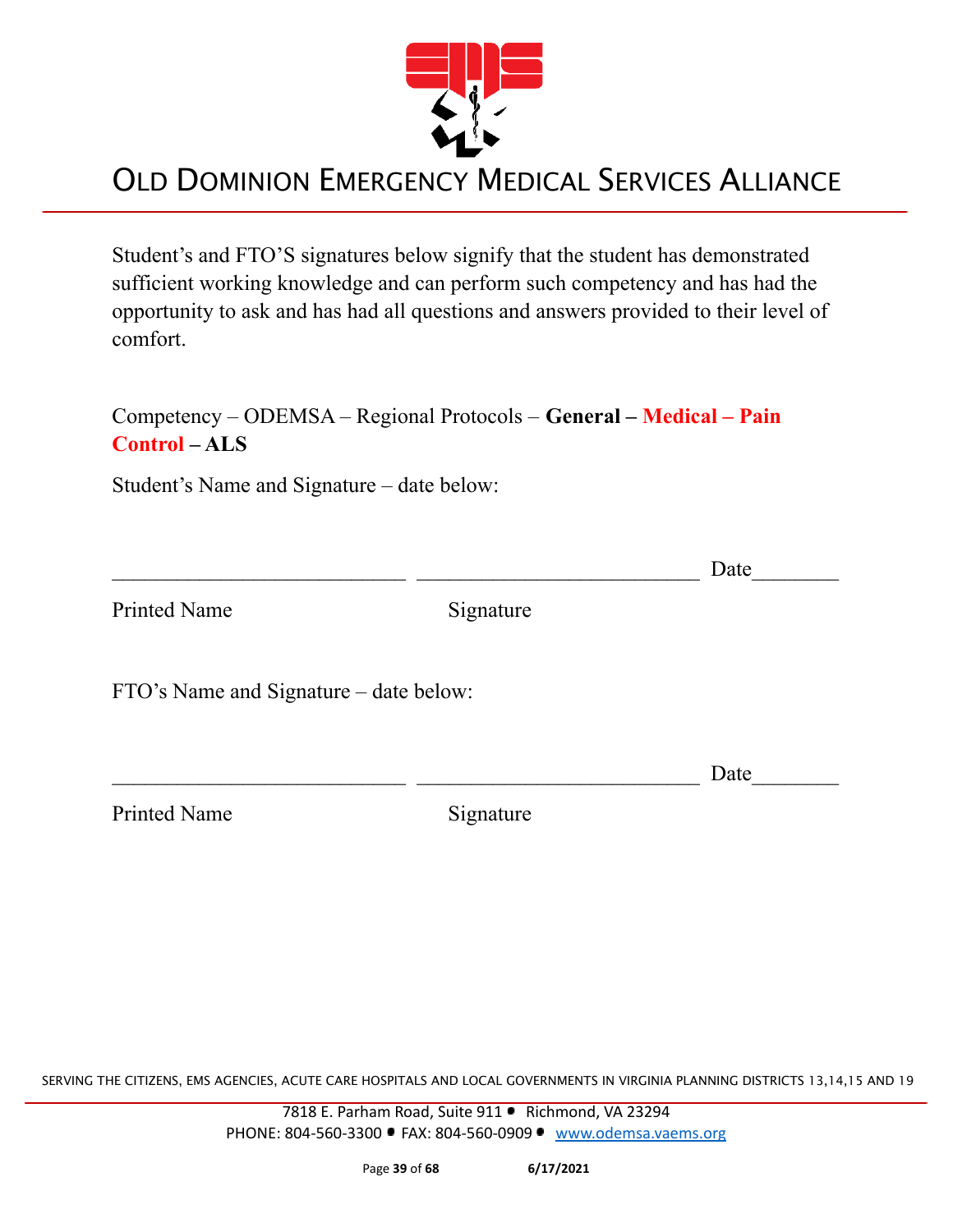

#### **Medical - Respiratory Distress/Asthma/COPD/Croup/Reactive Airway**

**(Respiratory Distress – Asthma / COPD) – ALS**

#### **OVERVIEW:**

Respiratory distress, or dyspnea, is one of the most common medical complaints witnessed in pre-hospital medicine. Most patients describe it as a sensation of shortness of breath or a feeling of "air hunger" accompanied by labored breathing. Dyspnea may be caused by pulmonary or cardiac disease or by any mechanism that causes hypoxia. It may be mild, manifesting only on exertion, or severe, occurring at rest.

The most common causes of non-cardiac dyspnea in the pre-hospital environment involve asthma, chronic obstructive pulmonary disease (COPD), pneumonia, and bronchitis. The wheezing patient may present in different ways, some may not even complain of wheezing, but rather just of shortness of breath, cough, or chest tightness.

Wheezing patients are often apprehensive and distressed, at times, so severe that they may not be able to speak in complete sentences. Oxygenation may be compromised to the point that there is a decrease in the patient's level of consciousness. These signs are clues that the patient needs immediate and aggressive therapy.

**Treatment is aimed at maintaining the patient's**  $SpO<sub>2</sub>$  **<b>to > 90%.** 

Remember, **not all wheezing is from asthma**.

SERVING THE CITIZENS, EMS AGENCIES, ACUTE CARE HOSPITALS AND LOCAL GOVERNMENTS IN VIRGINIA PLANNING DISTRICTS 13,14,15 AND 19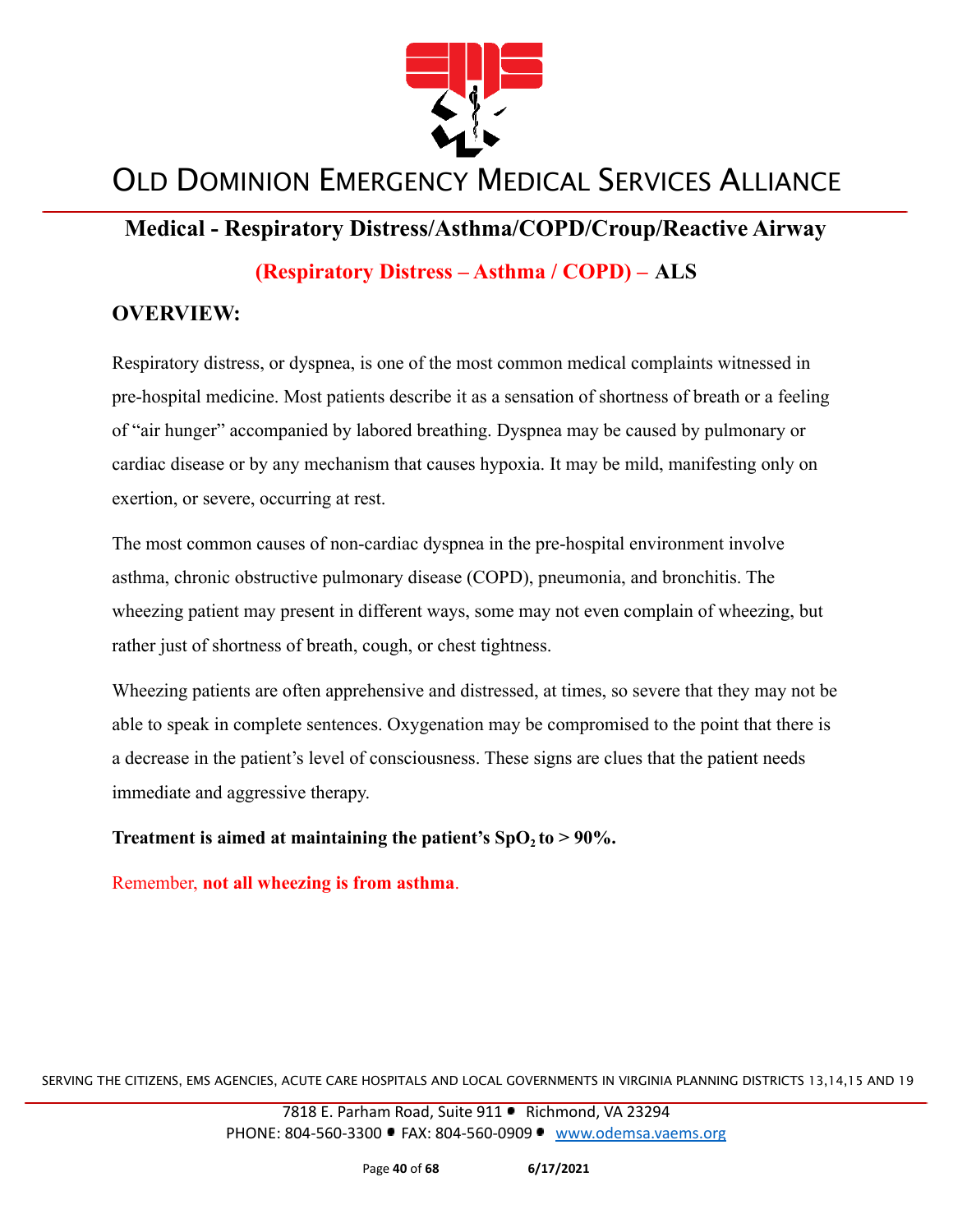

Student Can demonstrate the following competencies without prompting and can explain the

clinical reasoning for each listed below:

- 1. Demonstrates proper assessment techniques.
	- a. HPI Complete
	- b. Signs and Symptoms
	- c. SAMPLE
	- d. OPQRST
	- e. MOI NOI
	- f. Primary Assessment
		- i. XABCDE Format
	- g. Need for ALS.
	- h. Determine Relevant Differentials based on Assessment.
	- i. Position Patient Sitting up / Position of Comfort.
	- j. Pulse Ox
	- k. End Tidal  $CO<sub>2</sub>$
	- l. Place on Cardiac Monitor/Obtain 12 lead EKG.
	- m. IV Access
	- n. Assists the patient with their Prescribed Bronchodilator.
	- o. CPAP 5-10 cm  $H<sub>2</sub>O$  PEEP
	- p. If Respiratory Distress
		- i. Albuterol and Ipratropium via Nebulizer
			- 1. Repeat Albuterol **only** in 10 minutes to a total of 4 treatments.
		- ii. Consider BVM Assistance
	- q. Dexamethasone IV/IM/PO
	- r. Magnesium Sulfate
- 2. Demonstrates the following skills.
	- a. Age-Appropriate Pain Score
	- b. Last known well time
		- i. Acute
		- ii. Chronic
	- c. Pulse Ox Measurement
	- d. Capnography Measurement

SERVING THE CITIZENS, EMS AGENCIES, ACUTE CARE HOSPITALS AND LOCAL GOVERNMENTS IN VIRGINIA PLANNING DISTRICTS 13,14,15 AND 19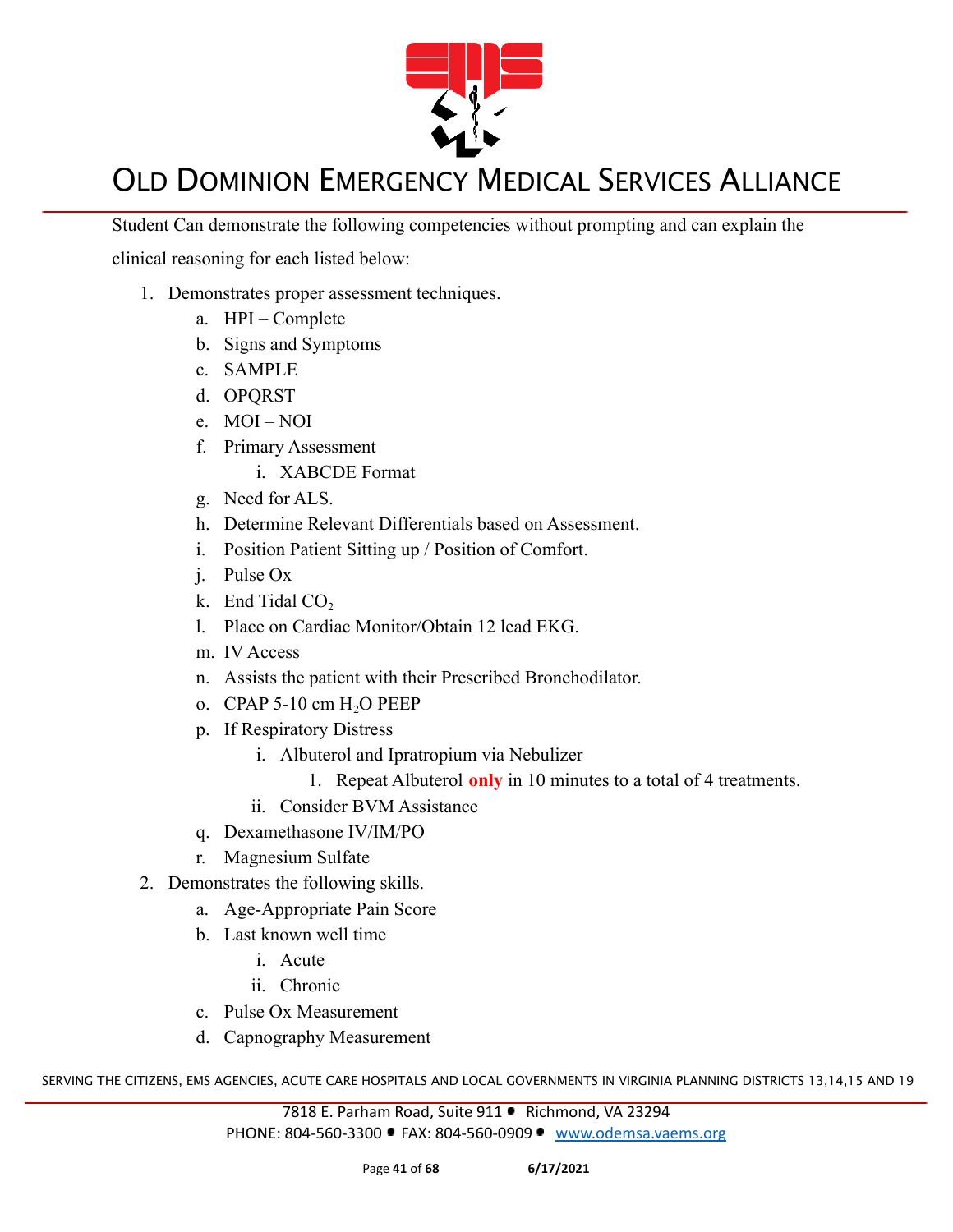

- e. Oxygen/Ventilation based on Assessment.
- f. Bronchodilator Administration
- g. CPAP
- h. Proper 12 lead placement.
- i. Obtaining 12 lead EKG in 10 minutes or less of patient side.
- j. Demonstrates knowledge of ACUTE MI message on 12 Lead.
	- i. Proper Admin of ASA.
	- ii. Proper Admin of NTG
- k. Mixing of Magnesium Sulfate drip
- l. Demonstrates the appropriate transport mode and destination.
- m. Transport as soon as safe to do so to the proper destination.

The above is a very abbreviated summary of the Protocol.

For the complete Protocol, please review the appropriate Protocol as published by ODEMSA.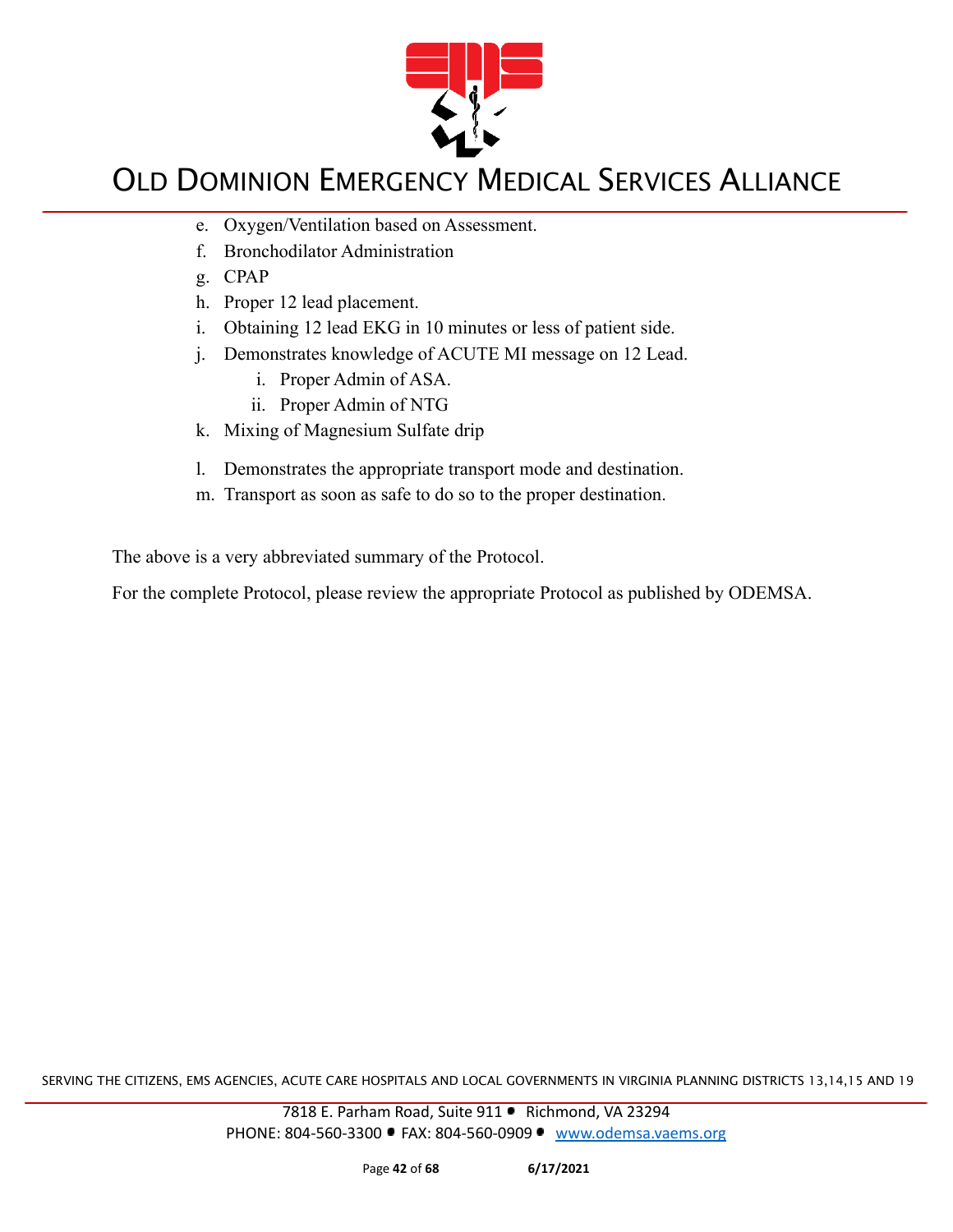

Student's and FTO'S signatures below signify that the student has demonstrated sufficient working knowledge and can perform such competency and has had the opportunity to ask and has had all questions and answers provided to their level of comfort.

#### Competency – ODEMSA – Regional Protocols – **General –Medical –Respiratory Distress/Asthma/COPD/Croup/Reactive Airway**

#### **(Respiratory Distress – Asthma / COPD) – ALS**

Student's Name and Signature – date below:

|                                        |           | Date |
|----------------------------------------|-----------|------|
| <b>Printed Name</b>                    | Signature |      |
| FTO's Name and Signature – date below: |           |      |
|                                        |           | Date |
| <b>Printed Name</b>                    | Signature |      |

SERVING THE CITIZENS, EMS AGENCIES, ACUTE CARE HOSPITALS AND LOCAL GOVERNMENTS IN VIRGINIA PLANNING DISTRICTS 13,14,15 AND 19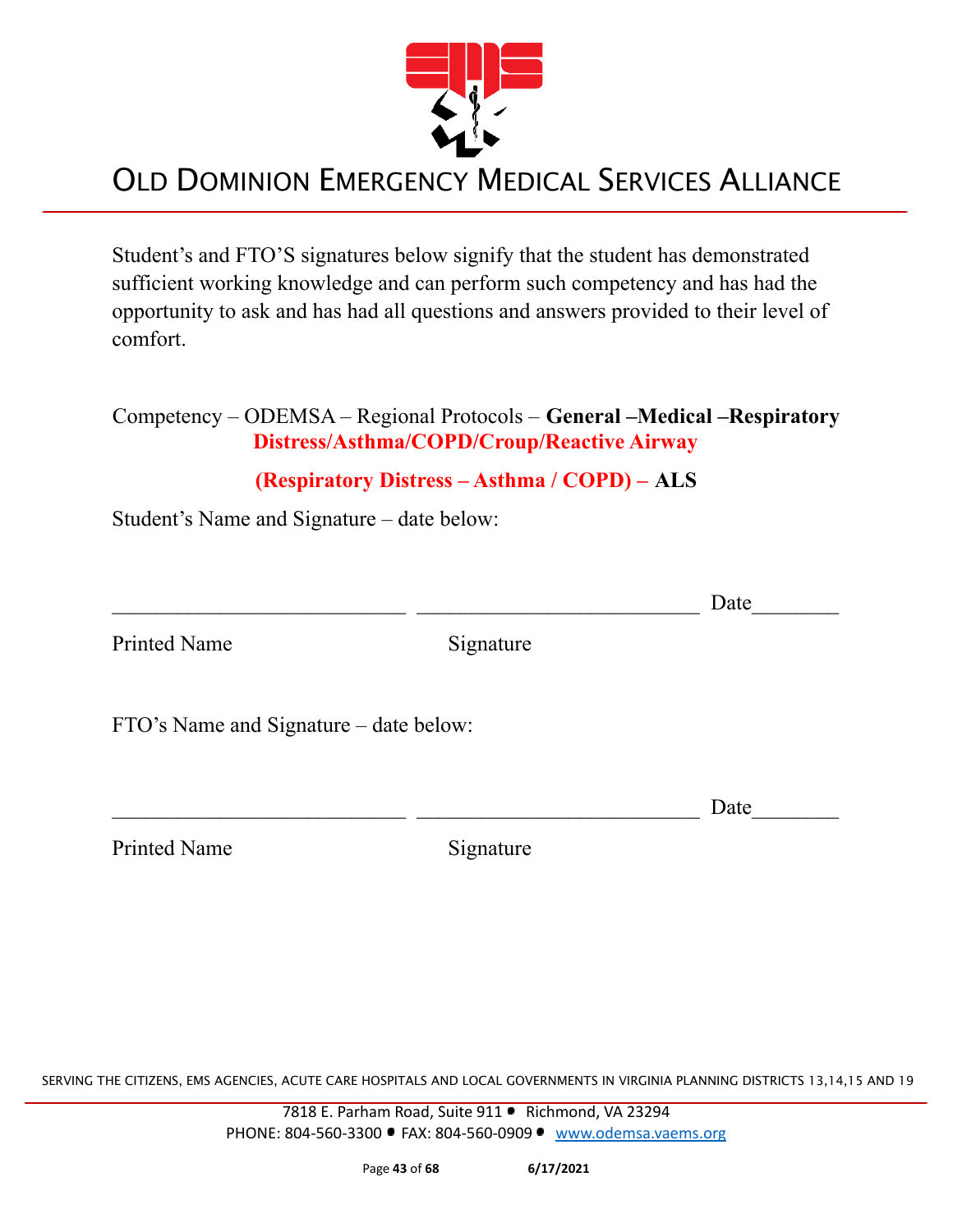

# Medical – Seizure – ALS

#### **OVERVIEW:**

A seizure is a period of altered neurologic function caused by abnormal neuronal electrical discharges. Generalized seizures begin with an abrupt loss of consciousness. If motor activity is present, it frequently symmetrically involves all four extremities.

Episodes that develop over minutes to hours are less likely to be seizures; generally, seizures only last one to two minutes.

Patients with seizure disorders tend to have stereotype, or similar, seizures with each episode and are less likely to have inconsistent or highly variable attacks.

True seizures are usually not provoked by emotional stress.

Most seizures are followed by a postictal state of lethargy and confusion.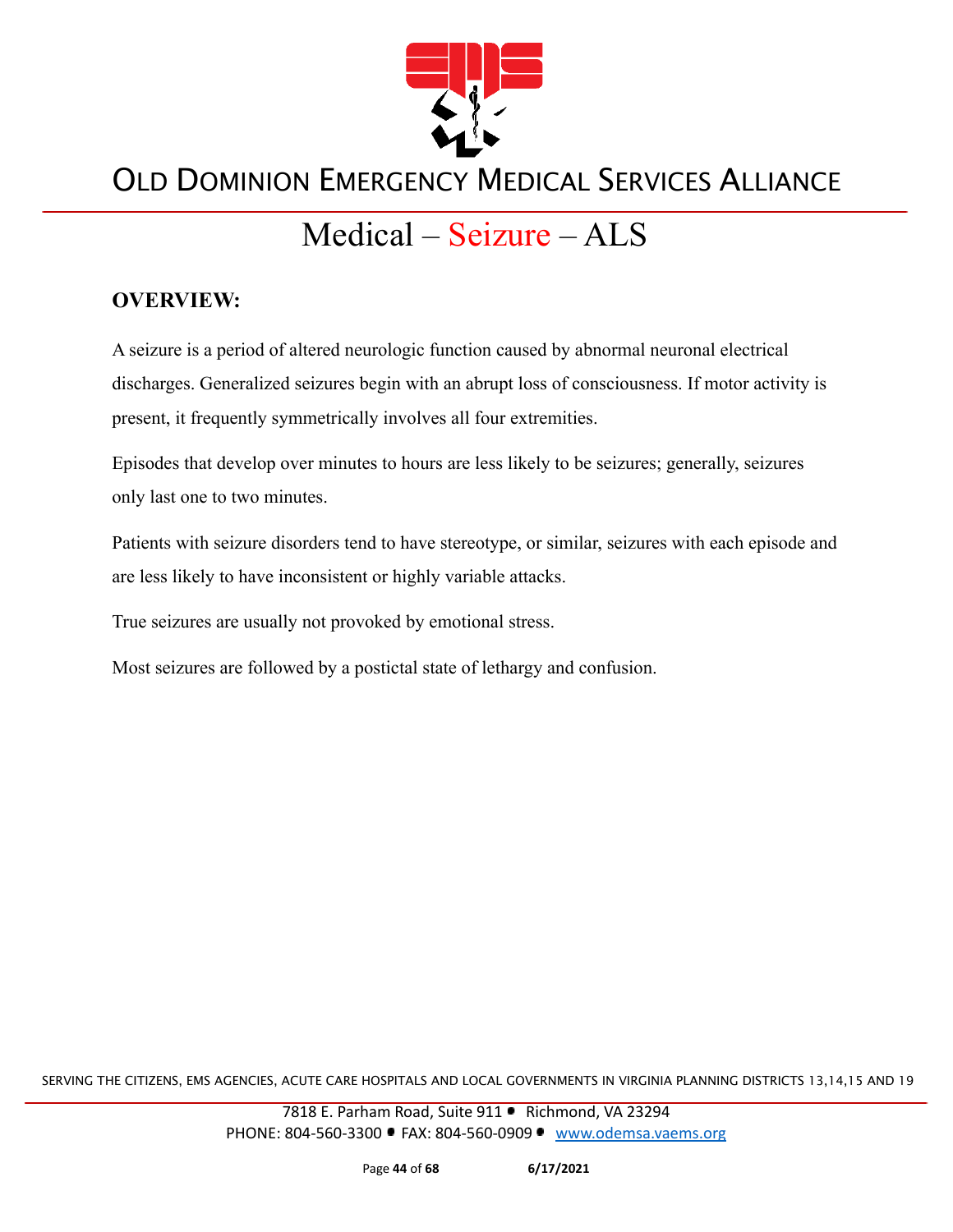

Student Can demonstrate the following competencies without prompting and can explain the

clinical reasoning for each listed below:

- 1. Demonstrates proper assessment techniques.
	- a. HPI Complete
	- b. Signs and Symptoms
	- c. SAMPLE
	- d. OPQRST
	- e. MOI NOI
	- f. Primary Assessment
		- i. XABCDE Format
	- g. Need for ALS.
	- h. Determine Relevant Differentials based on Assessment.
	- i. Blood Glucose Level
		- i. Follow proper Hypo/Hyper Glycemia Protocol
	- j. Pulse Ox
	- k. End Tidal  $CO<sub>2</sub>$
	- l. Place on Cardiac Monitor/Obtain 12 lead EKG.
	- m. IV Access
	- n. Seizure Present
		- i. Administer Benzodiazepine
	- o. Position Patient in Recovery Position
- 2. Demonstrates the following skills.
	- a. Airway Management
		- i. Suction
		- ii. Airway
	- b. Oxygen/Ventilation based on Assessment.
	- c. Last known well time
		- i. Acute
		- ii. Chronic
	- d. Pulse Ox Measurement
	- e. Glucose Check
	- f. Request ALS

SERVING THE CITIZENS, EMS AGENCIES, ACUTE CARE HOSPITALS AND LOCAL GOVERNMENTS IN VIRGINIA PLANNING DISTRICTS 13,14,15 AND 19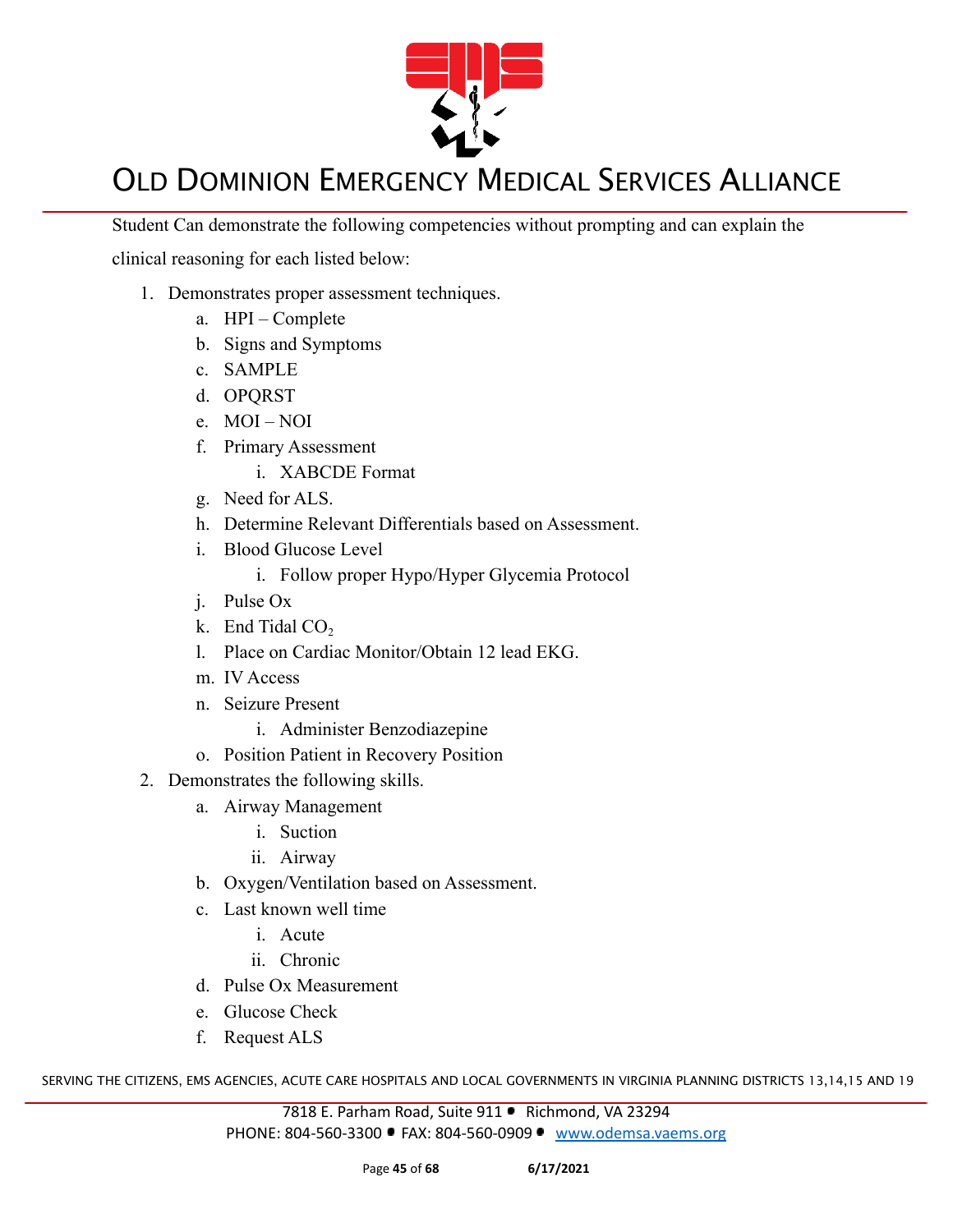

- g. Demonstrates the appropriate transport mode and destination.
- h. Transport as soon as safe to do so to the proper destination.

The above is a very abbreviated summary of the Protocol.

For the complete Protocol, please review the appropriate Protocol as published by ODEMSA.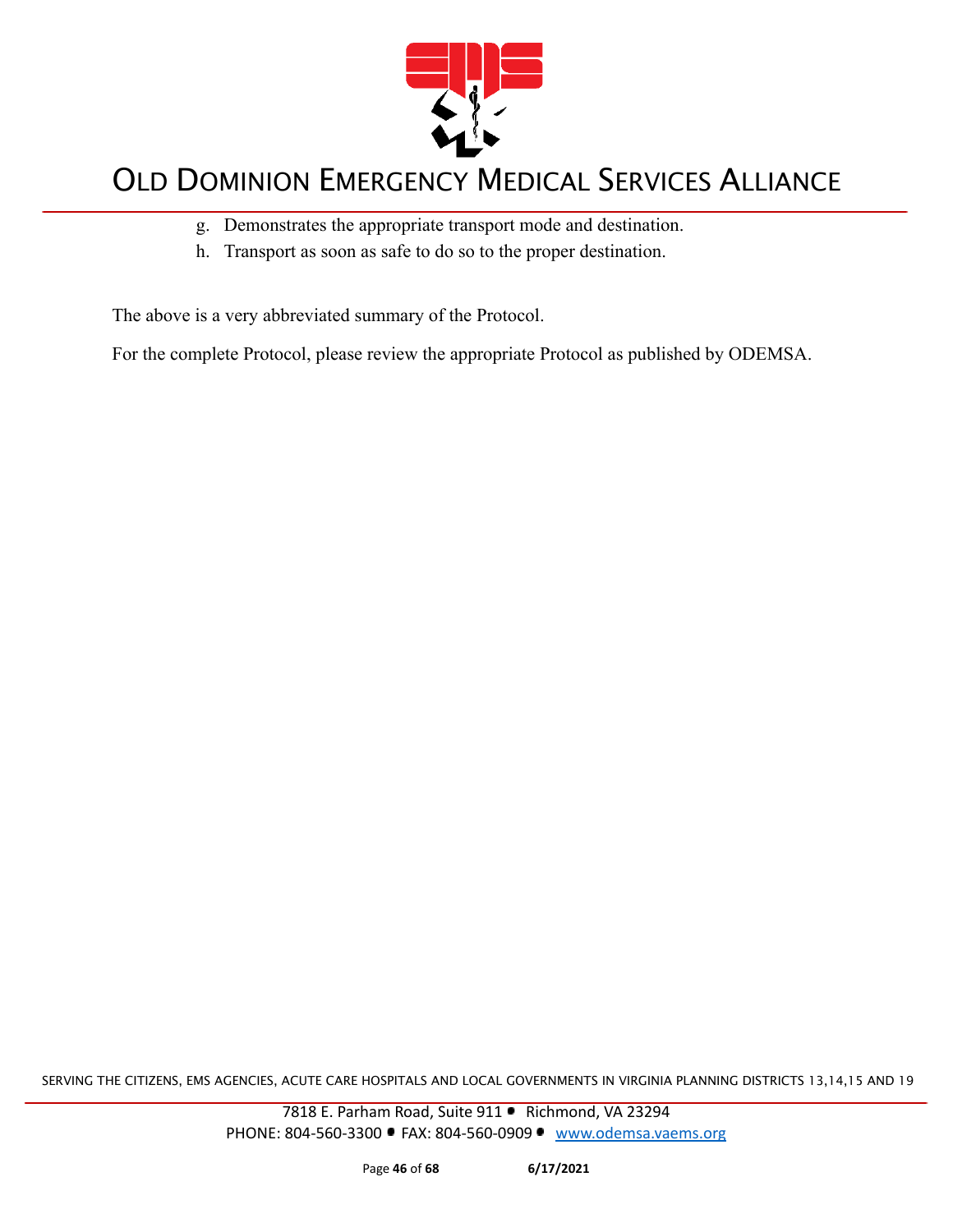

Student's and FTO'S signatures below signify that the student has demonstrated sufficient working knowledge and can perform such competency and has had the opportunity to ask and has had all questions and answers provided to their level of comfort.

Competency – ODEMSA – Regional Protocols – **General –Medical –Seizure –**

#### **ALS**

Student's Name and Signature – date below:

 $\Box$  Date Printed Name Signature FTO's Name and Signature – date below:

Printed Name Signature

 $\Box$  Date

SERVING THE CITIZENS, EMS AGENCIES, ACUTE CARE HOSPITALS AND LOCAL GOVERNMENTS IN VIRGINIA PLANNING DISTRICTS 13,14,15 AND 19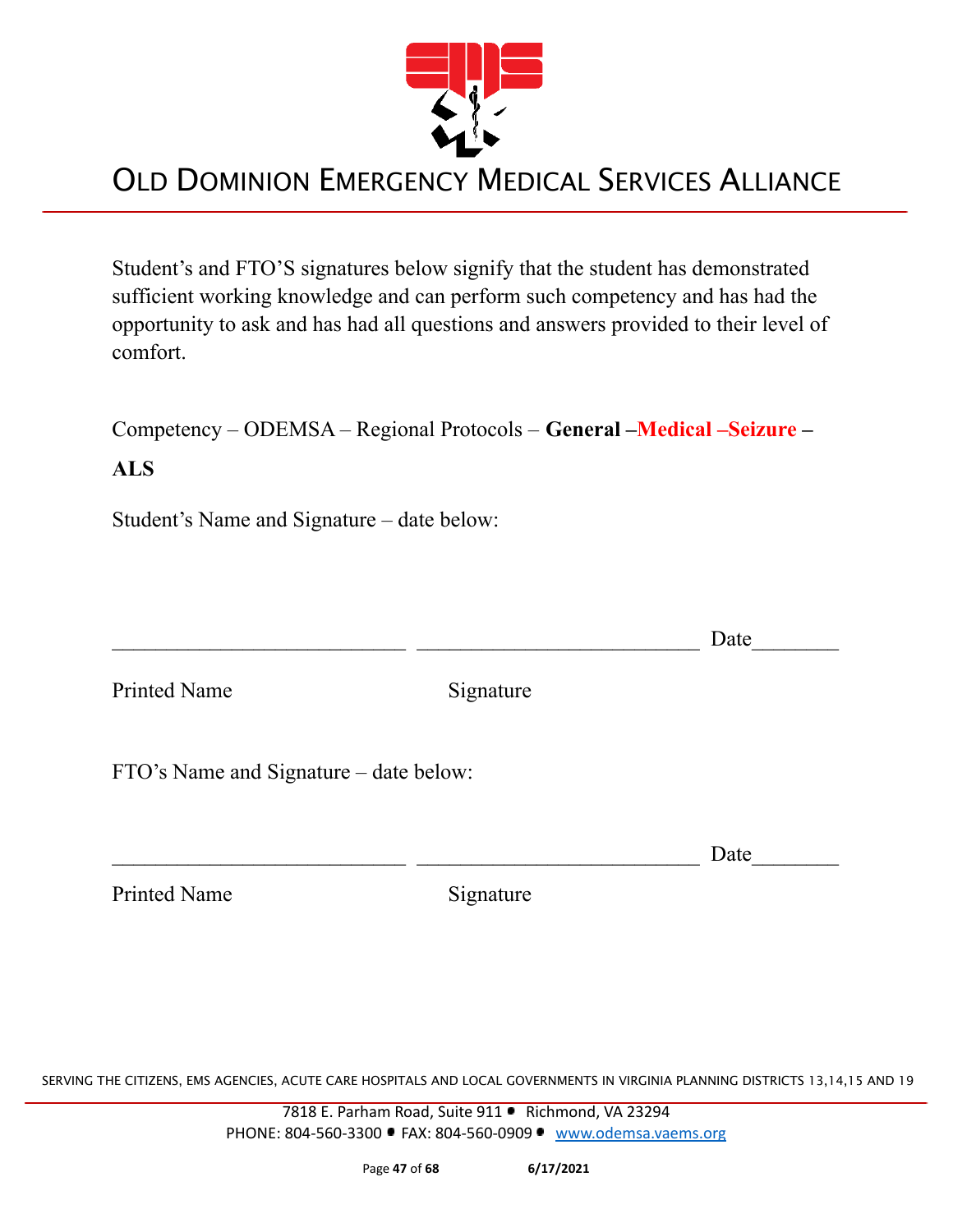

# Medical – Hypotension/Shock (Non-trauma) – ALS

#### **OVERVIEW:**

**Shock** - is defined as a state of inadequate tissue perfusion.

This may result in acidosis, derangements of cellular metabolism, potential end-organ damage, and death. Early in the shock process, patients are able to compensate for decreased perfusion by increased stimulation of the sympathetic nervous system, leading to tachycardia and tachypnea. Later, compensatory mechanisms fail, causing a decreased mental status, hypotension, and death. Early cellular injury may be reversible if definitive therapy is delivered promptly.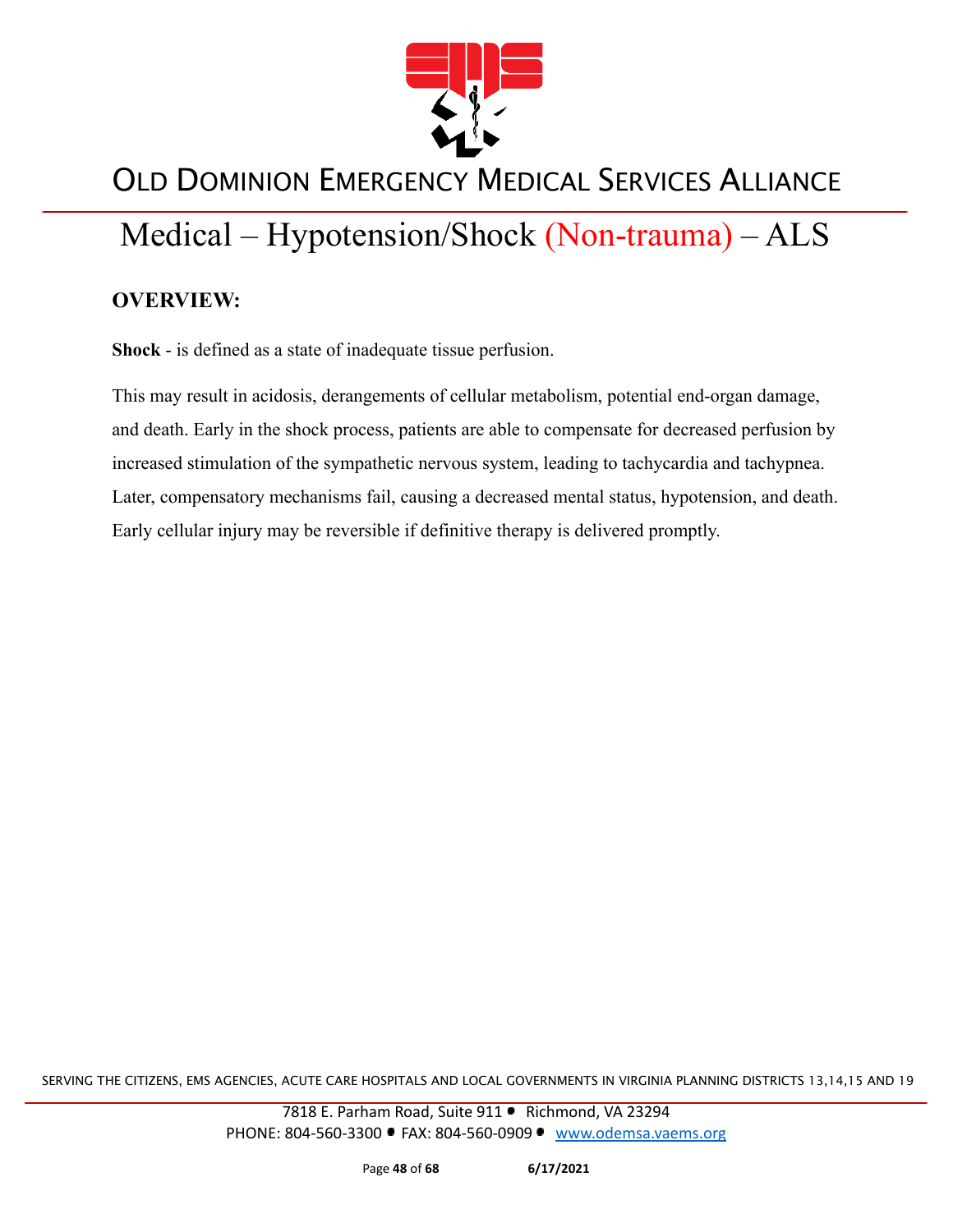

Student Can demonstrate the following competencies without prompting and can explain the

clinical reasoning for each listed below:

- 1. Demonstrates proper assessment techniques.
	- a. HPI Complete
	- b. Signs and Symptoms
	- c. SAMPLE
	- d. OPQRST
	- e. MOI NOI
	- f. Need for ALS.
	- g. Pulse Ox
	- h. End Tidal  $CO<sub>2</sub>$
	- i. Place on Cardiac Monitor/Obtain 12 lead EKG.
	- j. IV Access
	- k. Determine Relevant Differentials based on Assessment.
		- i. XABCDE Survey
		- ii. Address all identified Life Threats.
		- iii. Breathing
			- 1. Assessment
				- a. If Respiratory Distress Noted
					- i. Respiratory Protocol
					- ii. ALS
					- iii. Transport as Soon as Possible
			- 2. Correction
				- a. Administer Oxygen per Assessment
				- b. Pulse Ox at least 94%
	- l. If Hypoperfusion/Shock is suspected
		- i. Signs and symptoms of Shock
			- 1. Restless
			- 2. AMS
			- 3. Cool/Pale/Moist Skin
			- 4. Delayed Capillary Refill
			- 5. Rapid/Weak/ pulse

SERVING THE CITIZENS, EMS AGENCIES, ACUTE CARE HOSPITALS AND LOCAL GOVERNMENTS IN VIRGINIA PLANNING DISTRICTS 13,14,15 AND 19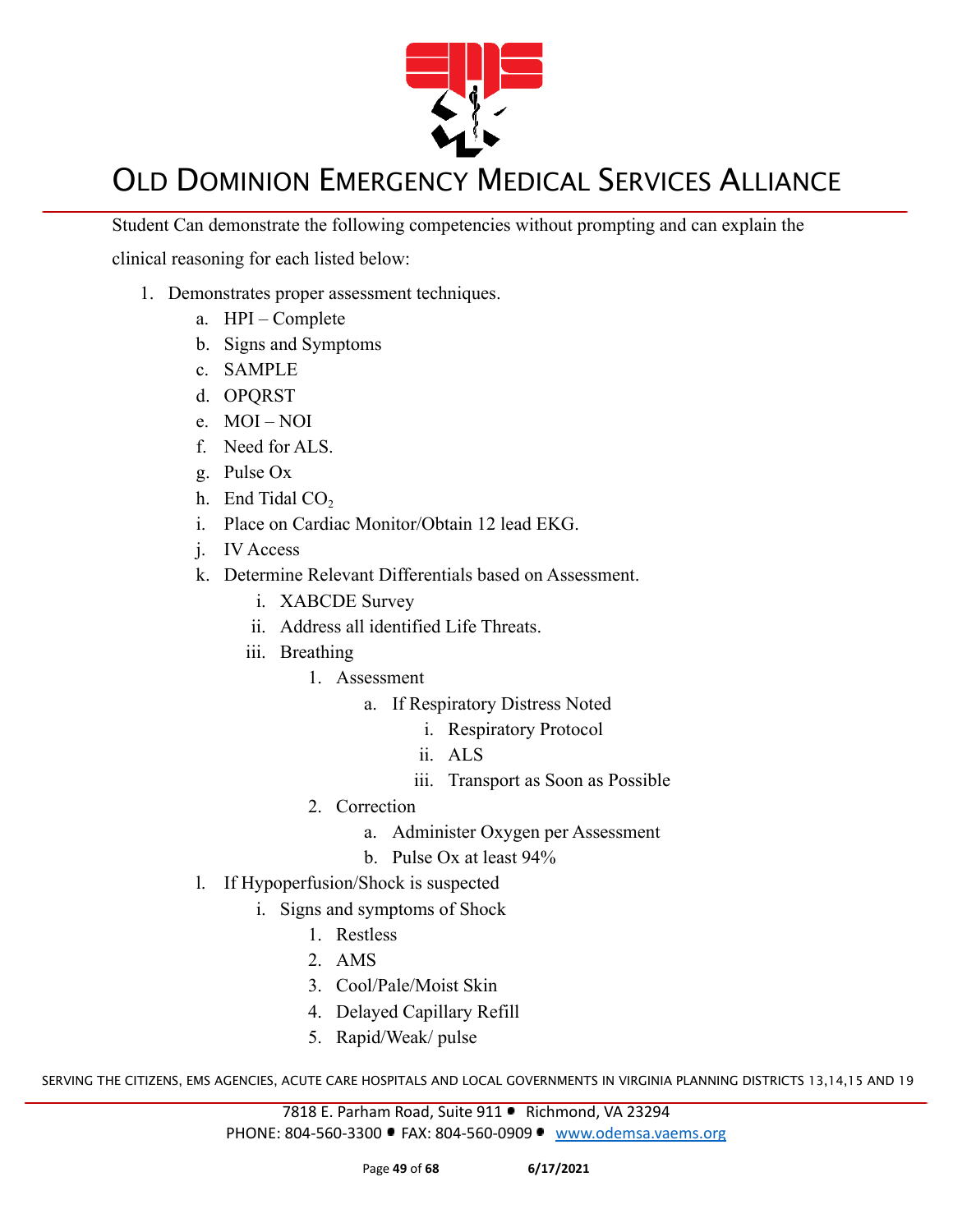

- 6. Tachypnea
- 7. Hypotension
- 8. Thirst
- 9. Nausea
- ii. Ensure all bleeding is noted and controlled.
- iii. IV Bolus frequent reassessment for fluid overload
	- 1. Consider Vaso-Pressor Agent Do Not Administer for Hypovolemia
- m. Positioning the patient Supine Position.
- n. Keep Patient warm
- o. Frequent Reassessment
- 2. Demonstrates the following skills.
	- a. Airway Management
		- i. Suction
		- ii. Airway
	- b. Oxygen/Ventilation based on Assessment.
	- c. Supine
	- d. Keep Warm
	- e. Rapid Transport
	- f. Pulse Ox Measurement
	- g. Glucose Check
	- h. IV Access
	- i. Cardia Monitor
	- j. Mixing of Vaso-Pressor Agents
	- k. Demonstrates the appropriate transport mode and destination.
	- l. Transport as soon as safe to do so to the proper destination.

The above is a very abbreviated summary of the Protocol.

For the complete Protocol, please review the appropriate Protocol as published by ODEMSA.

SERVING THE CITIZENS, EMS AGENCIES, ACUTE CARE HOSPITALS AND LOCAL GOVERNMENTS IN VIRGINIA PLANNING DISTRICTS 13,14,15 AND 19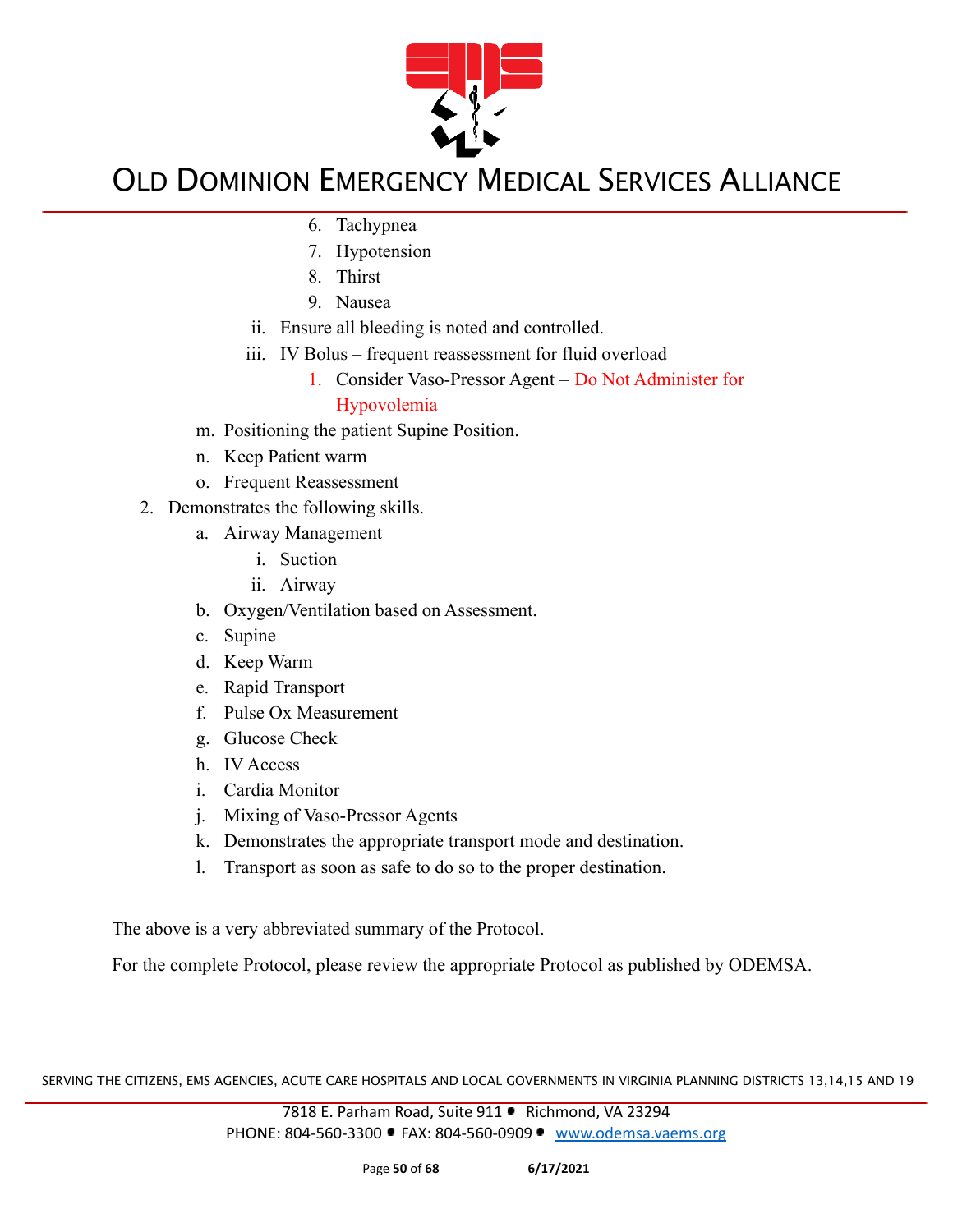

Student's and FTO'S signatures below signify that the student has demonstrated sufficient working knowledge and can perform such competency and has had the opportunity to ask and has had all questions and answers provided to their level of comfort.

Competency – ODEMSA – Regional Protocols – **General –Medical – Hypotension/Shock (Non-trauma) – ALS**

Student's Name and Signature – date below:

 $\Box$  Date Printed Name Signature FTO's Name and Signature – date below:  $\Box$  Date

| <b>Printed Name</b> |
|---------------------|
|---------------------|

Signature

SERVING THE CITIZENS, EMS AGENCIES, ACUTE CARE HOSPITALS AND LOCAL GOVERNMENTS IN VIRGINIA PLANNING DISTRICTS 13,14,15 AND 19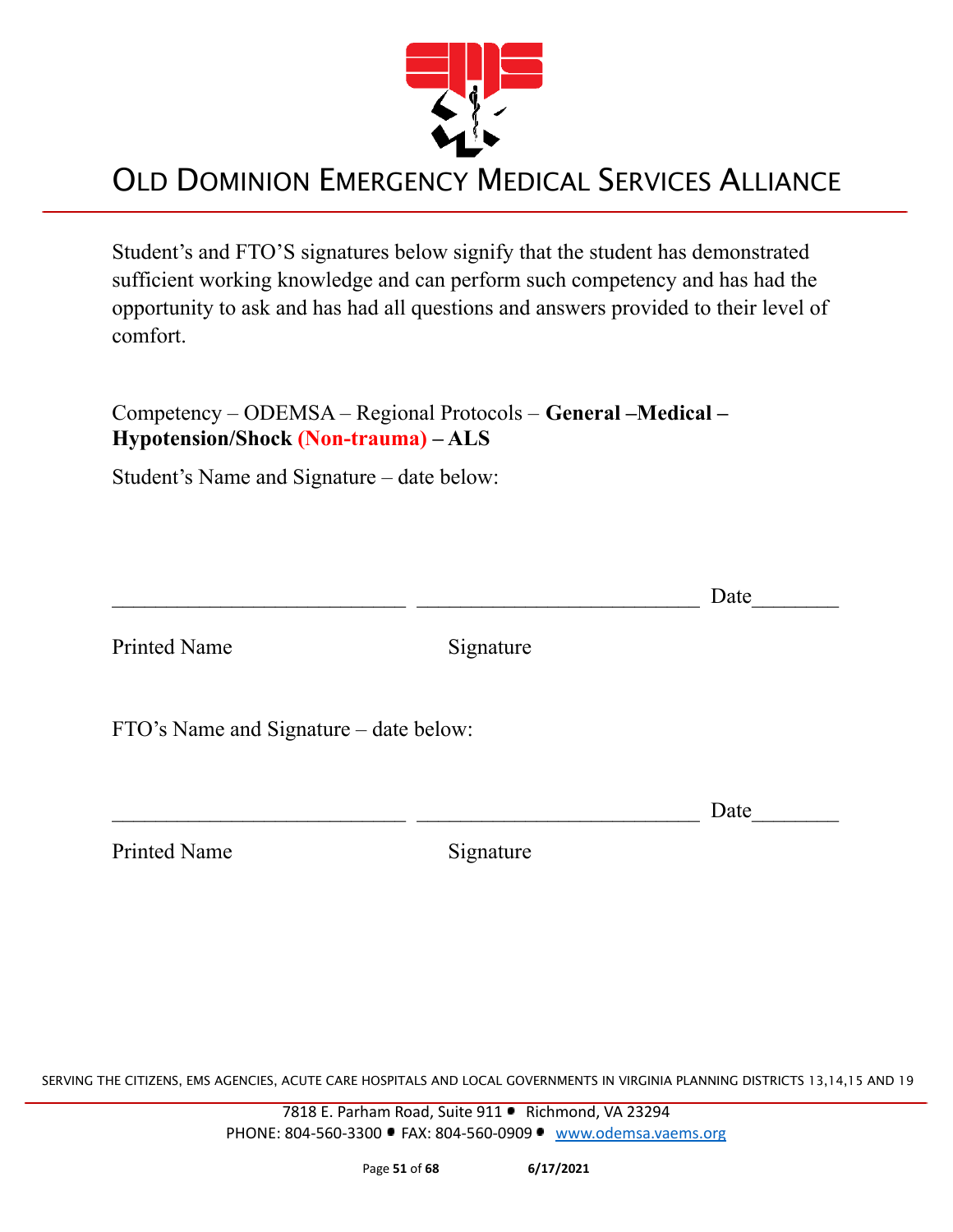

# **Medical – Sickle Cell Anemia/Crisis – ALS**

#### **OVERVIEW:**

Sickle cell anemia is a recessive genetic illness that primarily affects African-Americans, but also people with African, Arab, the country of India, Greek, Italian, and Latin American heritage.

Although rare, Caucasians can also have sickle cell disease or sickle cell trait.

In patients with sickle cell anemia, the beta hemoglobin chain of red blood cells is produced abnormally, *hemoglobin S*, which has an inferior oxygen-carrying ability.

These mutated molecules do not have the smooth motion needed for oxygenation and de-oxygenation. When these hemoglobin S cells are exposed to low-oxygen states, they crystallize, distorting the RBC into a fragile, stiff, and rigid crescent (sickle) shape, stopping the smooth passage of the cell through the narrow blood vessels. As a result, blood vessels can sometimes become clogged causing occlusions within the vessels.

As fewer RBCs pass through congested vessels, tissues and joints receive less oxygen, causing excruciating pain from the buildup of waste products in the hypoxic areas. Pain may range from mild transient attacks with a duration of minutes to severe pain lasting days to weeks and requiring hospitalization.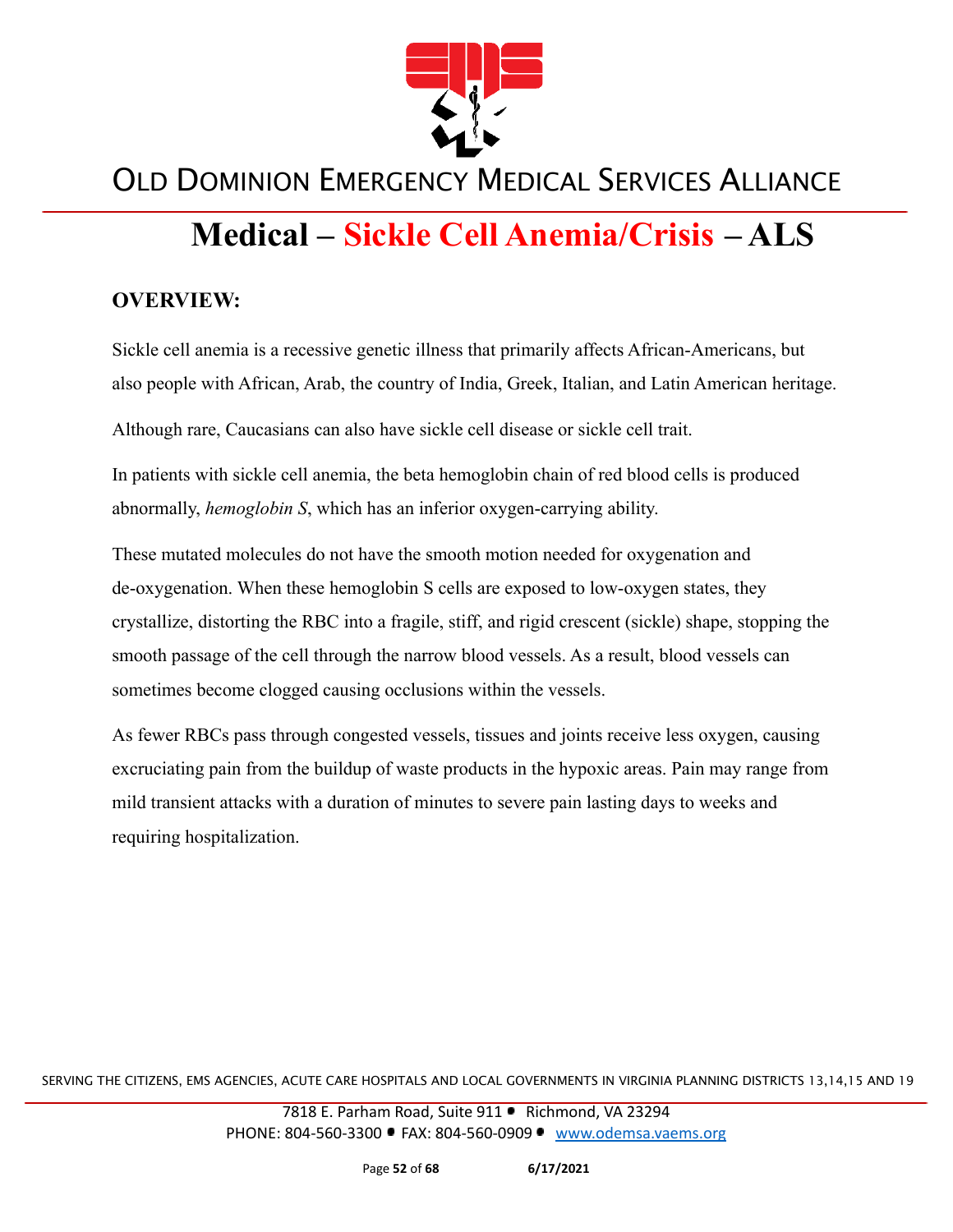

Student Can demonstrate the following competencies without prompting and can explain the

clinical reasoning for each listed below:

- 1. Demonstrates proper assessment techniques.
	- a. HPI Complete
	- b. Signs and Symptoms
	- c. SAMPLE
	- d. OPQRST
	- e. MOI NOI
	- f. Primary Assessment
		- i. XABCDE Format
	- g. Need for ALS.
	- h. Pulse Ox
	- i. End Tidal  $CO<sub>2</sub>$
	- j. Place on Cardiac Monitor/Obtain 12 lead EKG.
	- k. IV Access
	- l. Determine Relevant Differentials based on Assessment.
	- m. Pain score assessment
	- n. Pain management
- 2. Demonstrates the following skills.
	- a. Age-Appropriate Pain Score
	- b. Last known well time
	- c. Pulse Ox Measurement
	- d. Oxygen/Ventilation based on Assessment.
	- e. IV Access
	- f. Pain management
	- g. Pain score assessment
	- h. Proper 12 lead placement if the complaint involves Chest Pain.
	- i. Obtaining 12 lead EKG in 10 minutes or less of patient side.
	- j. Demonstrates knowledge of ACUTE MI message on 12 Lead.
		- i. Proper Admin of ASA.
		- ii. Proper Admin of NTG
	- k. Demonstrates the appropriate transport mode and destination.

SERVING THE CITIZENS, EMS AGENCIES, ACUTE CARE HOSPITALS AND LOCAL GOVERNMENTS IN VIRGINIA PLANNING DISTRICTS 13,14,15 AND 19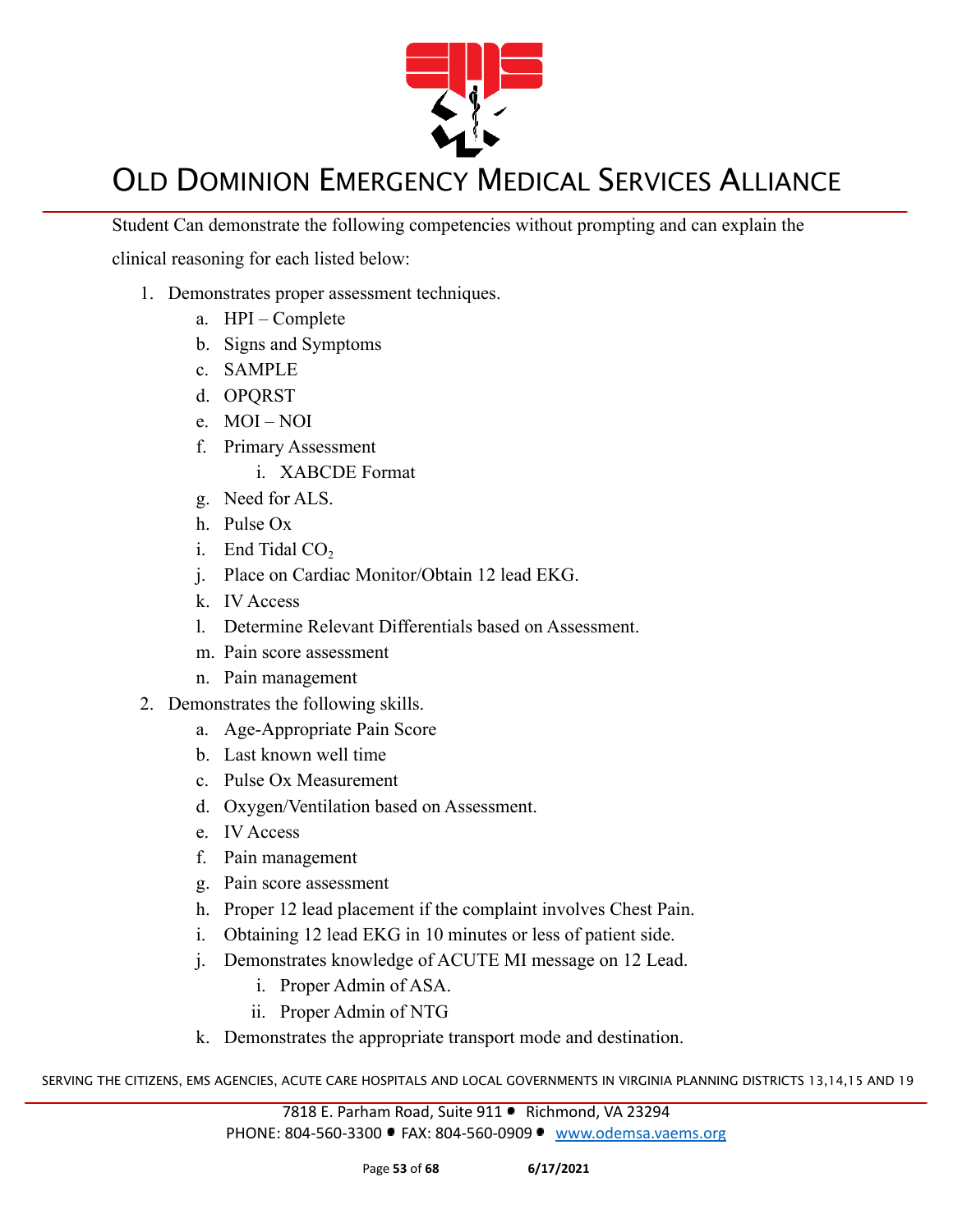

l. Transport as soon as safe to do so to the proper destination.

The above is a very abbreviated summary of the Protocol.

For the complete Protocol, please review the appropriate Protocol as published by ODEMSA.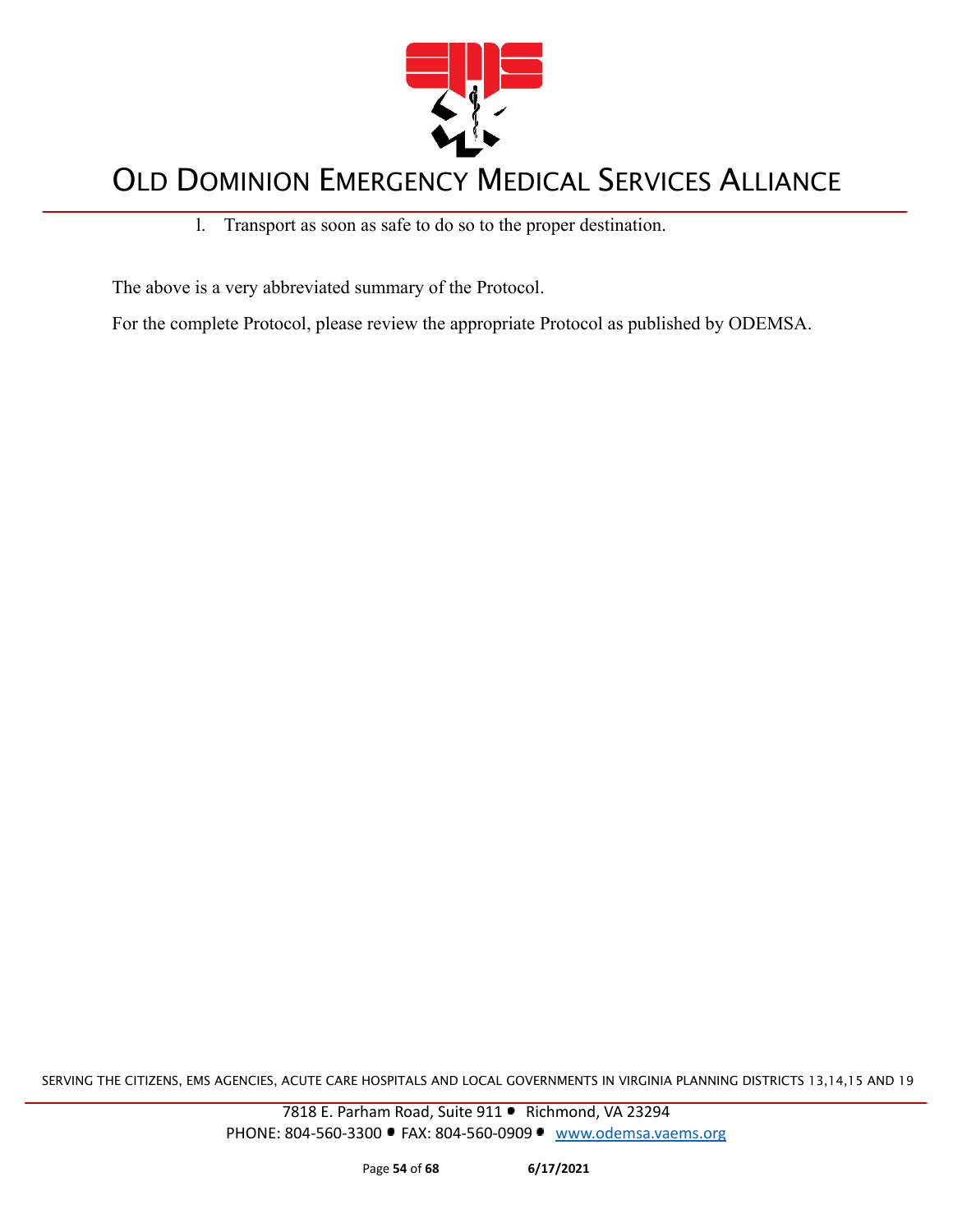

Student's and FTO'S signatures below signify that the student has demonstrated sufficient working knowledge and can perform such competency and has had the opportunity to ask and has had all questions and answers provided to their level of comfort.

| Competency – ODEMSA – Regional Protocols – General – Medical – Sickle Cell |
|----------------------------------------------------------------------------|
| <b>Anemia/Crisis – ALS</b>                                                 |

Student's Name and Signature – date below:

|                                        |           | Date |
|----------------------------------------|-----------|------|
| <b>Printed Name</b>                    | Signature |      |
| FTO's Name and Signature – date below: |           |      |
|                                        |           | Date |
| <b>Printed Name</b>                    | Signature |      |

SERVING THE CITIZENS, EMS AGENCIES, ACUTE CARE HOSPITALS AND LOCAL GOVERNMENTS IN VIRGINIA PLANNING DISTRICTS 13,14,15 AND 19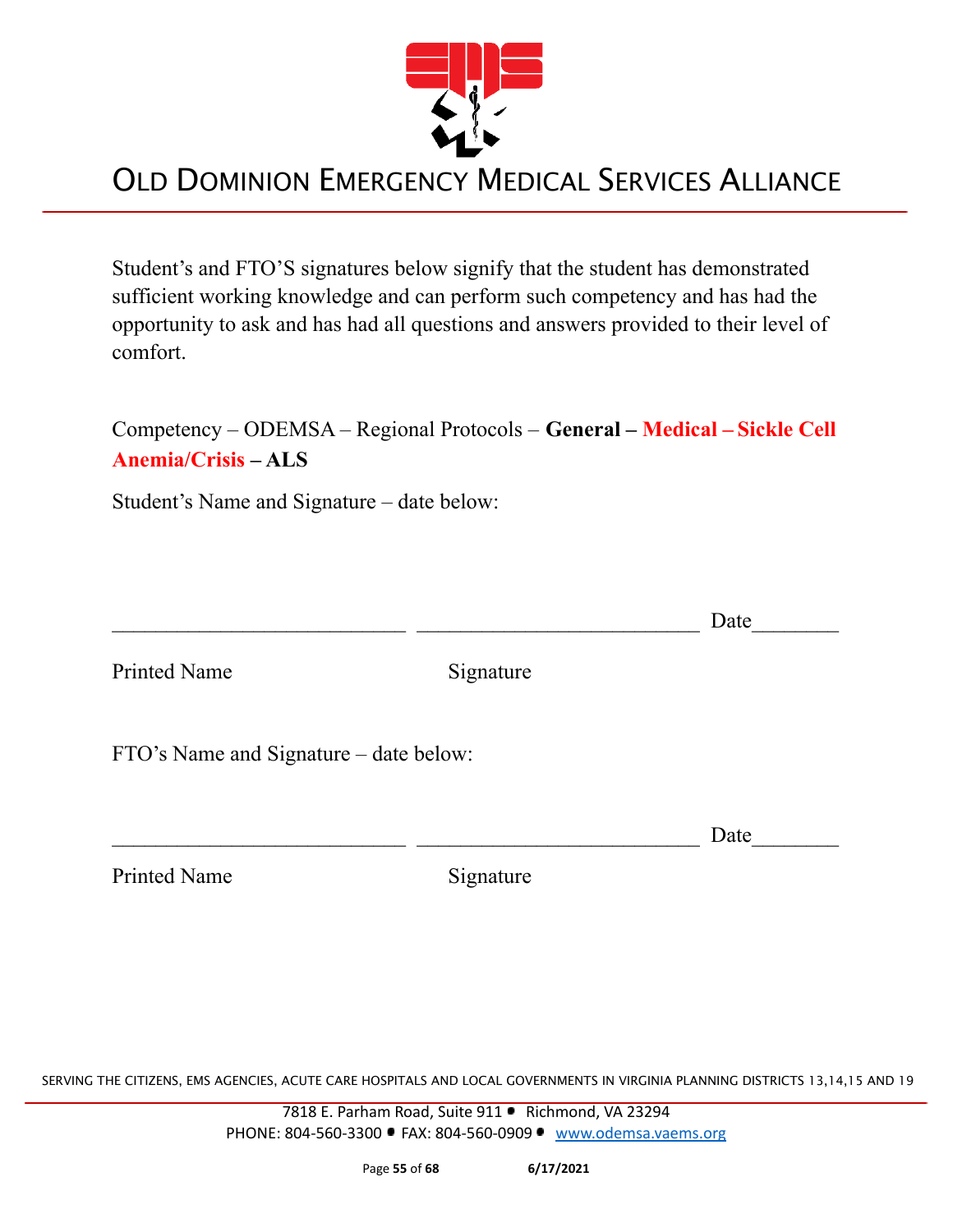

# **Medical - Altered Mental Status (AMS) – ALS**

#### **OVERVIEW:**

The unconscious patient can be a difficult patient to manage.

There are many potential causes for a change in mentation or syncope. These causes range from benign problems to potentially life-threatening cardiopulmonary or central nervous system disorders.

When approaching the patient that has experienced a change in mental status, or syncope, be alert for clues that may indicate the potential cause – diligently obtain a thorough patient history and perform a complete physical exam.

Obtaining an adequate physical assessment and assessing for the presence of common causes of the episode can quickly aid you in determining the proper sequence of care to provide to the patient.

**Focus on managing any life-threatening conditions that may have led to the episode and correcting any found.**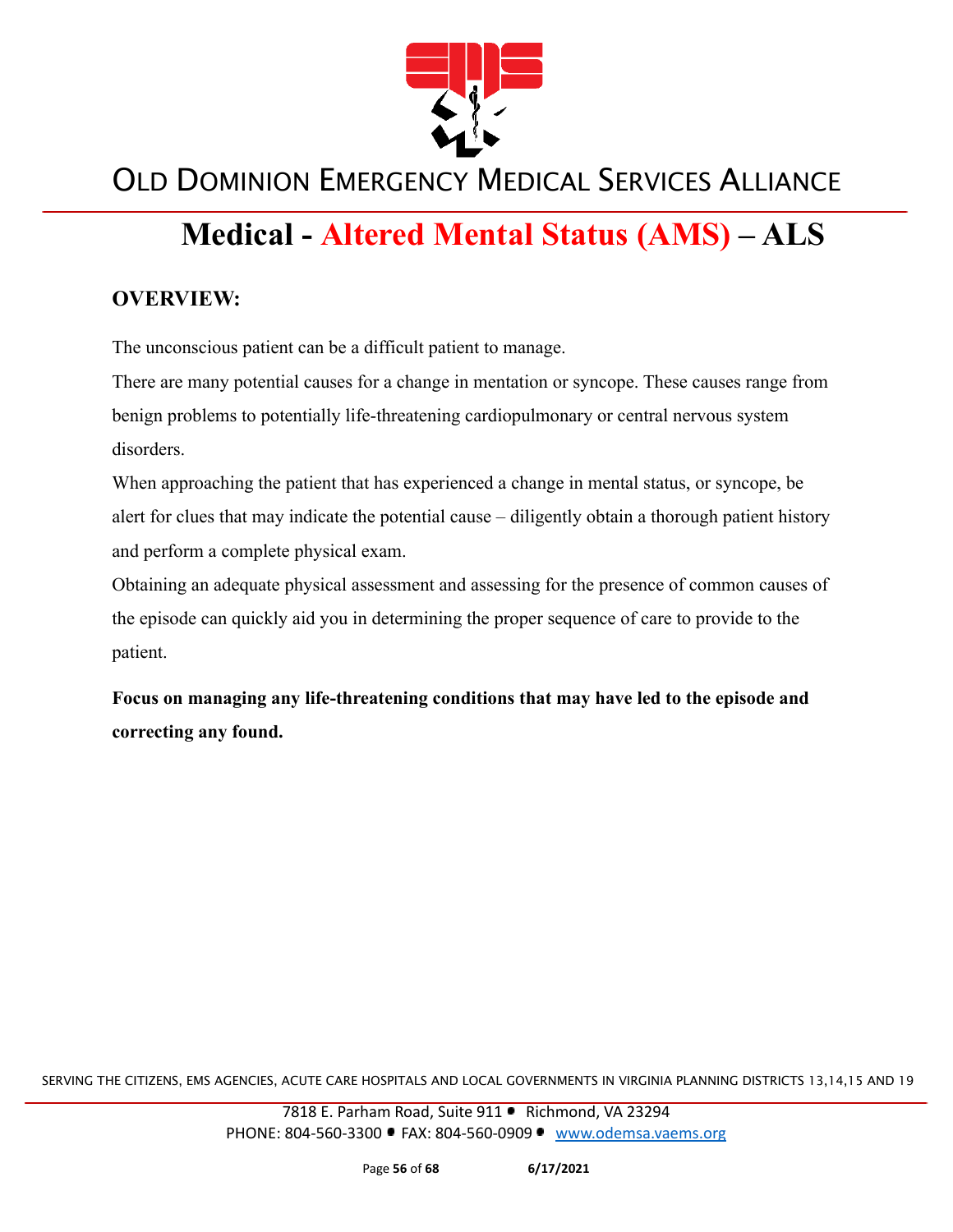

Student Can demonstrate the following competencies without prompting and can explain the

clinical reasoning for each listed below:

- 1. Demonstrates proper assessment techniques.
	- a. HPI Complete
	- b. Signs and Symptoms
	- c. SAMPLE
	- d. OPQRST
	- e. MOI NOI
	- f. Primary Assessment
		- i. XABCDE Format
	- g. Need for ALS.
	- h. Pulse Ox
	- i. End Tidal  $CO<sub>2</sub>$
	- j. Place on Cardiac Monitor/Obtain 12 lead EKG.
	- k. IV Access
	- l. Determine Relevant Differentials based on Assessment.
		- i. XABCDE Survey
		- ii. Address all identified Life Threats.
	- m. If the cause of AMS is not able to be determined
		- i. Refer to the Stroke/TIA Protocol
	- n. If the patient is greater than 25 yrs.
		- i. Obtain 12Lead EKG.
			- 1. If Acute MI Noted
			- 2. Refer to the Acute MI Protocol
			- 3. ALS
- 2. Demonstrates the following skills.
	- a. Airway Management
		- i. Suction
		- ii. Airway
	- b. Pulse Ox Measurement
	- c. Oxygen/Ventilation based on Assessment.
	- d. ALS.

SERVING THE CITIZENS, EMS AGENCIES, ACUTE CARE HOSPITALS AND LOCAL GOVERNMENTS IN VIRGINIA PLANNING DISTRICTS 13,14,15 AND 19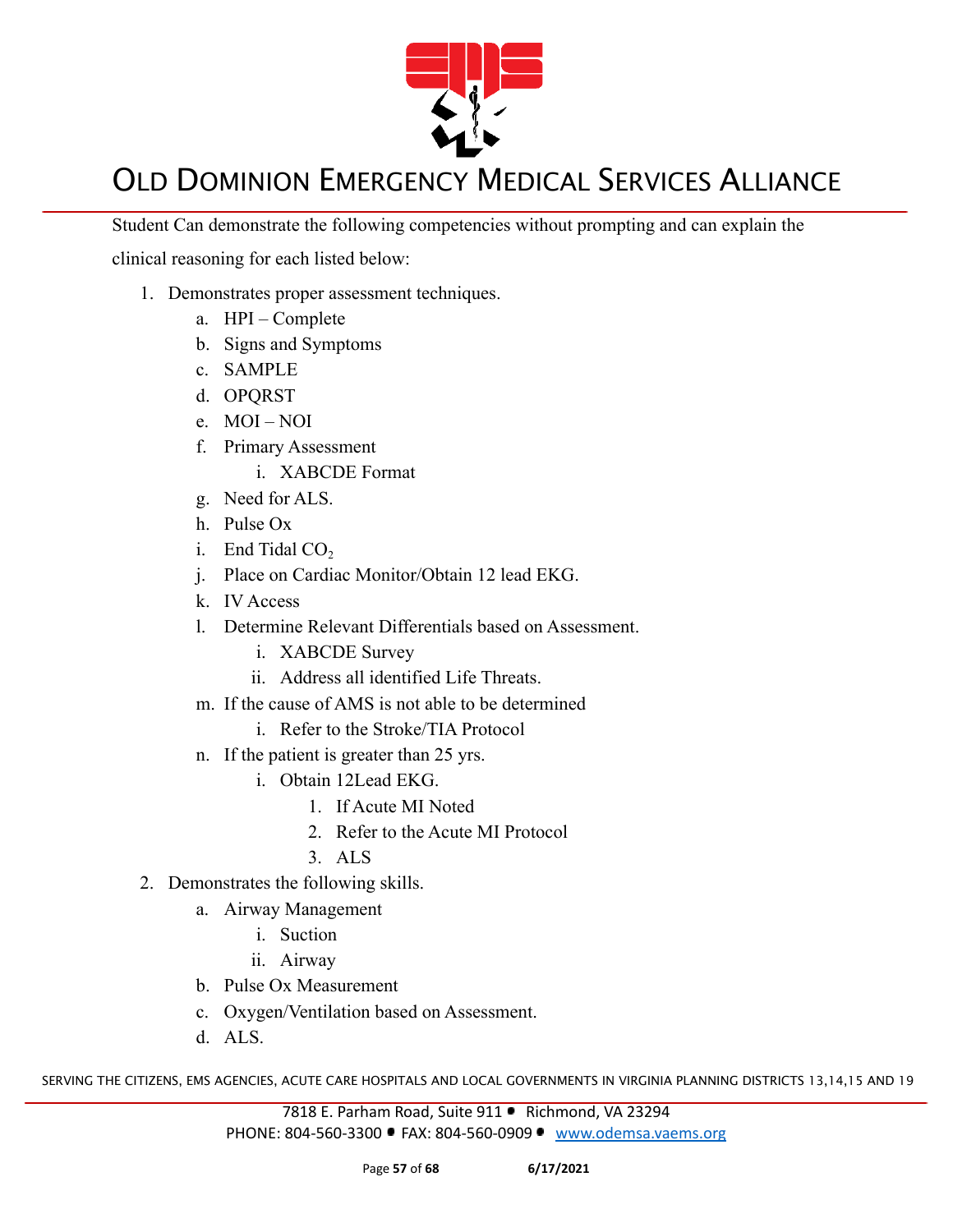

- e. Glucose Check
- f. Iv access
- g. Proper 12 lead placement.
- h. Obtaining 12 lead EKG in 10 minutes or less of patient side.
- i. Demonstrates knowledge of ACUTE MI message on 12 Lead.
- j. Supine
- k. Keep Warm
- l. Rapid Transport
- m. Demonstrates the appropriate transport mode and destination.
- n. Transport as soon as safe to do so to the proper destination.

The above is a very abbreviated summary of the Protocol.

For the complete Protocol, please review the appropriate Protocol as published by ODEMSA.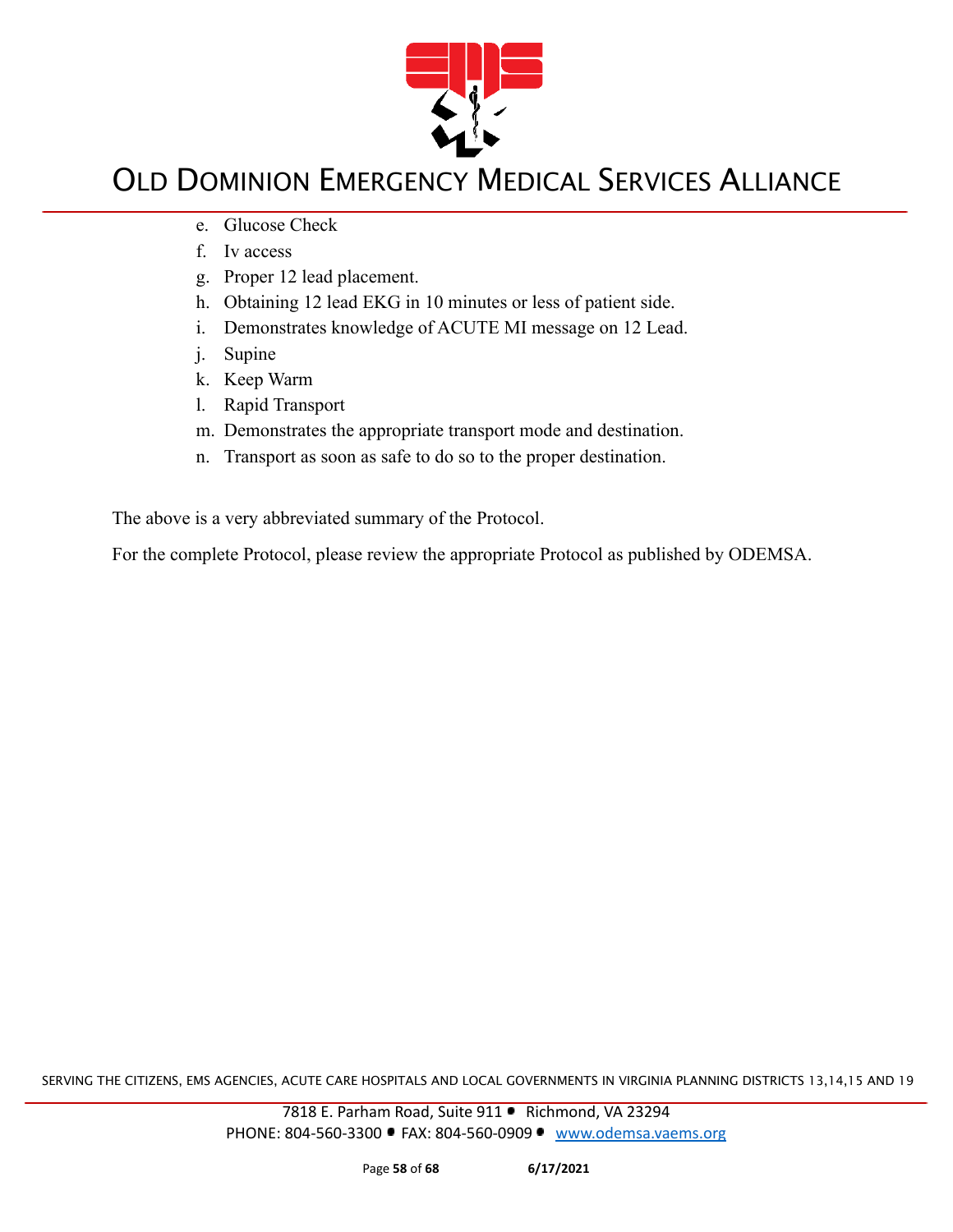

Student's and FTO'S signatures below signify that the student has demonstrated sufficient working knowledge and can perform such competency and has had the opportunity to ask and has had all questions and answers provided to their level of comfort.

#### Competency – ODEMSA – Regional Protocols – **General –Medical – Altered Mental Status (AMS) – ALS**

Student's Name and Signature – date below:

|                                        |           | Date |
|----------------------------------------|-----------|------|
| <b>Printed Name</b>                    | Signature |      |
| FTO's Name and Signature – date below: |           |      |
|                                        |           | Date |
| <b>Printed Name</b>                    | Signature |      |

SERVING THE CITIZENS, EMS AGENCIES, ACUTE CARE HOSPITALS AND LOCAL GOVERNMENTS IN VIRGINIA PLANNING DISTRICTS 13,14,15 AND 19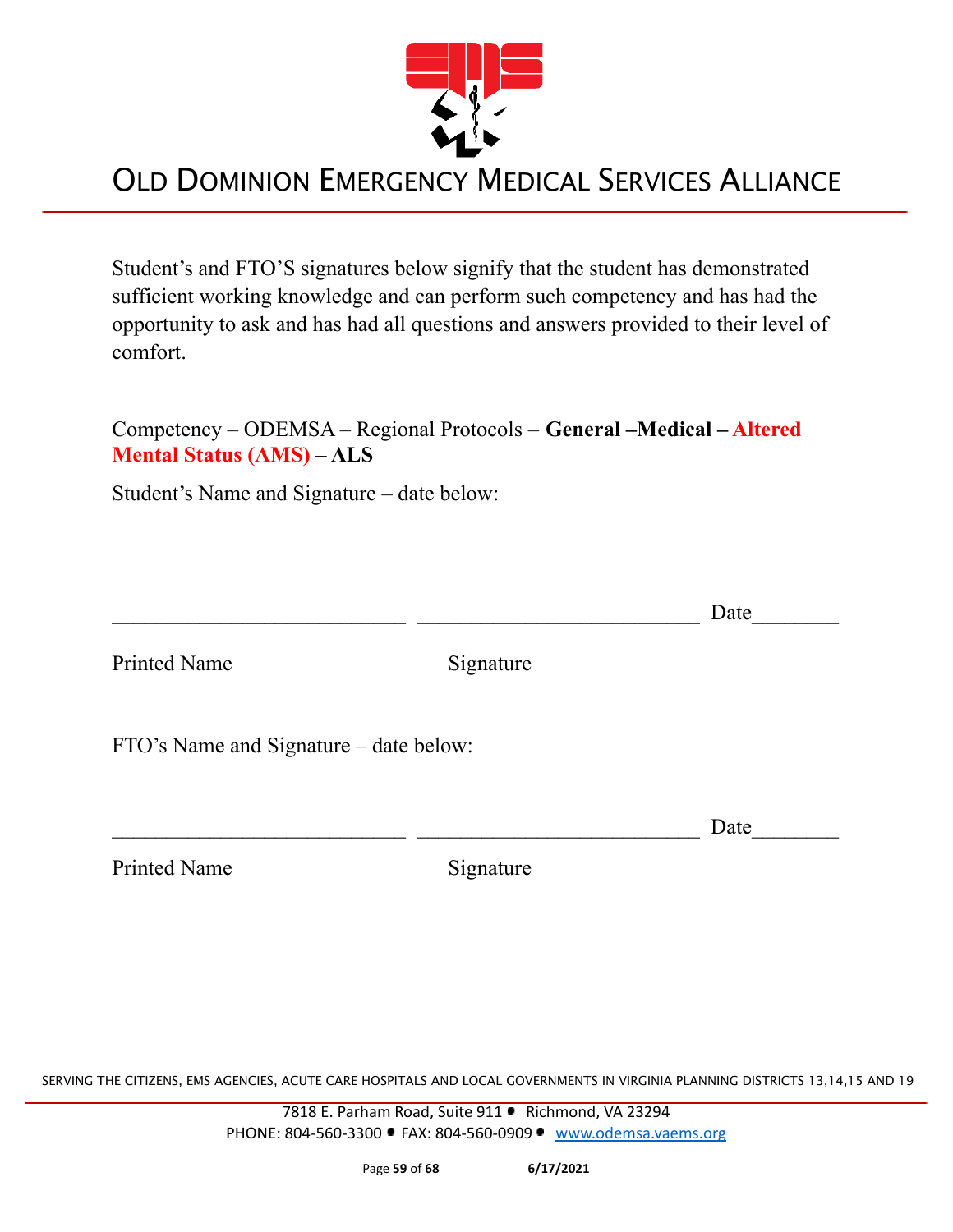

# **Airway – Failed – ALS**

#### **OVERVIEW:**

The purpose of these guidelines is to facilitate the management of the difficult airway and to reduce the likelihood of adverse outcomes.

The principal adverse outcomes associated with the difficult airway include, but are not limited to, death, brain injury, myocardial injury, and airway trauma.

**Treatment Goal – Obtain/Manage Airway**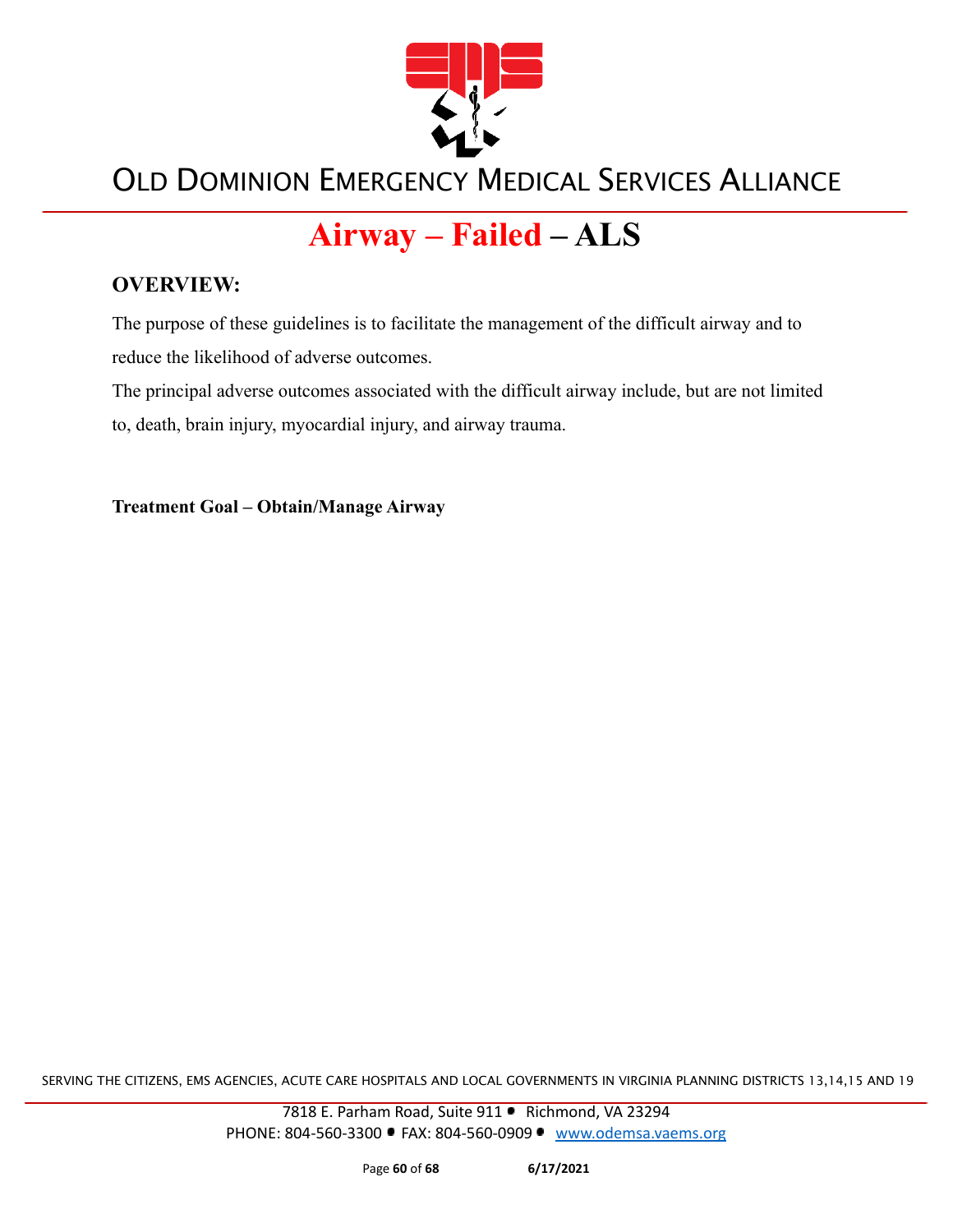

Student Can demonstrate the following competencies without prompting and can explain the

clinical reasoning for each listed below:

- 1. Demonstrates proper assessment techniques.
	- a. HPI Complete
	- b. Signs and Symptoms
	- c. SAMPLE
	- d. OPQRST
	- e. MOI NOI
	- f. Primary Assessment
		- i. XABCDE Format
	- g. Need for ALS.
	- h. Pulse Ox
	- i. End Tidal  $CO<sub>2</sub>$
	- j. Place on Cardiac Monitor/Obtain 12 lead EKG.
	- k. IV Access
	- l. Determine Relevant Differentials based on Assessment.
		- i. XABCDE Survey
		- ii. Address all identified Life Threats.
- 2. Request Manpower if needed.
- 3. Demonstrates the following skills.
	- a. Airway Management
		- i. Suction
		- ii. Airway
		- iii. Airway placement
			- 1. Nasal
			- 2. Oral
			- 3. Laryngeal
			- 4. Intubation
			- 5. Surgical Airway/ Needle Cricothyrotomy.
		- iv. Ventilation
			- 1. BVM
			- 2. 2 Person BVM

SERVING THE CITIZENS, EMS AGENCIES, ACUTE CARE HOSPITALS AND LOCAL GOVERNMENTS IN VIRGINIA PLANNING DISTRICTS 13,14,15 AND 19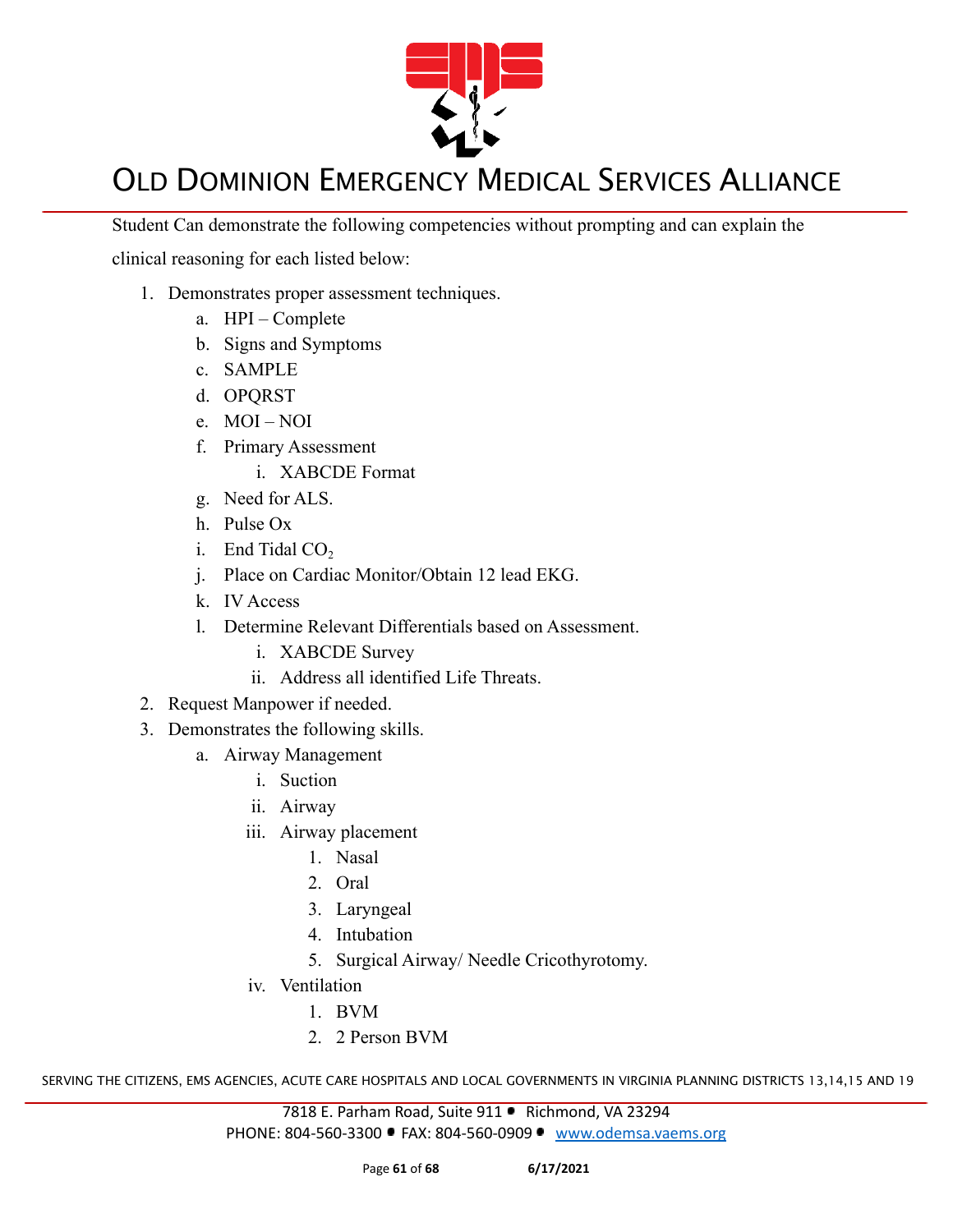

- b. Pulse Ox Measurement
- c. Oxygen/Ventilation based on Assessment.
	- i. Maintain Pulse Ox 94-99%
- d. Head Tilt / Chin Lift
- e. Jaw Thrust
- f. Nasal Airway if no Head Injury noted
- g. Superglottic Airway
- h. Glucose Check
- i. Proper 12 lead placement if Time/Staffing permit
- j. Demonstrates knowledge of ACUTE MI message on 12 Lead.
- k. Supine
- l. Keep Warm
- m. Rapid Transport
- n. Demonstrates the appropriate transport mode and destination.
- o. Transport as soon as safe to do so to the proper destination.

The above is a very abbreviated summary of the Protocol.

For the complete Protocol, please review the appropriate Protocol as published by ODEMSA.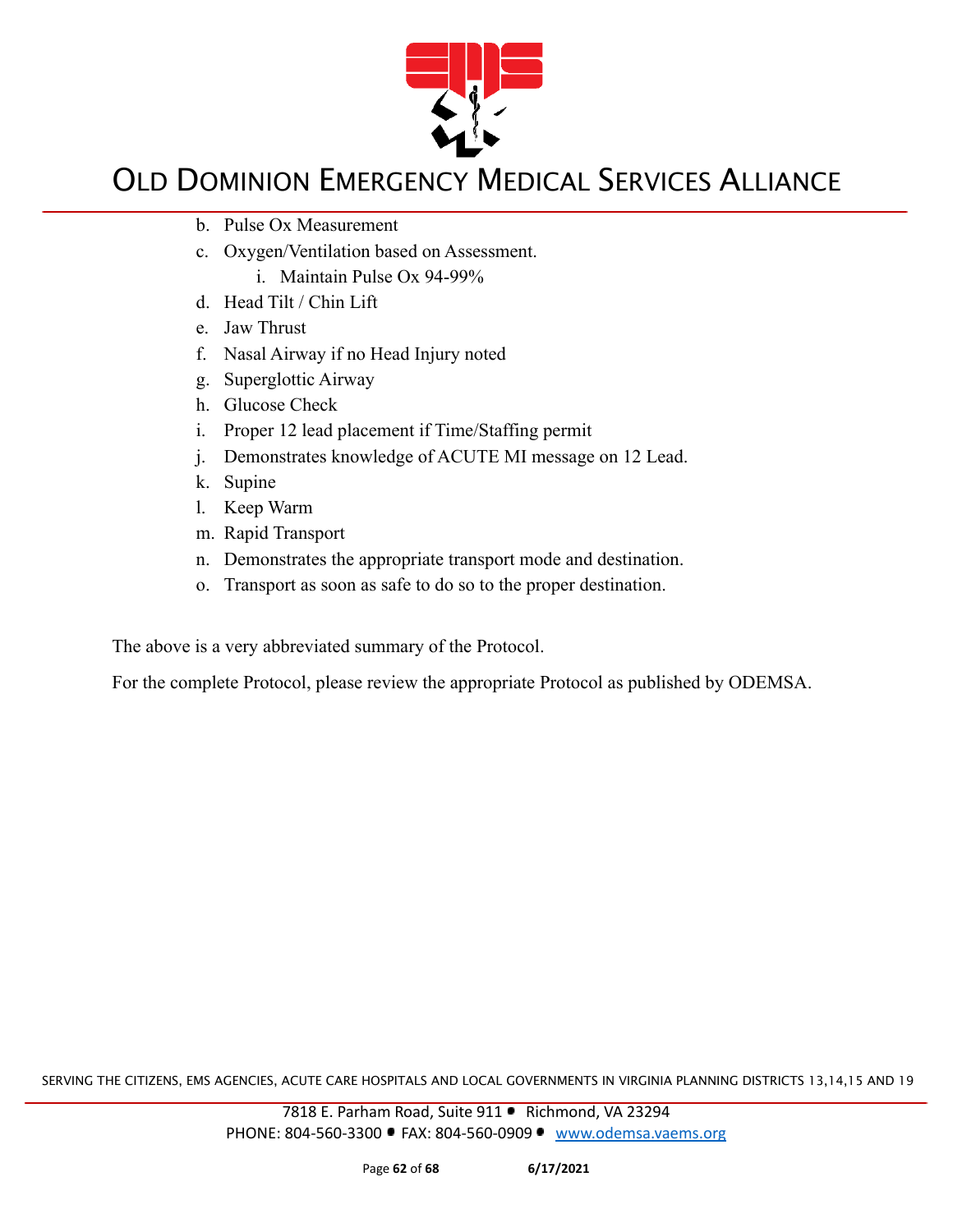

Student's and FTO'S signatures below signify that the student has demonstrated sufficient working knowledge and can perform such competency and has had the opportunity to ask and has had all questions and answers provided to their level of comfort.

#### Competency – ODEMSA – Regional Protocols – **General –Medical – Airway – Failed – ALS**

Student's Name and Signature – date below:

|                                        |           | Date |
|----------------------------------------|-----------|------|
| <b>Printed Name</b>                    | Signature |      |
| FTO's Name and Signature – date below: |           |      |
|                                        |           | Date |
| <b>Printed Name</b>                    | Signature |      |

SERVING THE CITIZENS, EMS AGENCIES, ACUTE CARE HOSPITALS AND LOCAL GOVERNMENTS IN VIRGINIA PLANNING DISTRICTS 13,14,15 AND 19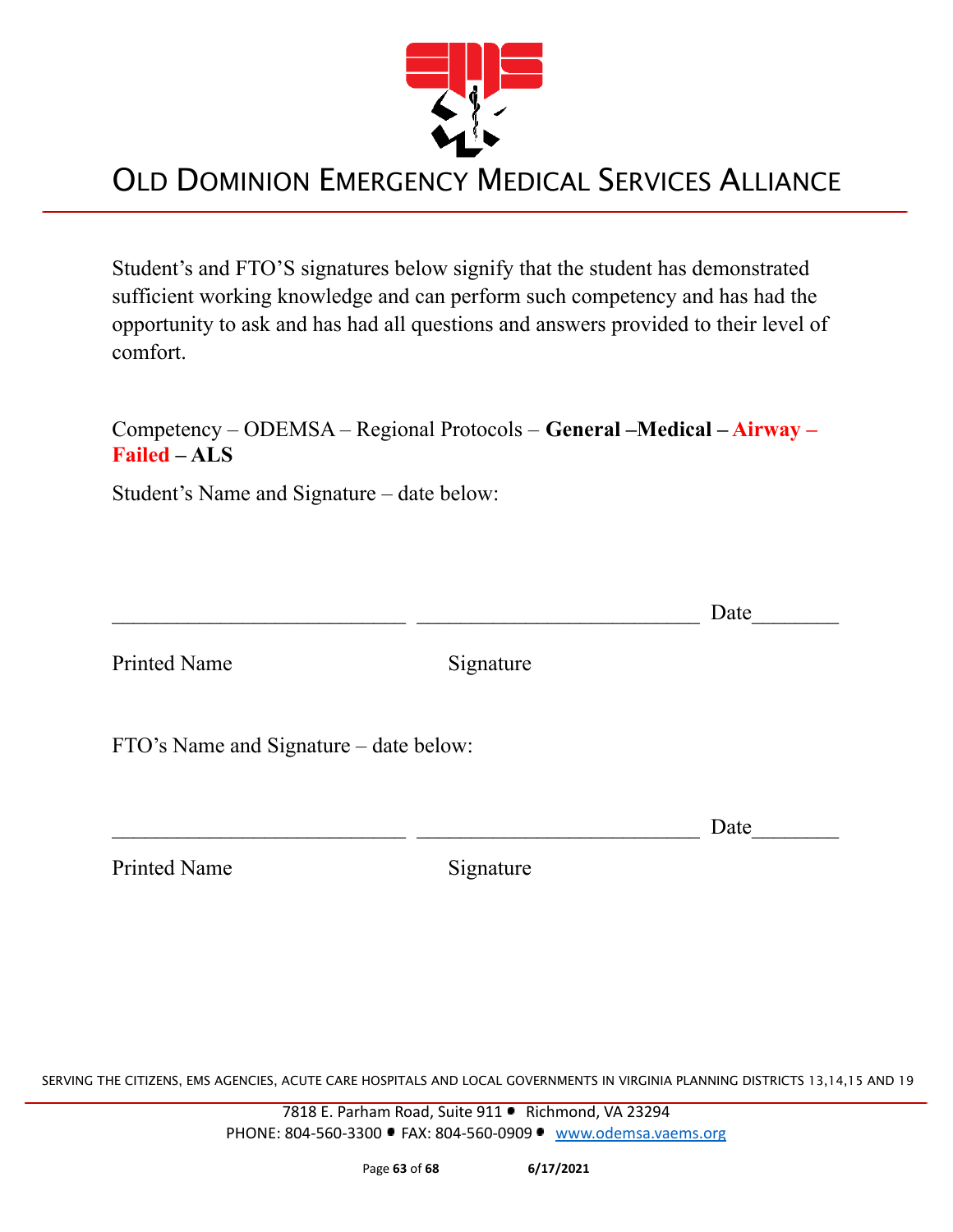

# **General Medical - Sepsis – ALS**

#### **OVERVIEW:**

Sepsis is an illness that affects all parts of the body that can happen in response to an infection and can quickly become life-threatening.

**Sepsis** - is a **S**ystemic **I**nflammatory **R**esponse **S**yndrome or (SIRS) caused by severe infection. In severe cases of sepsis, one or more organs fail.

In the worst cases, sepsis causes the blood pressure to drop and the heart to weaken, leading to septic shock. Once this happens, multiple organs may quickly fail, and the patient can die.

Sepsis is a serious illness that is very difficult to predict, diagnose, and treat. Patients who develop sepsis have an increased risk of complications and death and face higher healthcare costs and longer treatment.

The mortality rate can range from 10% to 60%. Early recognition combined with aggressive fluid resuscitation and finding the source of infection are the keys to greatly reducing the mortality rate.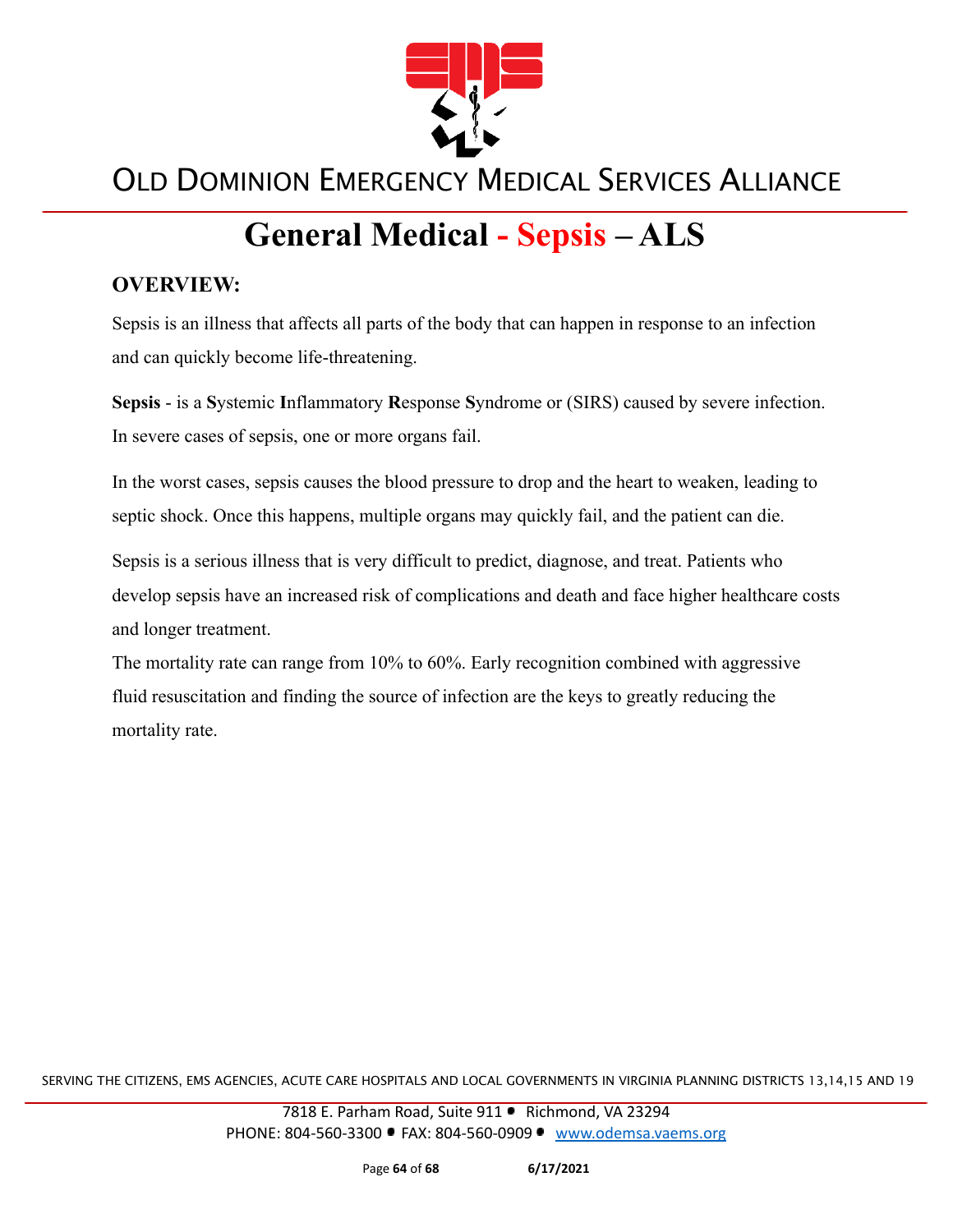

Student Can demonstrate the following competencies without prompting and can explain the

clinical reasoning for each listed below:

- 1. Demonstrates proper assessment techniques.
	- a. HPI Complete
	- b. Signs and Symptoms
	- c. SAMPLE
	- d. OPQRST
	- e. MOI NOI
	- f. Primary Assessment
		- i. XABCDE Format
	- g. Need for ALS.
	- h. Temperature Assessment
	- i. Pulse Ox
	- i. End Tidal  $CO<sub>2</sub>$
	- k. Place on Cardiac Monitor/Obtain 12 lead EKG.
	- l. IV Access
	- m. Determine Relevant Differentials based on Assessment.
		- i. XABCDE Survey
		- ii. Address all identified Life Threats.
- 2. Obtain Blood Glucose
- 3. Bolus of Fluid per Current protocol
	- a. If ineffective
		- i. Vaso-pressor obtain MAP of 65 or greater Titrate to effect
- 4. Demonstrates the following skills.
	- a. SIRS Assessment / Alert Process to receiving facility.
	- b. Airway Management
		- i. Suction
		- ii. Airway
		- iii. Airway placement
			- 1. Nasal
			- 2. Oral
			- 3. Laryngeal

SERVING THE CITIZENS, EMS AGENCIES, ACUTE CARE HOSPITALS AND LOCAL GOVERNMENTS IN VIRGINIA PLANNING DISTRICTS 13,14,15 AND 19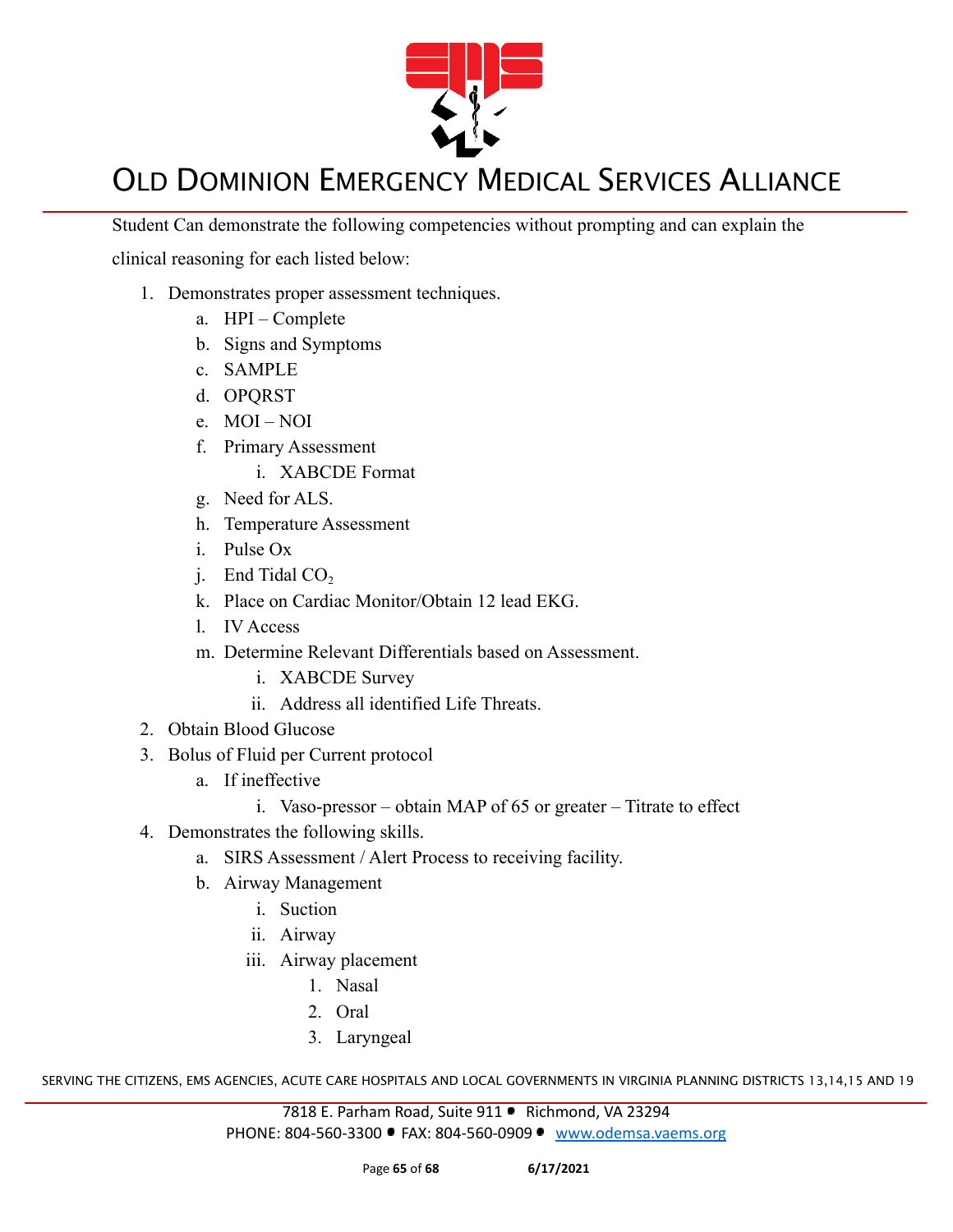

- iv. Ventilation
	- 1. BVM
	- 2. 2 Person BVM
- c. Pulse Ox Measurement
- d. Oxygen/Ventilation based on Assessment.
- e. Temperature
- f. Glucose Check
- g. Temperature Measurement
- h. Proper 12 lead placement if Time/Staffing permit
- i. Demonstrates knowledge of ACUTE MI message on 12 Lead.
- j. Supine
- k. Keep Warm
- l. Rapid Transport
- m. Demonstrates the appropriate transport mode and destination.
- n. Transport as soon as safe to do so to the proper destination.

The above is a very abbreviated summary of the Protocol.

For the complete Protocol, please review the appropriate Protocol as published by ODEMSA.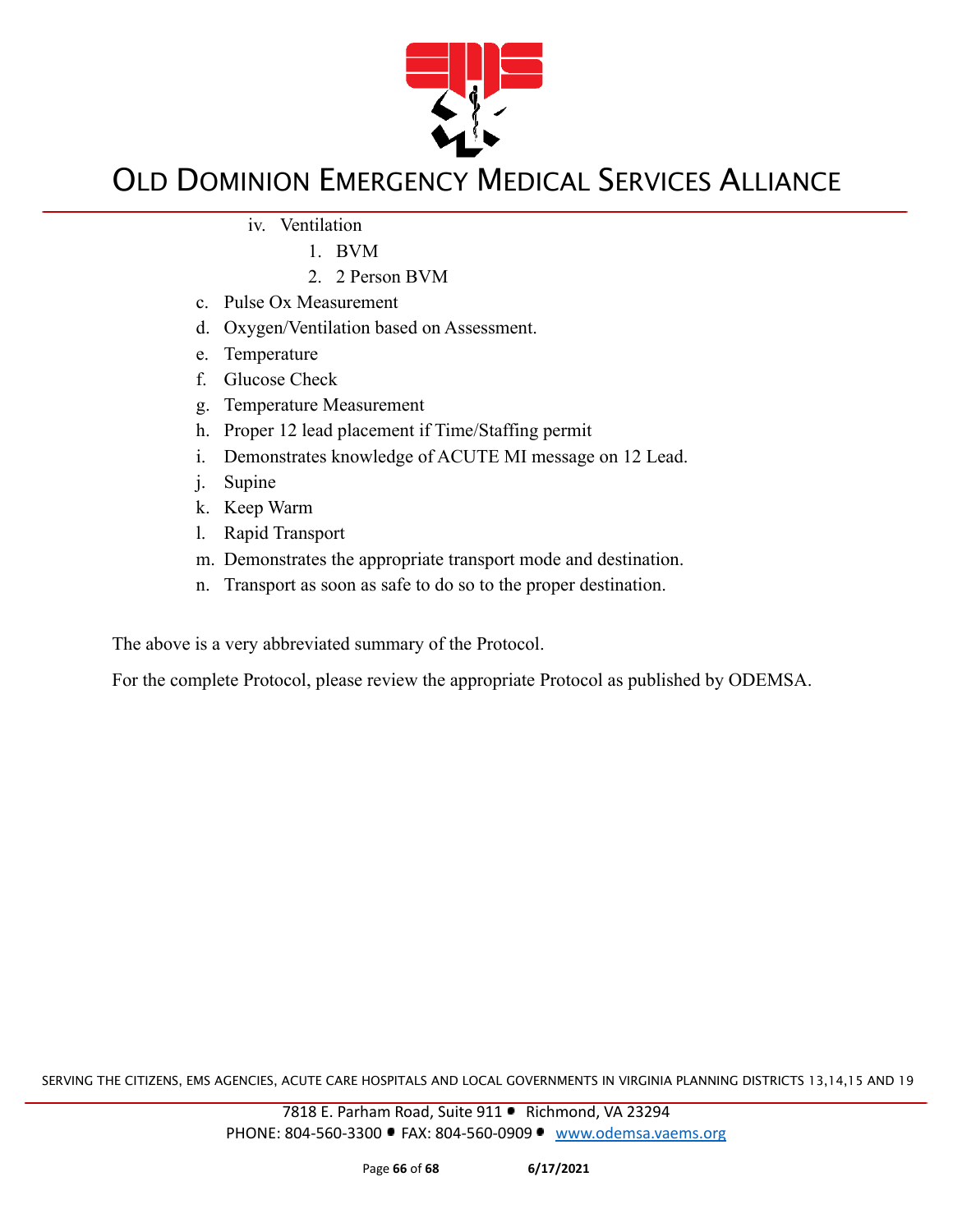

Student's and FTO'S signatures below signify that the student has demonstrated sufficient working knowledge and can perform such competency and has had the opportunity to ask and has had all questions and answers provided to their level of comfort.

#### Competency – ODEMSA – Regional Protocols – **General –Medical – Sepsis – ALS**

Student's Name and Signature – date below:

Printed Name Signature

 $\Box$  Date

FTO's Name and Signature – date below:

Printed Name Signature

SERVING THE CITIZENS, EMS AGENCIES, ACUTE CARE HOSPITALS AND LOCAL GOVERNMENTS IN VIRGINIA PLANNING DISTRICTS 13,14,15 AND 19

7818 E. Parham Road, Suite 911 · Richmond, VA 23294 PHONE: 804-560-3300 • FAX: 804-560-0909 • [www.odemsa.vaems.org](http://www.odemsa.vaems.org)

 $\Box$  Date